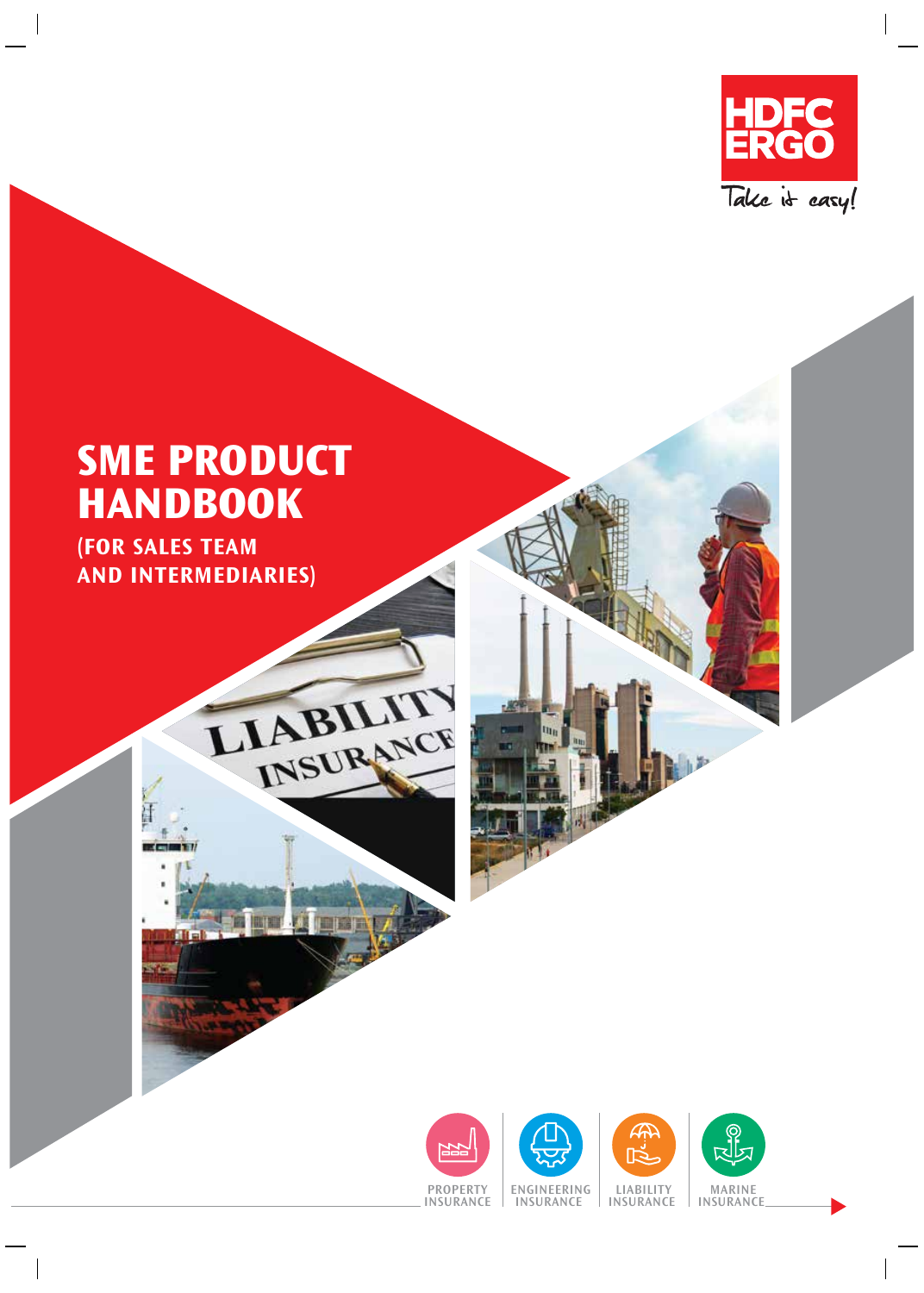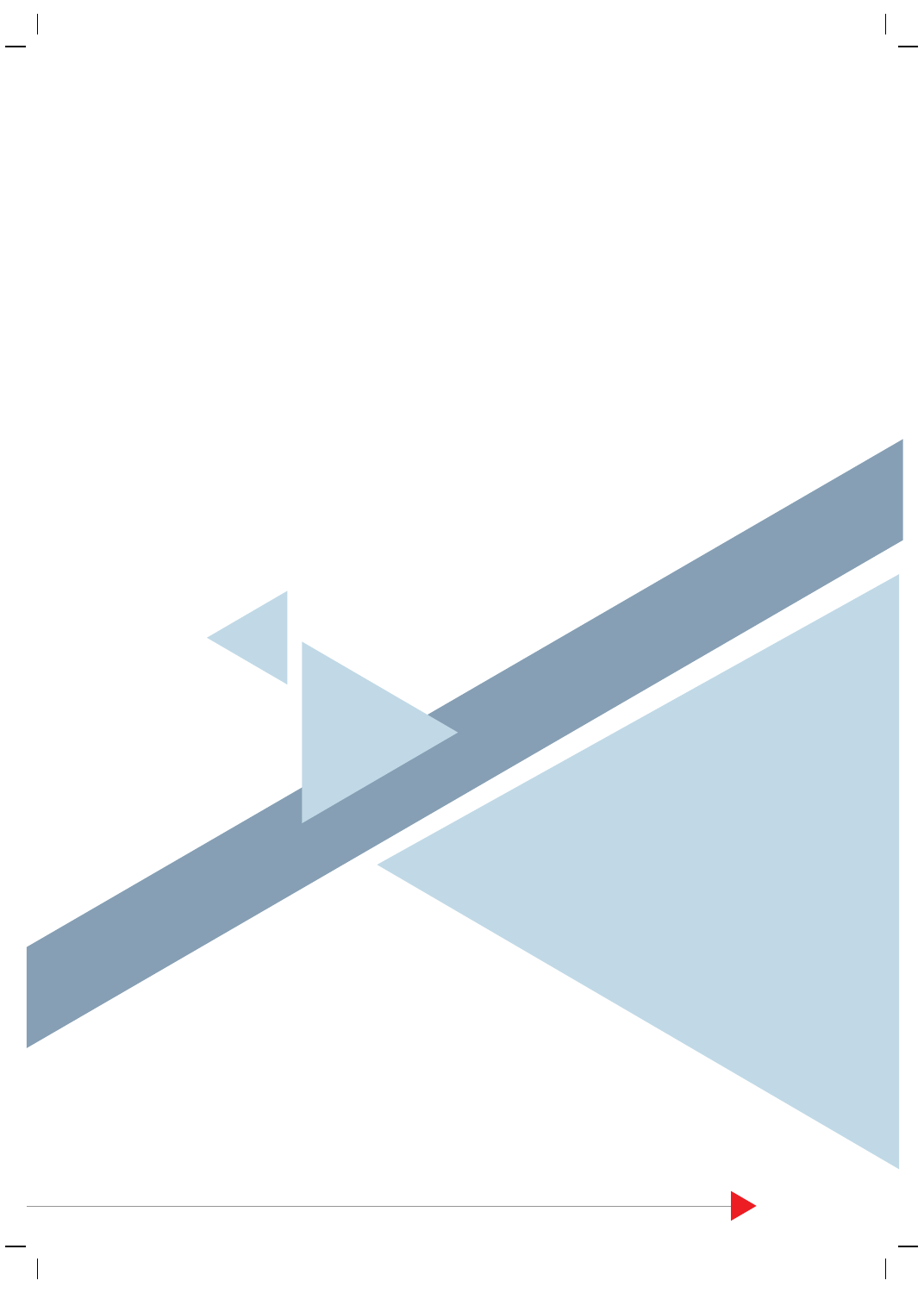## **INDEX**

 $\overline{\phantom{a}}$ 

 $\sim$   $\,$   $\,$ 

| S.N. | <b>Topics Covered</b>                                                                    | Page No.        |
|------|------------------------------------------------------------------------------------------|-----------------|
|      | <b>PROPERTY INSURANCE</b>                                                                |                 |
| 1)   | STANDARD FIRE AND SPECIAL PERILS INSURANCE (FIRE INSURANCE)                              | 5               |
|      | Introduction                                                                             | 5               |
|      | Scope of Cover                                                                           | 5               |
|      | <b>Broad Exclusions</b>                                                                  | 5               |
|      | Add-On Cover                                                                             | $6\phantom{.}6$ |
|      | <b>Forms of Policy</b>                                                                   | 6               |
|      |                                                                                          |                 |
|      | Long Term Fire (LTF)<br><b>Home Shield</b>                                               | $6\phantom{.}6$ |
|      |                                                                                          | 7               |
|      | <b>Business Suraksha Classik Policy</b>                                                  | 9               |
|      | <b>Underwriting Information Required</b>                                                 | 10              |
|      | <b>Basis of Underwriting</b>                                                             | 10              |
|      | How to Arrive at Sum Insured                                                             | 10              |
|      | <b>Preferred Segment</b>                                                                 | 11              |
|      | <b>Various Other Clauses</b>                                                             | 11              |
|      | <b>Various Processes</b>                                                                 | 11              |
|      | <b>Business Sourcing and Binding</b>                                                     | 11              |
|      | <b>Pre-Underwritten Cases</b>                                                            | 11              |
|      | <b>SME POS</b>                                                                           | 12              |
|      | UW Structure & Escalation Matrix - for all LOBs                                          | 12              |
|      | <b>Claim Process</b>                                                                     | 13              |
|      |                                                                                          |                 |
| 2)   | MISCELLANEOUS SECTIONS (OTHER SECTIONS UNDER BUSINESS<br><b>SURAKSHA PACKAGE POLICY)</b> | 13              |
|      | Burglary and Housebreaking Insurance                                                     | 13              |
|      | <b>Money Insurance</b>                                                                   | 13              |
|      | Portable Electronic Equipment Insurance                                                  | 14              |
|      | <b>Plate Glass Insurance</b>                                                             | 14              |
|      |                                                                                          |                 |
|      | <b>Fidelity Insurance</b>                                                                | 14              |
|      | <b>Baggage Insurance</b>                                                                 | 14              |
|      | Machinery Breakdown Insurance                                                            | 14              |
|      | <b>Electronic Equipment Insurance</b>                                                    | 15              |
|      | Neon Sign Insurance                                                                      | 16              |
|      | <b>Public Liability Insurance</b>                                                        | 16              |
|      | <b>Fire Loss of Profit Insurance</b>                                                     | 16              |
|      | <b>Frequently Asked Questions (FAQs)</b>                                                 | 17              |
|      | <b>ENGINEERING INSURANCE</b>                                                             | 20              |
|      | <b>Introduction</b>                                                                      | 20              |
| 3)   | <b>CONTRACTORS ALL RISK(CAR) /</b>                                                       | 21              |
|      | <b>ERECTION ALL RISK (EAR)</b>                                                           |                 |
|      | <b>Policy Period</b>                                                                     | 20              |
|      |                                                                                          |                 |
|      | Who Can Take Insurance                                                                   | 20              |
|      | Scope of Cover                                                                           | 21              |
|      | <b>Exclusions</b>                                                                        | 21              |
|      | <b>Underwriting Considerations</b>                                                       | 21              |
|      | Details required to Quote                                                                | 21              |
|      | Add-Ons                                                                                  | 22              |
|      | Marine cum Erection All Risk Cover                                                       | 22              |
|      |                                                                                          |                 |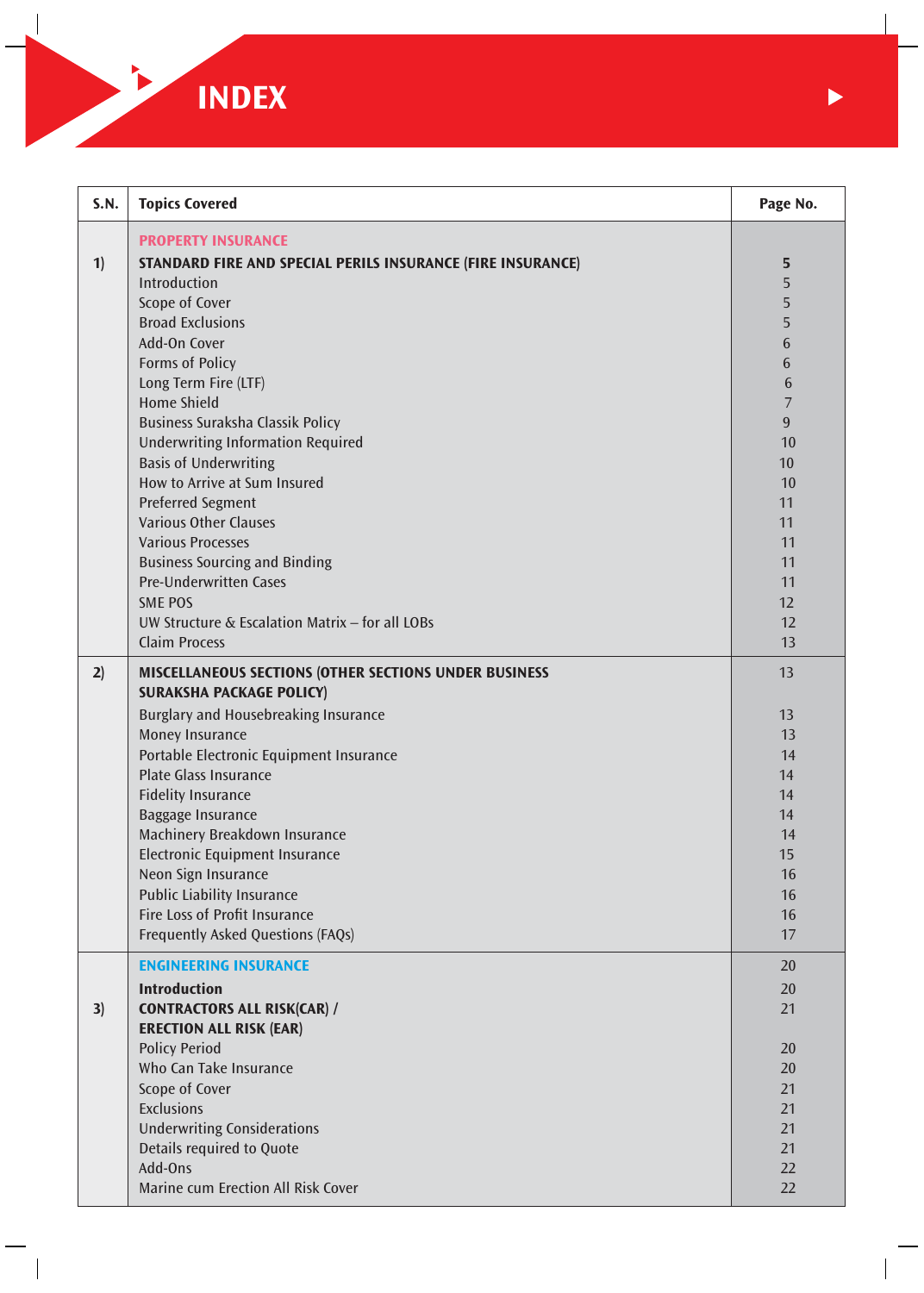**INDEX**

| S.N. | <b>Topics Covered</b>                                                                                                                                                                                                                                                                                                                             | Page No.                                                 |
|------|---------------------------------------------------------------------------------------------------------------------------------------------------------------------------------------------------------------------------------------------------------------------------------------------------------------------------------------------------|----------------------------------------------------------|
| 4)   | <b>CONTRACTOR'S PLANT AND MACHINERY INSURANCE (CPM)</b><br><b>Introduction</b><br>Coverage<br>Add ons<br><b>Exclusions</b><br>Sum Insured<br><b>Basis of claim settlement</b>                                                                                                                                                                     | 22<br>22<br>23<br>23<br>23<br>23<br>23                   |
|      | <b>LIABILITY INSURANCE</b>                                                                                                                                                                                                                                                                                                                        | 25                                                       |
| 5)   | <b>COMMERCIAL GENERAL LIABILITY INSURANCE</b><br><b>Introduction</b><br>Why Commercial General Liability Insurance<br><b>Basic Coverage</b><br><b>Product Highlights</b><br><b>Optional Policy Extensions at Additional Charge</b><br>Preferred & Non- Preferred Risk Segments<br><b>Systems Available</b><br><b>USPs</b><br>Service and Strength | 25<br>25<br>25<br>25<br>25<br>26<br>26<br>26<br>26<br>27 |
| 6)   | <b>SIGNATURE MANAGEMENT LIABILITY</b><br>Scope of Cover<br>Who is protected?<br><b>Key Exclusions</b><br>Preferred & Non- Preferred Risk Segments<br><b>USPs</b>                                                                                                                                                                                  | 27<br>27<br>27<br>27<br>28<br>28                         |
| 7)   | <b>SIGNATURE PROFESSIONAL INDEMNITY</b><br>Introduction<br>Scope of Cover<br><b>Risk Covered / Exclusions</b><br>Preferred & Non - Preferred Risk Segments                                                                                                                                                                                        | 28<br>28<br>28<br>29<br>29                               |
| 8)   | <b>CYBER SECURITY INSURANCE</b><br>Introduction<br>Scope of Cover<br><b>Key Exclusions</b><br><b>USPs</b><br>Preferred & Non- Preferred Risk Segments<br>Claim Manual                                                                                                                                                                             | 30<br>30<br>30<br>31<br>31<br>31<br>31                   |
| 9)   | <b>EMPLOYEE COMPENSATION INSURANCE POLICY</b><br><b>Introduction</b><br>Who is covered<br>What is covered<br>We pay for:<br><b>Extensions offered</b><br>Underwriting details required<br>List of Non preferred Risks<br>Point of Sales facility (POS)<br><b>Documentation required</b>                                                           | 33<br>33<br>33<br>33<br>33<br>33<br>33<br>34<br>34<br>34 |

 $\blacktriangleright$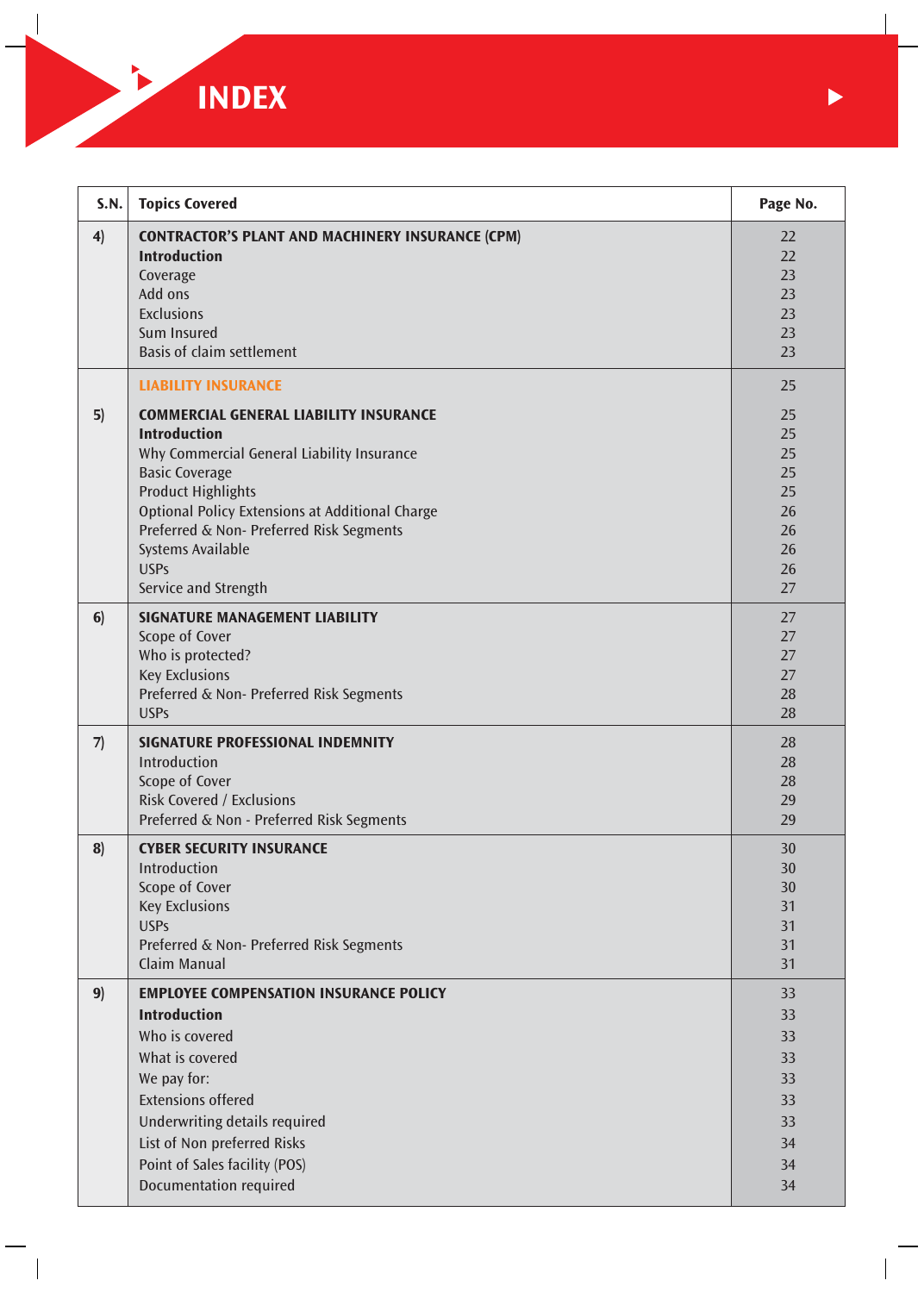**INDEX**

 $\overline{\phantom{a}}$ 

 $\sim$   $\,$   $\,$ 

| <b>S.N.</b> | <b>Topics Covered</b>                                                                                                                                                                                                                                                                                                                                                                                                | Page No.                                                                   |
|-------------|----------------------------------------------------------------------------------------------------------------------------------------------------------------------------------------------------------------------------------------------------------------------------------------------------------------------------------------------------------------------------------------------------------------------|----------------------------------------------------------------------------|
| 10)         | <b>RETAIL CYBER INSURANCE - ESECURE INSURANCE</b><br>Introduction<br><b>Key Features</b><br>What is covered?<br><b>Optional Cover</b><br><b>Premium Table</b><br>Limit of Liability<br>What is not covered?                                                                                                                                                                                                          | 34<br>34<br>34<br>35<br>35<br>35<br>35<br>36                               |
|             | <b>MARINE INSURANCE</b><br>Introduction<br>Definition of Marine Insurance<br>Who needs Marine Insurance<br>Documents in Marine Insurance<br><b>INCOTERMS 2020</b><br><b>Institute Cargo Clauses</b><br><b>Inland Transit Clauses</b><br><b>Exclusions</b><br>Non-Institute clauses<br><b>Common Warranties/Conditions/Exclusions</b><br>Preferred and Non-preferred commodities<br><b>Types of Policies</b>          | 38<br>38<br>38<br>38<br>38<br>39<br>40<br>40<br>40<br>41<br>41<br>41<br>41 |
| 11)         | <b>MARINE SPECIFIC VOYAGE POLICY</b><br><b>Marine PIE- Functionalities</b><br><b>PIE Activation Process</b><br><b>PIE Escalation Matrix</b>                                                                                                                                                                                                                                                                          | 41<br>43<br>43<br>44                                                       |
| 12)         | <b>MARINE OPEN POLICY</b>                                                                                                                                                                                                                                                                                                                                                                                            | 44                                                                         |
| 13)         | <b>MARINE SALES TURNOVER POLICY</b><br>Underwriting Information required for quoting<br><b>USPs of HDFC ERGO Marine</b><br><b>Types of Marine Losses</b><br><b>Claim Process</b><br><b>Claims documents</b><br>Process of Quote / Policy / Endorsement / Declaration Issuance<br><b>Current Process Workflow followed by Operations</b><br><b>Common Why's of Marine</b><br><b>Frequently Asked Questions (FAQs)</b> | 44<br>45<br>46<br>47<br>49<br>50<br>50<br>51<br>52                         |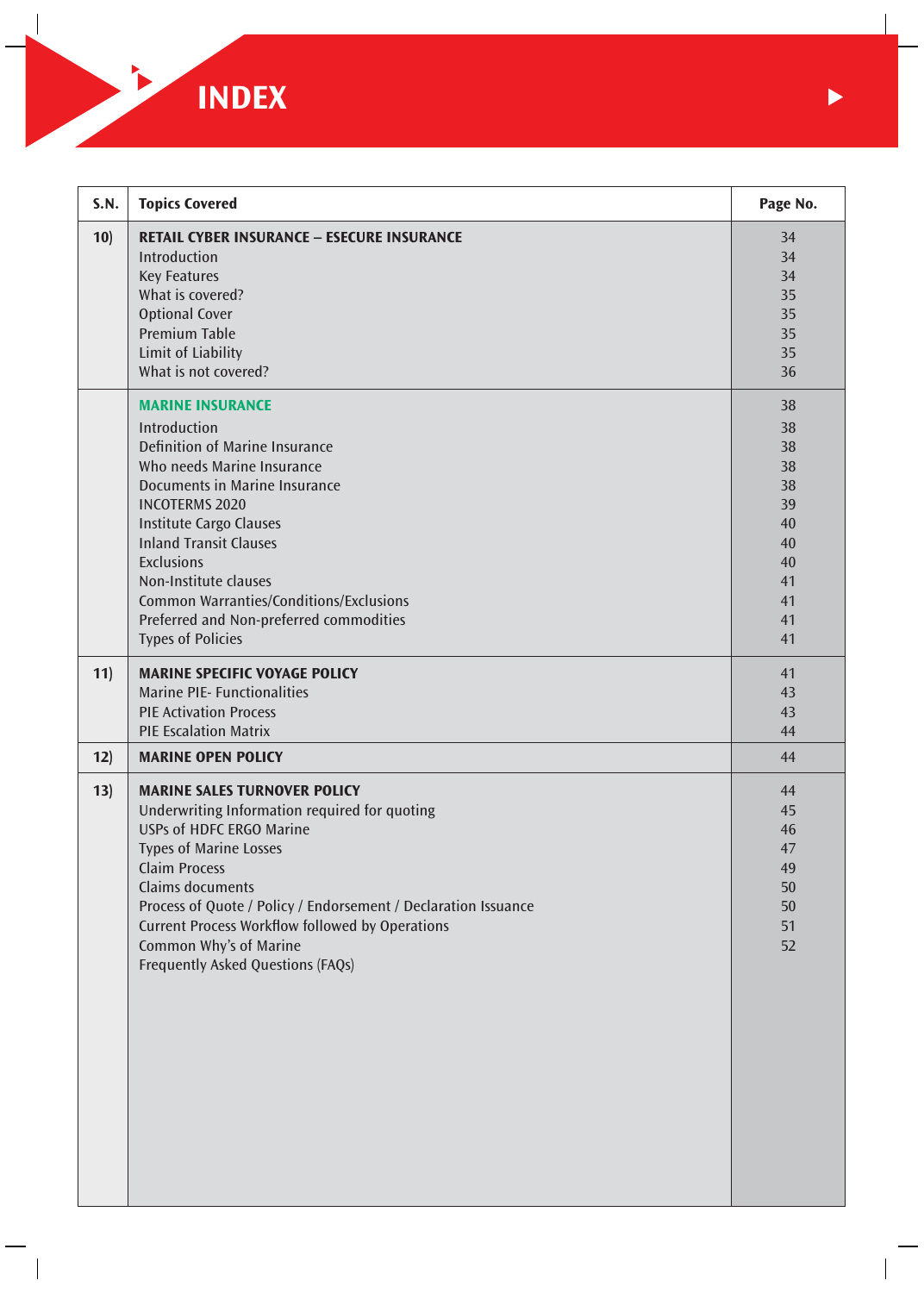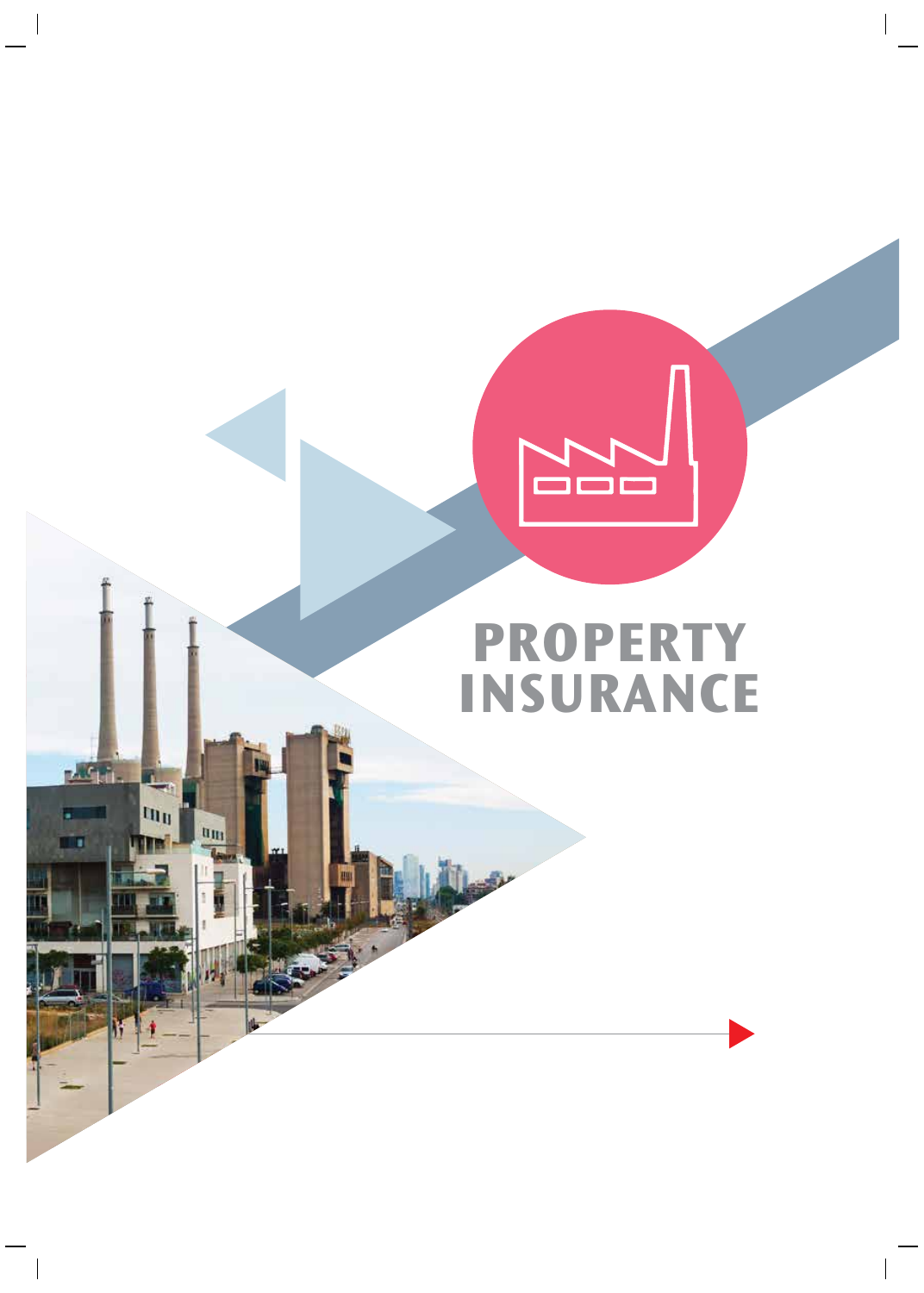#### **1) STANDARD FIRE AND SPECIAL PERILS INSURANCE (FIRE INSURANCE)**

#### **Introduction**

#### **Fire insurance policy provides financial protection to the property owner against named perils as mentioned below. Property that can be covered under this insurance is as below:**

- Building /Structure including Plinth and Foundation, Boundary Walls, Water Tanks, Internal Roads, Parking
- Contents including Plant and Machinery, Furniture, Fixtures, Fittings, Electronic items like AC, Refrigerator, TV, Personal Computer
- Utilities like DG Set, Air Conditioning Plant, Transformer
- Stock including Raw Material, Stock in Process, Finished Stock, Packing Material

#### **But excluding following properties:**

- Bullion or unset precious stones, any curios or works of art, manuscripts, plans, drawings, securities, documents of any kind, stamps, coins or paper money, cheques, books of accounts or other business books, computer system record unless otherwise expressly stated in the policy.
- Cost of land, livestock

#### **Occupancies as per erstwhile Tariff are covered under the Fire Policy, few of the occupancies are as follows:**

| <b>Residential premises</b> | <b>Hospital</b>                      | <b>Shopping Mall/Multiplexes</b> |
|-----------------------------|--------------------------------------|----------------------------------|
| <b>Offices</b>              | <b>Educational Institutes/School</b> | <b>Storage Units</b>             |
| <b>Shops</b>                | <b>Manufacturing Units/Factories</b> | <b>Electronic Software Parks</b> |
| <b>Hotels</b>               | <b>Co-operative Societies</b>        | <b>Engineering Workshops</b>     |

#### **Scope of Cover**

#### **Perils covered are as under:**

- Fire Lightning Explosion/Implosion Impact Damage by rail/road vehicle not owned by Insured
- Riot, Strike, Malicious Damage
- Storm, Flood, Inundation, Tempest, Typhoon, Hurricane, Tornado,Cyclone including Earthquake
- Landslide, Rockslide, subsidence Damage by Aircraft and any aerial article dropped therefrom
- Missile Testing operation Bursting and Overflowing from Water Tanks and Pipelines
- Leakage from Sprinkler Installation Bush Fire

#### **Broad Exclusions Applicable are as under :**

- Excess mentioned in the Policy
- Natural heating OR spontaneous combustion
- Burning of Property by Order of Public Authority
- Damage to Boilers from their own explosion, implosion, centrifugal forces
- Electrical short circuits, breakdown
- Pressure waves of an aircraft
- Damage to bullion or unset precious stones, any curios or works of art for an amount exceeding Rs. 10,000/-, manuscripts, plans, coins, stamps etc unless otherwise expressly stated in the policy.
- Earthquake, Volcanic Eruption or other convulsions of nature Terrorism Damage War group Perils
- Nuclear contamination, radiation
- Pollution and contamination
- Expenses in excess of 3% of Architect, Surveyor or consulting engineer fee and 1% of Debris removal claim
- Loss of earnings, loss by delay, loss of market or other consequential or indirect loss.
- Property removed from premises except machinery temporarily removed for repairs, cleaning, renovation etc for not > 60 days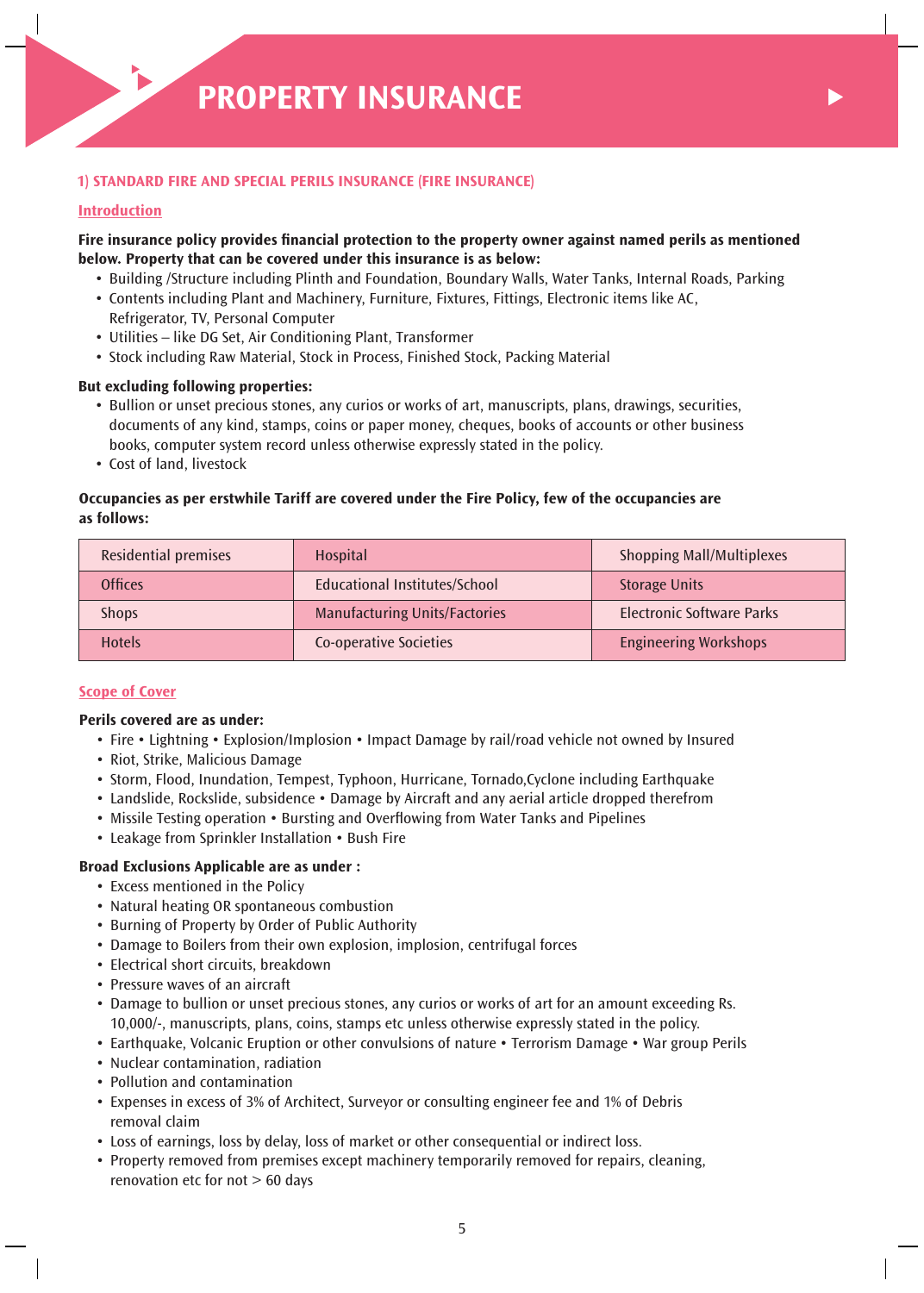#### **Add On covers available as under ( Subject to additional Premium):**

- **Architect, Surveyor, Consulting Engineers Fees (in excess of 3% of claim amount)** Maximum limit can be covered upto 7.5% of claim amount
- **Removal of debris (in excess of 1% of claim amount) –** Maximum limit can be covered upto 10% of claim amount
- **Impact Damage due to Insured's own Rail / Road / Vehicle / Fork Lifts / Cranes and like articles dropped there from**
- **Escalation –** This add on covers increase in Sum Insured due to escalation of value. Maximum limit available is only upto 25% of BMA (Building Machinery Accessories) sum Insured. This is not applicable on stock sum insured
- **Spontaneous Combustion –** This add on is applicable when there is presence of stock that are susceptible to such loss e.g. coal, bagasse etc.
- **Omission to Insure** additions, alterations or extensions (maximum upto 5% of fixed assets sum insured (not applicable for stock) – This is to provide automatic cover to the assets capitalized after inception of the insurance policy where Insured fails to intimate insurer within reasonable time to endorse in the policy.
- **Loss of rent** Following insured loss to the insured property/building which was given on rent, stops generating rent revenue to the Insured. The said loss can be recovered under this add on. Insured has to provide the limit per month and the total duration required at the time of taking the policy.
- **Additional expenses of rent for alternative accommodation** Following an insured loss to the Property/Building, the insured has to vacate the said premise and shift to alternate accommodation. The difference of rent can be recovered under the policy under this add on . Insured to provide expenses limit per month and requisite duration to be declared at the time of taking policy.
- **Shut Down and Start up Expenses –** This add on covers any expenses incurred by either to shut or start up activities on Insured's business following an insured loss.
- **Sue and Labour Charges –** Following insured loss, this add on covers the reasonable expenses being incurred by the Insured in their efforts to recover safeguard or preserve the Property Insured
- **Employee Personal Property –** Coverage to employee's property in the Insured's premises damaged due to Insured peril, upto per employee limit and provided the same is not specifically insured
- **Accidental Damage –** Covers property destroyed or damaged by Accidental External Damage subject to the exclusions mentioned under this add on
- **Modification cost/Incompatibility expenses** Covers modification cost to bring parity between replaced or repaired equipment and undamaged equipment
- **On Account of Payment Clause** For undisputed claims, payment on account of any loss will be made to the Insured, at stage mutually agreed upon.
- **72 Hours Clause** Each loss by NATCAT peril within a 72 hour period shall be deemed to be one loss insofar as the Total Sum Insured and deductible provisions of this policy are concerned
- **Immediate Repair Clause** Following an Insured loss, Insured's discretion to take up repairs pending survey.
- **Terrorism Cover**

#### **Forms of Policy:**

#### **a) Single year Policy. Generally, all the Fire policies are with 12 months duration b) Long Terms Fire (LTF)**

- This policy can be issued to individual residential owners only
- Policy can be issued for a minimum period of 3 years or more upto 20 years
- Insured need to pay entire premium for the whole policy period in advance
- There are 2 options to choose from:
	- Fixed sum insured for the entire policy period
	- Sum insured with facility of escalation in sum insured @ 10% per year Coverage remains as per SFSP policy including Earthquake cover.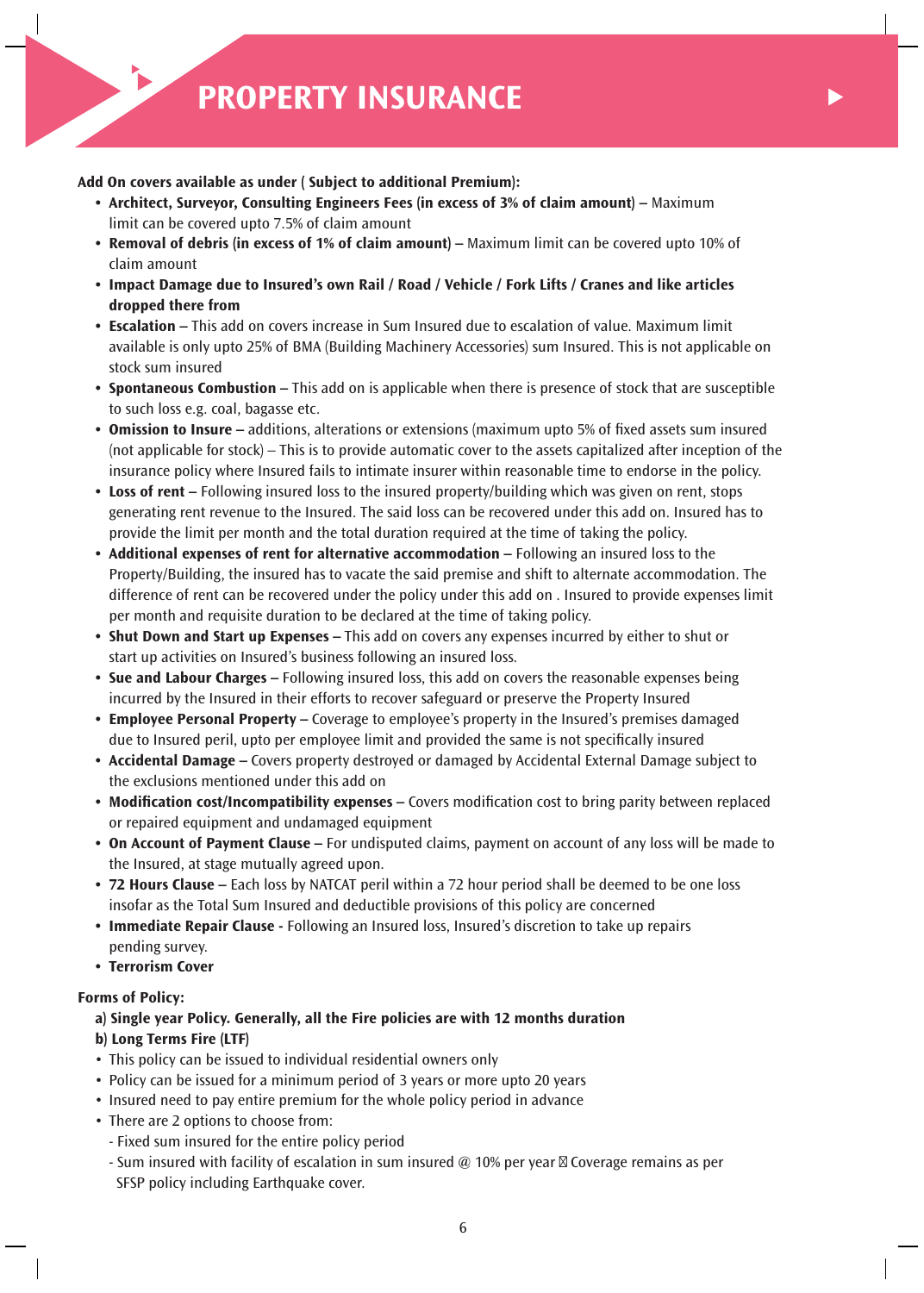#### **c) HomeShield**

- Comprehensive All Risks Cover for Dwellings only
- Accidental loss or damage to House structure, Household contents, Valuables, Work or Art, Jewellery, Portable equipments, etc...
- Policy period can be from 1 year up to 5 years

| <b>SCOPE</b>                                                     | <b>COVER DETAILS</b>                                                                                                                                                                                                     | <b>SUM INSURED LIMIT</b>                                                                                                                                                                                                  |  |
|------------------------------------------------------------------|--------------------------------------------------------------------------------------------------------------------------------------------------------------------------------------------------------------------------|---------------------------------------------------------------------------------------------------------------------------------------------------------------------------------------------------------------------------|--|
| <b>Building Structure</b>                                        | Option I- Agreed value<br>Option II- Reinstatement Value basis<br>Option III- Indemnity basis (with<br>depreciation)                                                                                                     | Option I- Value as per Ready Reckoner<br>or Reg. Agreement value whichever is<br>higher.<br>Option II- Cost of construction<br>Option III- Cost of construction less<br>depreciation                                      |  |
| Contents excluding<br>portable equipments                        | Option I- Replacement Value basis<br>Option II- Indemnity basis (with<br>depreciation)<br>Cover available upto 10yrs old items.<br>Extension for Higher SI is available (with<br>condition of avg for entire content SI) | 10% of Agreed value or 50% of reinstate<br>SI or indemnity SI upto max of 25 lacs<br>(contents only policies) with waiver of<br>condition of avg.<br>There is a provision of<br>Auto-reinstatement of SI after the claim. |  |
| Jewelry & Valuables<br>(Optional cover)                          | Market Value basis.<br>Extension for worldwide coverage is<br>available                                                                                                                                                  | The maximum SI will be 20% of<br><b>Contents SI</b>                                                                                                                                                                       |  |
| Painting, Curios & Work of<br>art (Optional cover)               | Based on the Valuation Report of<br>Government approved valuer                                                                                                                                                           | SI will be on Agreed value<br>The maximum SI will be 20% of<br><b>Contents SI</b>                                                                                                                                         |  |
| Portable Electronic<br>Equipments (Optional cover)               | Cover available upto 10 yrs old<br>equipments Extension option for<br>Worldwide coverage available.                                                                                                                      | Sum Insured shall be equal to the cost<br>of replacement of the insured property<br>by new property of the same kind and<br>same capacity.                                                                                |  |
| <b>Escalation option for</b><br><b>Building (optional)</b>       | It shall allow automatic regular increase<br>in the Sum insured throughout the<br>period of the policy.                                                                                                                  | Escalation up to 25% on base SI                                                                                                                                                                                           |  |
| Rent for alternative<br>accommodation (Optional)                 | It pays for alternative accommodation<br>following loss, maximum upto 24<br>months.                                                                                                                                      | Option I-0.5% of building sum insured<br>Option II-0.3% of building sum insured                                                                                                                                           |  |
| Hotel Stay (optional)                                            | The period of indemnity is limited to 15<br>days                                                                                                                                                                         | Sum insured limited upto 0.05% of<br>Building Sum Insured, maximum upto<br>Rs. 15000/- per day                                                                                                                            |  |
| Loss of rent (optional)                                          | This covers up to a maximum period<br>selected by insured subject to a<br>maximum period of 24 months                                                                                                                    | The Company's liability shall not exceed<br>0.3% of Building SI subject to maximum<br>of Rs. 30,000/- as specified in the<br>Schedule.                                                                                    |  |
| Expenses of shifting to<br>alternate accommodation<br>(optional) | This covers actual expenses incurred by<br>the insured for packing, unpacking and<br>transportation of the insured's<br>possessions/ dwelling contents to the<br>alternative accommodation                               | The Company's liability shall not exceed<br>0.5% of Building SI subject to maximum<br>of Rs. 50,000/- as specified in the<br>schedule                                                                                     |  |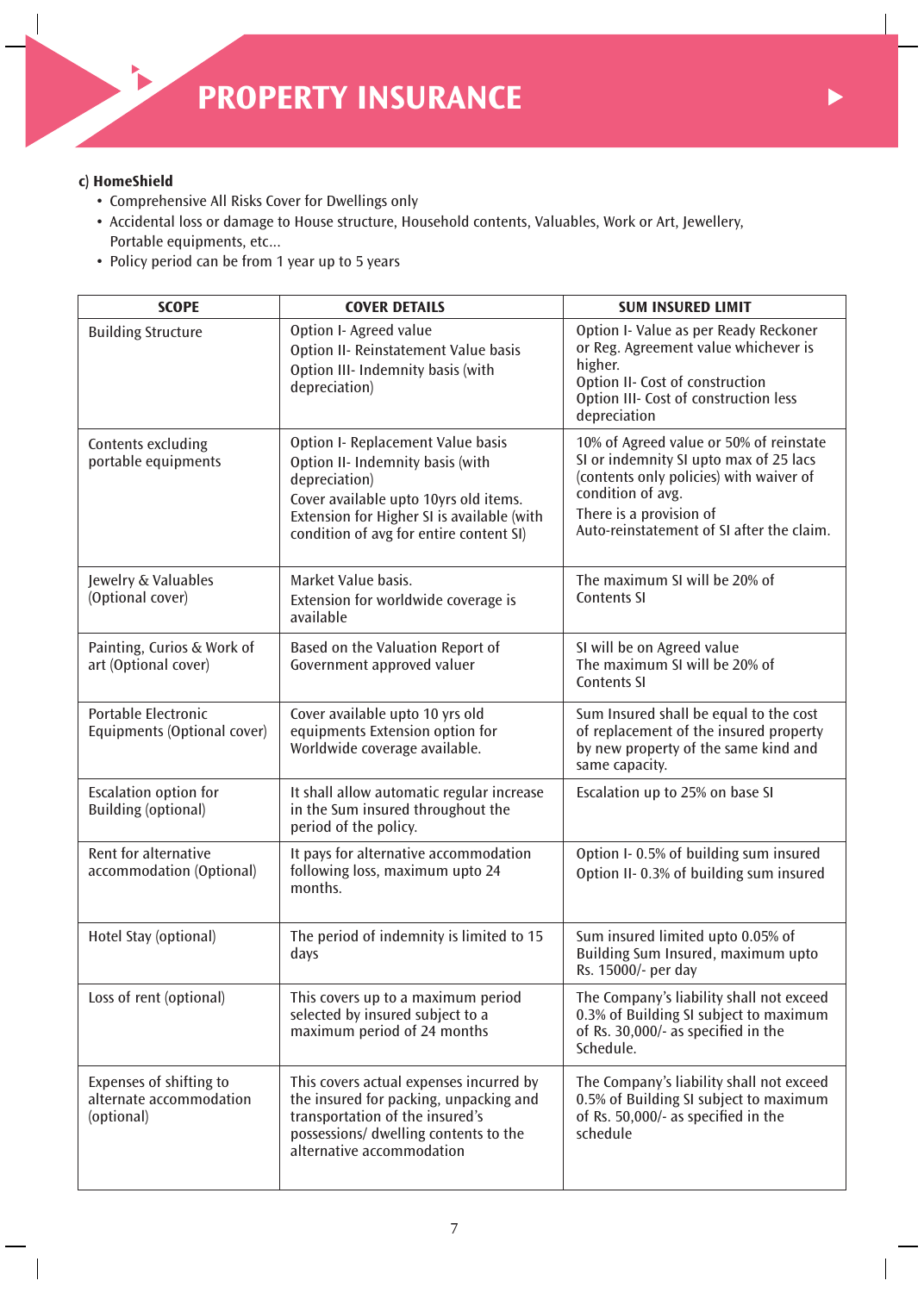| <b>SCOPE</b>                                                  | <b>COVER DETAILS</b>                                                                                  | <b>SUM INSURED LIMIT</b>                                                                                           |
|---------------------------------------------------------------|-------------------------------------------------------------------------------------------------------|--------------------------------------------------------------------------------------------------------------------|
| <b>Emergency Purchases</b><br>(optional)                      | It covers expenses incurred by the<br>insured towards emergency purchases                             | Up to Rs. 20000/- or the actual<br>whichever is less.                                                              |
| Keys and Locks<br>replacement cover<br>(optional)             | Covers cost of replacing any such lock<br>with one of similar quality                                 | Upto maximum of Rs. 20,000/- or the<br>actual whichever is less                                                    |
| <b>Public Liability Cover</b><br>(optional)                   | Covers those sums that the insured<br>becomes legally liable to pay, including<br>litigation expenses | Upto the sum insured as specified in<br>the schedule                                                               |
| <b>Brokerage for Alternate</b><br>Accommodation<br>(Optional) | The brokerage payment towards<br>alternative accommodation on rent.                                   | Actual expenses incurred by the insured<br>up to maximum of<br>Rs. 50,000/- or one month rent<br>whichever is less |
| Pedal Cycle (Optional)                                        | Section I- Loss or Damage<br>Section II- Liability to Third Party                                     | Replacement cost up to the limit of the<br>sum insured set against the item in the<br>policy schedule              |

#### **Home Shield – USP**

- Coverage for Bldg & Content on "All Risk" basis
- Agreed Value based for Bldg- Higher of Agreement value or ready reckoner rate
- Escalation add on for bldg on Agreed Value
- Coverage for Content upto 10 lakhs with waiver of under insurance.
- Coverage for Jewellery w/o valuation certificate
- Worldwide extension for Jewellery & PEE cover
- Unique optional covers as stated above
- Building can be covered on Agreed Value Basis for period of 5 years
- Flat excess of Rs.5000 each and every claim
- There is a provision of Automatic Reinstatement of Sum Insured for contents after settlement of a particular claim without any additional premium
- Condition of Average will not be applicable where the insured has opted for policy on Agreed Value Basis for Flat/Apartment and Content's cover on first loss limit basis
- There is a special discount on Salaried Class Persons

#### **General Exclusions**

- Compulsory deductible of Rs. 5000/- for each and every claim
- Any loss due to war and allied perils
- Loss due to nuclear fuel, weapon
- Damage caused by pollution or contamination Loss due to structural defects, defective workmanship
- Loss for which the manufacturer is responsible.
- For futher exclusions, refer policy wordings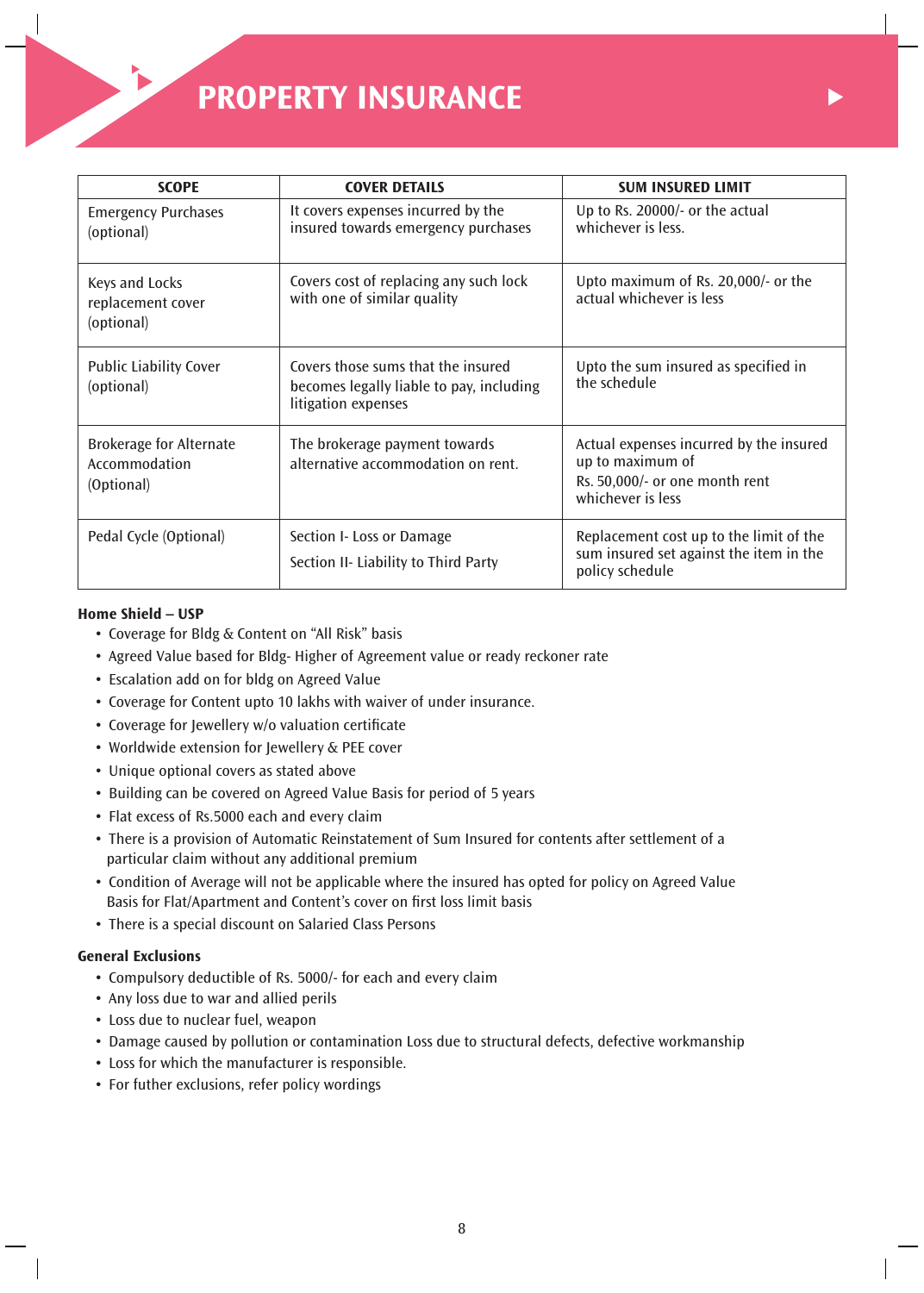#### **d) Business Suraksha ClassiK (BSC)**

This is a package policy designed where around 12 sections are covered under one policy, the same can be issued to individual owner of the property and any of the Manufacturing setup as per the tariff Occupancy list. Sections are as below:

- Standard Fire and Special Perils
- Fire Loss of Profit Insurance
- Burglary and Housebreaking
- Money Insurance (Money in transit / Money in Safe and Money at counter)
- Portable Electronic Equipment
- Infidelity / Dishonesty of employee
- Plate Glass
- Neon Sign
- Baggage Insurance
- Machinery Breakdown
- Electronic Equipment Insurance
- Public Liability

#### **How this product is different from market:**

- Around 140+ occupancies are offered on pre-underwritten
- Competitive price under all sections
- Pricing flexibility
- Product is available on POS
- Sections are extended on pre- underwritten basis (BSC)
- Sum Insured upto 50 crs under Fire section on pre-uw basis
- Only Fire section is mandatory & any one section from rest 11 sections can be selected
- Each section has respective extensions which can be opted as per requirement of insured.
- System generated quote cum proposal form. Hence no need to fill separate Proposal form.
- System based real time cover binder
- Excel based pre-underwritten raters also available

#### **Underwriting Information Required :**

- Name and address of the insured
- Business of insured Manufacturing / Trader / Transporter / C&F Agent etc
- Occupancy of the risk please provide following details for manufacturing risk:
- Raw material used
- Process involved in manufacturing
- Finished goods being produced
- If Chemicals are also used, then lowest flash point of any chemical to be shared
- For Storage only units list of items stored in the premises to be shared. Also need to confirm whether premises is in sole use of the insured or on shared basis
- Risk location address with pin code
- Sum insured bifurcation (Building / Plant and Machinery / Stock / Furniture Fixtures Fittings etc)
- Coverage (including add on covers required) details to be specifically mentioned
- Loss History for past 5 years
- Details of Fire Protection arrangements (Fire / Smoke detection and Fire fighting equipments installed in the premises to be insured)
- Basement exposure: if exist then following points:
- Use of basement (Parking and Utilities / Storage / Manufacturing etc)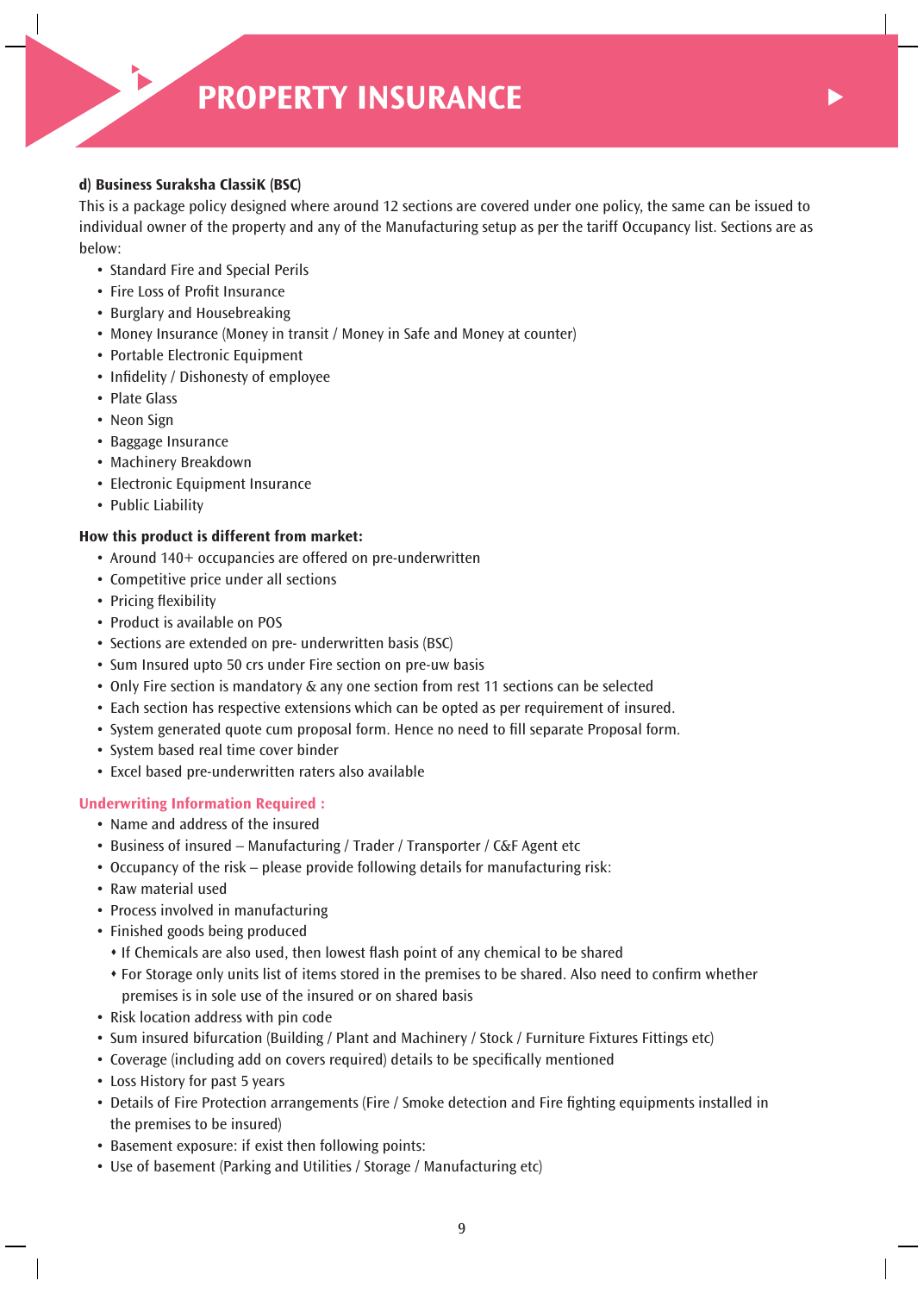- Value of property in basement
- Details of assets in basement
- Entry of basement from surrounding ground level (whether from ground level or entry is elevated from ground level)
- Fire fighting arrangement in basement
- Dewatering arrangement in basement

#### **Basis of Underwriting on Selection of Risk**

- Occupancy (Finished goods / Final product being produced)
- Loss experience for 3 to 5 years
- Risk Location
- Fire safety arrangements
- Basement exposure and its usage
- Value of Stock Vs Other assets i.e. Building, plant and Machinery, FFF etc.
- Whether premises in sole use or used on shared basis
- Whether entire setup is in single block or in different segregated blocks

#### **Points to Ponder**

#### **How to arrive at Sum insured**

- **Reinstatement Value (RIV):-** This is applicable to only Fixed Assets i.e. Building, Plant and Machinery, Furniture, Fixtures, Fitting. It is the cost of replacement / reinstatement of the existing property by a new one in the current date (New for Old). For example, if a building is 10 years old and expenses incurred at that time are 25 Crs. If we have to reconstruct the same building with same type of structure and interior, we might have to incur 30 Crs considering the current time. In such case RIV cost considered is 30 Crs. Fire policies for BMA (Building Machinery Accessories) are issued with Reinstatement Value Clause
- **Market Value / Depreciated Value:-** This is arrived at by deducting depreciation as per age of the asset which is applied on the reinstatement cost of the assets. In above example, if building is 10 years old, RIV is INR 30 Crs, and then depreciated value would be approximately 22.5 Crs. While BMA is always insured on RIV baisis but stock to be insured on market value basis i.e. cost of manufacturing / acquisition of the stock
- **Under Insurance:** Sum Insured in the policy should be adequate. If at the time of loss, if it is found that sum insured is less than actual value of the property, in such case in the event of loss, claim payable will be reduced in the same proportion. For example – if Sum insured is INR 15 Crs and value of the property is INR 30 Crs – means insured has taken insurance for 50%. And any loss payable will be reduced by 50% of the loss on account of under insurance.
- Partial insurance or selection of the property is not allowed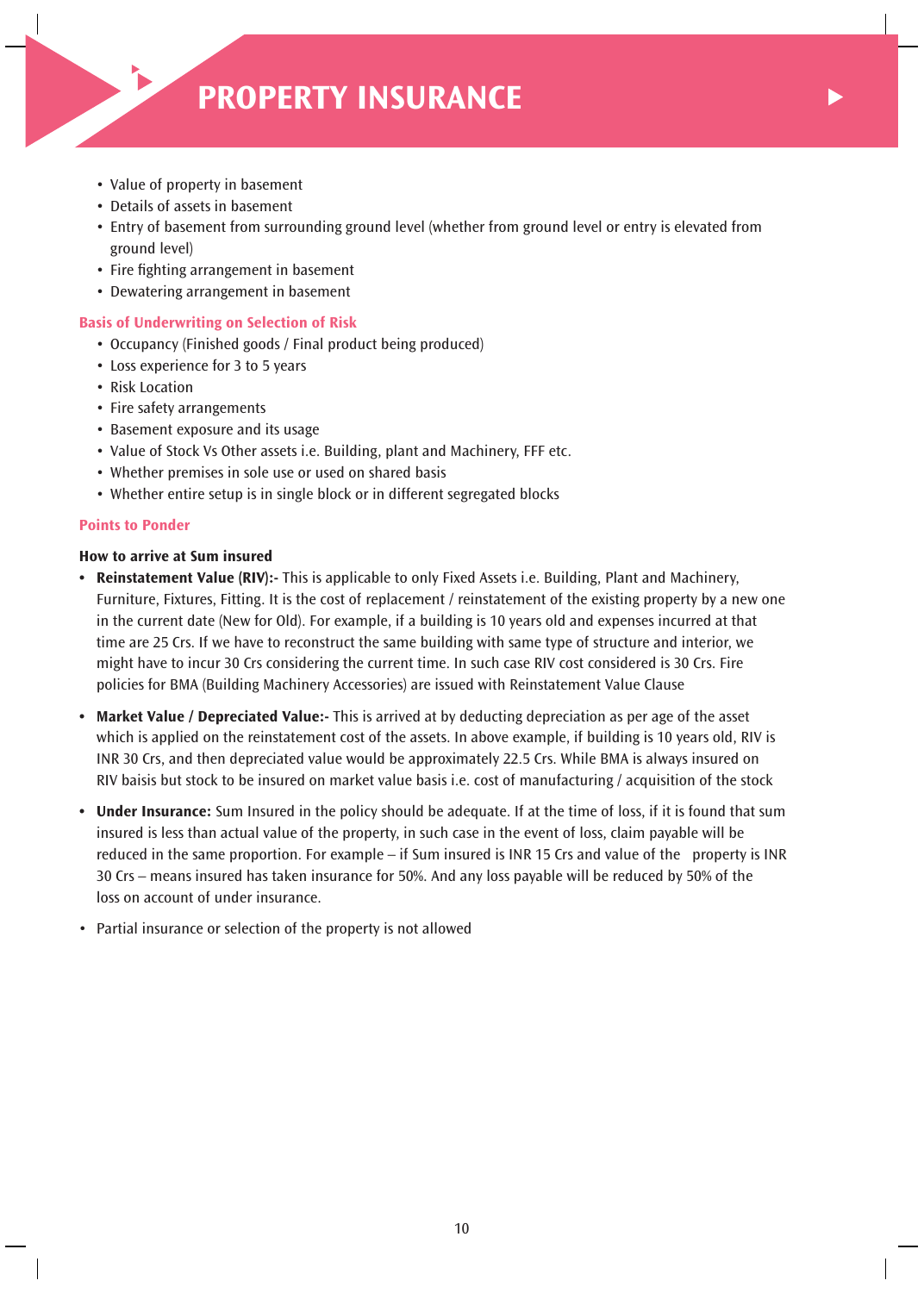#### **Preferred Segments:**

| <b>High Preferred</b>                                                                                                                                                                                                                                                                                 | <b>Medium Preferred</b>                                                                             | <b>Less preferred</b>                                                                                       | <b>Declined</b>                                                                                                                                                                                                                                                                                                                 |
|-------------------------------------------------------------------------------------------------------------------------------------------------------------------------------------------------------------------------------------------------------------------------------------------------------|-----------------------------------------------------------------------------------------------------|-------------------------------------------------------------------------------------------------------------|---------------------------------------------------------------------------------------------------------------------------------------------------------------------------------------------------------------------------------------------------------------------------------------------------------------------------------|
| <b>Risks</b>                                                                                                                                                                                                                                                                                          | <b>Risks</b>                                                                                        | <b>Risks</b>                                                                                                | <b>Risks</b>                                                                                                                                                                                                                                                                                                                    |
| Dwelling, School,<br>College, Office<br>Premises, Shops,<br>BPO/Call Centre,<br>Restaurants / Hotel,<br><b>Electronic Software</b><br>Development Units,<br>Analytical / Quality<br>Control Laboratories,<br><b>Engineering Workshop</b><br>and many more as per<br>pre-underwritten rater<br>and POS | Cinema Theatre,<br>Bakeries, Cable Mfg,<br>Flour mills, Biscuit<br>Factories,<br>Distilleries, etc. | Standalone storage<br>$CAT - 1$ , Man-made<br>fibre manufacturing,<br>Shop dealing with<br>hazardous goods, | Transporters Godown,<br>Leather Goods<br>Manufacturing, Cold<br>Storage, Oil Extraction,<br><b>Ceramic and Granite</b><br>Factories, Chemical<br><b>Manufacturing (less)</b><br>than 32 Degree),<br><b>Plastic Manufacturing,</b><br>Rubber Manufacturing,<br>Textile Mills, Paint<br>Manufacturing, Paper<br>Manufacturing etc |

#### **Various Other Clauses**

- **Agreed Bank Clause:** Policies where Bank or Financial Institution's interests exist, the policies shall be issued with Agreed Bank Clause which protect the financial interest of the Insured as well as the financial institution
- **Designation of Property Clause:** For details of the insured property, insurers agree to accept the designation under which the property has been entered in the insured's books of accounts / Fixed Asset Register
- **Local Authority Clause:** Reinstatement Value Policy may be extended to cover additional cost of reinstatement solely by reason of the necessity to comply with the regulations of local authority by incorporating the said clause in the policy.
- **Floater Clause:** Floater Policy can be issued for stocks at various locations under one Sum Insured. All the locations to be specifically declared. NATCAT rate would be the highest rate applicable with additional loading of 10% of fire rate
- **Declaration Clause:** To take care of frequent fluctuations in stocks/stock values, Policy can be issued with declaration clause. When insured wants to insure finished stock and value of stock keep fluctuating over a period of time, this clause helps insured to rationally pay premium

#### **Various Processes**

#### **Business Sourcing and Binding**

- **Through Pre-underwritten Raters**
	- There are few occupancies which are already approved under pre-underwritten rater with pre-defined sum insured, discount, sections and other terms and conditions
	- Intermediary or Sales Manager can generate a quote through excel based pre-underwritten rater which are very easy to understand
	- Bound quote version to be printed and to be counter signed/stamped by the Insured
	- Singed quote and cheque copy to be submitted in the nearest HDFC ERGO office for policy issuance
	- Any other documents e.g. PAN card, annexure details to be submitted along with the quote document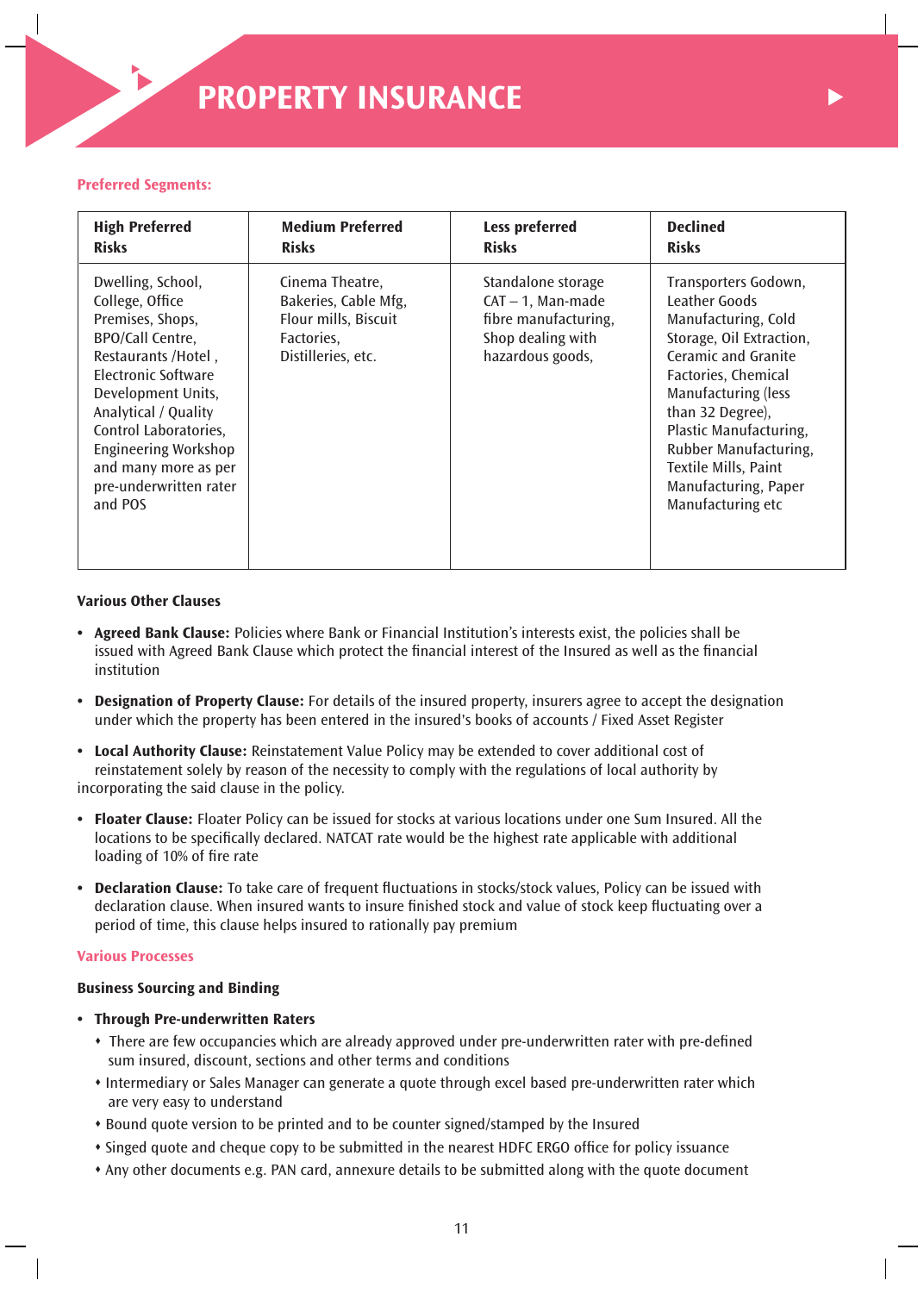- This is Point of Sales (POS) system where one can issue a quote, a cover binder as well a policy.
- POS link, user login ID and password is provided to Intermediaries
- Proposal details are to be feeded in the system directly which can generate quote, cover binder and the policy too.
- Flow chart of the process is as below
- Bankend papers to be submitted in the office for the sake of good record.



#### **UW Structure and UW Escalation Matrix – Applicable to all LOBs for SME.**

There are different set of Underwriters for Property & Engg, Marine and Liability

| Level      | To be Contacted (LOB Wise)                  |  |
|------------|---------------------------------------------|--|
| <b>SME</b> | UW Branch SME Underwriter                   |  |
| 1st Level  | State SME Underwriter                       |  |
| 2nd Level  | Regional Underwriting Head/Regional Manager |  |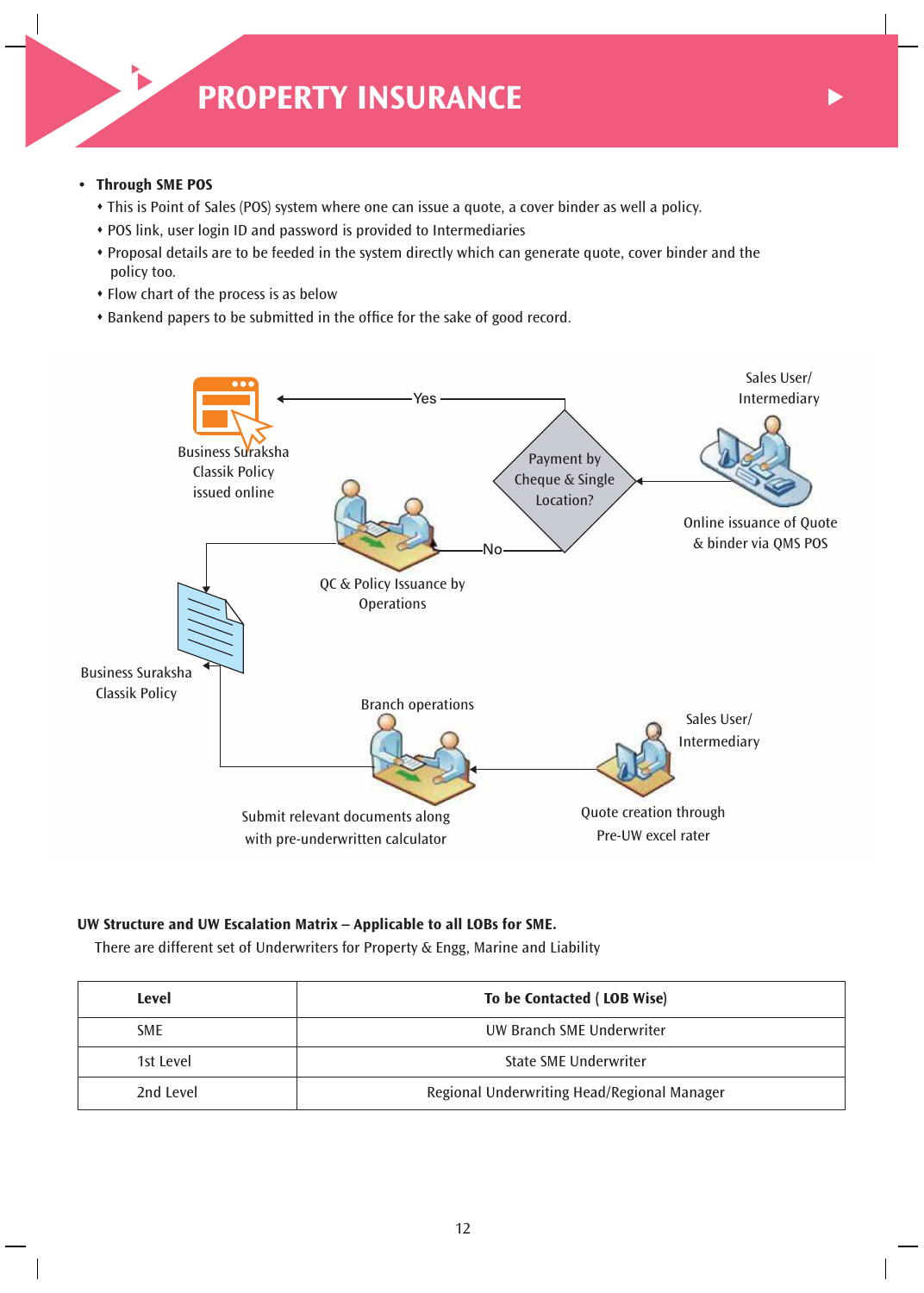#### **Claim Process**

- Intimation to the insurance company to be done by calling our Customer Support no. 022- 6234 6234/0120- 6234 6234 or by E-mail on care@hdfcergo.com to register the claim at the earliest with the details of the nature of loss, location of loss, amount of loss(approx) and policy number for reference.
- Intimation to the insurance company in writing / at call centre
- Insurance company depute a surveyor to assess the cause of loss and extent of loss
- Surveyor is supposed to verify that the insured has complied with the warranties of the policy
- Surveyor is also supposed to compare the value of property insured (Sum insured in the policy) V/s value of the insured property. In case it is found that the sum insured (A) is less than the actual value of the property(B), then insured has to bear loss in the same ratio as A and B has.
- Following documents would be required to be produced by insured:
	- Duly completed Claim Form
	- Proof of Ownership / Insurable Interest
	- Proof of Loss / Damage and cause of Loss
	- $\cdot$  Fire Brigade Report for Fire loss
	- Proof of / Bills for Repair / Replacement of Damaged Property
	- No objection (NOC) from the Bank / Financial Institution, if the property is having financial interest of any such institution, if applicable
	- Any other document, as per type and cause of loss
- Basis above details, surveyor release the survey report
- Basis survey report and other documents submitted by insured, settlement of the loss is processed by the insurance company
- In case final settlement of loss is more than 1 Lakh, then KYC documents are also required to be submitted to the insurance company

#### **2) MISCELLANEOUS SECTIONS (OTHER SECTIONS UNDER BUSINESS SURAKSHA PACKAGE POLICY)**

#### \*For Business Suraksha Classik policy, **SFSP section and any one section out of 11 sections are compulsory.**

#### **Burglary and Housebreaking Insurance**

- Loss or damage to property due to burglary or house-breaking (theft following upon an actual forcible and violent entry of and/or exit from the premises) or hold-up
- Damage caused to the building premises due burglary and/or housebreaking or any attempt up to 5% of the Sum Insured for all contents.
- Sum insured should be similar to the sum insured in Fire policy (less Sum Insured for Building).
- Standalone Burglary policy (without having SFSP Policy) is not a preferred segment.

#### **Money Insurance**

- Money in Transit Covers Loss of money in transit by authorized employee(s) due to robbery, theft or any other fortuitous cause. Insured need to provide Annual cash carrying limit and also maximum limit of carrying cash in single event
- Money in Safe The section covers loss by burglary or house breaking, robbery or Hold Up whilst money is retained at the Insured's premises in safe(s) or strong room. It is a condition that after office hours, cash must be shifted into a "safe" / Strong Room / made of Steel / Iron within insured premises. Basis of sum | insured is the maximum value that Insured wish to cover
- Money at Counter Covers loss / theft of money from cash counter during business hours from the cash collection counter in the office /insured premises. Basis of sum insured is the maximum value that Insured wish to cover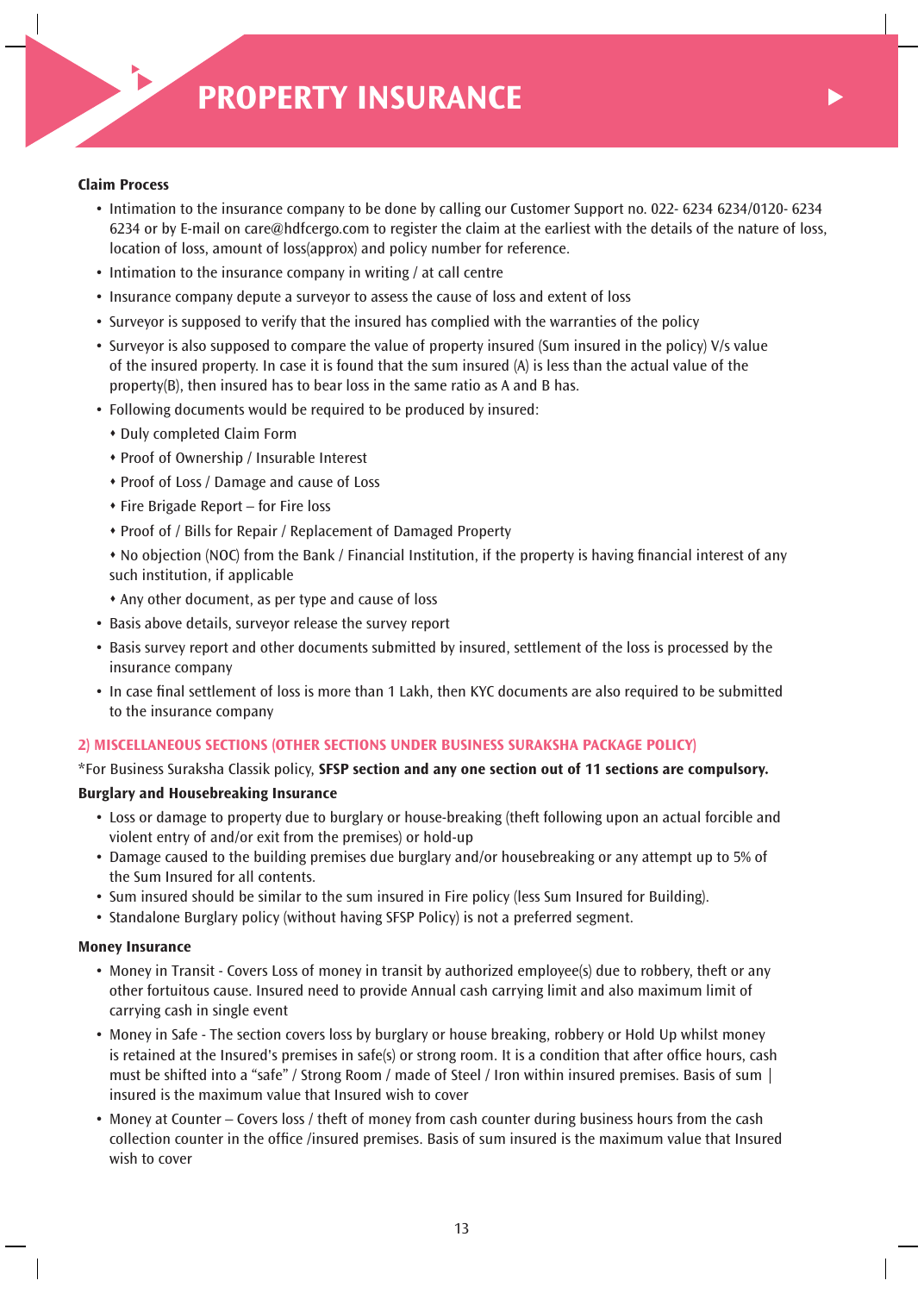#### **Portable Electronic Equipment Insurance**

- This section of BSC policy covers portable equipments e.g. laptop and similar items against any loss, destruction or damage by Fire, Riots and strikes, Theft by visible physical forcible and violent means and accidental occurrence unless excluded specifically
- Policy will not cover loss of damage to property left unattended / mysterious disappearance
- Item wise list with make, model, serial number, value of each insured item to be provided for quote / policy
- Policy can be extended to provide worldwide cover as well
- In case of a total loss to the equipment, depreciation will be deducted from the final amount of loss settlement. However, in case of a partial loss to the insured item, depreciation is not deducted

#### **Plate Glass Insurance**

- Covers loss or damage to the Plate glass completely and securely fixed in the insured premises by accidental means
- All fixed plate glass in the building need to be insured, without selection

#### **Fidelity Insurance**

- Covers direct financial loss owing to infidelity / fraud or dishonesty of the employee
- Cover is allowed for only permanent / on roll employees of the firm
- Cover may be on
	- Named Basis OR
	- Designation basis OR
	- Unnamed basis
- Limit per employee and Total limit during policy period to be provided

#### **Baggage Insurance**

- Section covers accompanied personal baggage of the insured so lost, destroyed or damaged by fire, Riot and Strike, Theft or Accident
- Cover is available whilst the insured is on tour and/of on holiday
- Limit per event or per employee and Total limit to be provided

#### **Machinery Breakdown Insurance**

- Cover against all kinds of Accidental Electrical and Mechanical Breakdown
- Causes can be either external or internal
- Cover in force at all stages, while the machine is in operation or at rest, during the process of dismantling overhauling or during subsequent re-erection at the same premises
- List of such items along with the YOM, make , model to be given at the time of policy binding stage

#### **Coverage**

| <b>Internal Causes</b>                     | <b>External Causes</b>                 |
|--------------------------------------------|----------------------------------------|
| • Faulty Material                          | • Lack of Skill                        |
| • Defects in casting                       | • Carelessness                         |
| • Faulty construction of parts             | ◆ Falling bodies                       |
| ◆ Short circuit                            | • Electrical overpressure              |
| • Faulty erection                          | • Failure of other connected machinery |
| • Disruption due to centrifugal forces     | • Foreign objects                      |
| • Failure of operations of safety devices. |                                        |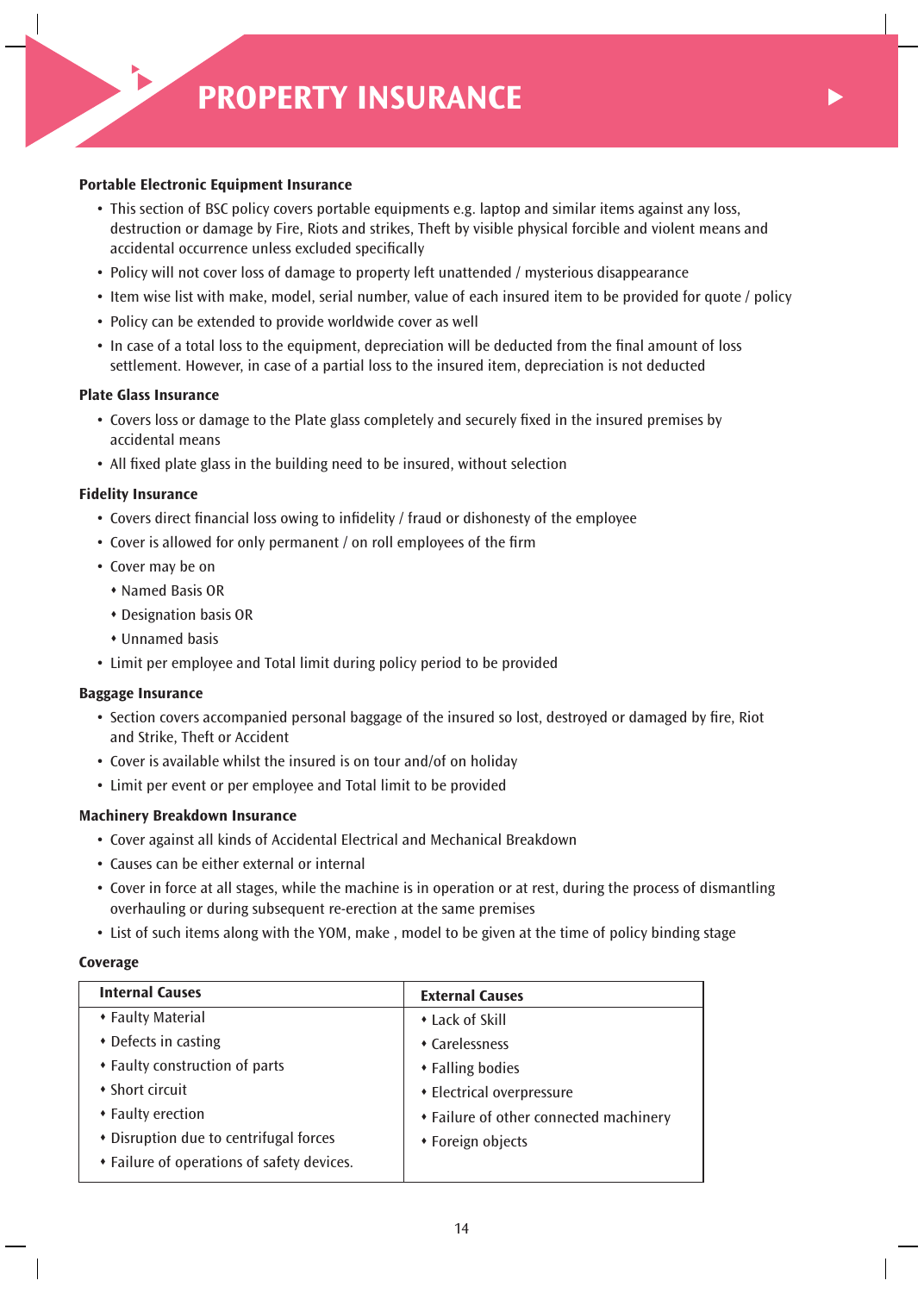#### **Exclusions**

- Loss or damage to named items, exchangeable tools, object made of glass, porcelain, ceramics, all operating media, heat resisting and anti-corrosive lining, packing material, parts not made of metal etc...
- Damage due to any cause for which the manufacturer/supplier is responsible
- Overloading experiments and testing requiring abnormal condition
- Gradually developing flaws
- Willful act or gross negligence
- Defects at the time of commencement of insurance which the insured is aware
- Consequential Loss
- Fire and Allied Perils
- War and Like Perils

#### **Electronic Equipment Insurance**

- List of such items along with the YOM, make , model to be given at the time of policy binding stage
	- Electronic Data Processing Machine
	- Telecommunication Equipments
	- Transmitting and receiving installations
	- Material Testing and Research Equipment
	- Electro Medical Installations
	- **\* Signal Transmitting Units**

#### **Coverage**

Cover against all unforeseen and sudden physical loss or damage subject to named exclusions

- Cover comprehensive enough to take care of ;
- Fire, lightning, explosion
- Damage due to smoke, soot, corrosive gases, dust
- Damages due to water and humidity
- Electrical and mechanical breakdown
- Human Errors like faulty/Careless/negligent operations
- Riot, strikes, malicious damage and terrorism
- Theft and Burglary
- Natural calamities like flood, Inundation, Storm, Cyclone, Earthquake.
- Subsidence, Land-slide, Rockslide

#### **Exclusions**

- War and similar risks including nuclear reactions radiations and radioactive contaminations
- Normal wear and tear, cavitation, erosion, corrosion, gradual deterioration due to atmospheric conditions
- Defects existing at the time of taking insurance within the knowledge of insured or his representatives
- Damage for which the manufacturer or supplier is responsible either by Law or contract
- Willful acts or gross negligence of insured or of his responsible representative
- Damages for which Third Party is responsible by Law or Contract
- Aesthetic defects such as scratches on painted, polished or enameled surfaces.
- Damages to bulbs, valves, tubes, ribbons, fuses, exchangeable tools, engraved cylinders, objects made of glass, porcelain, ceramics, any operating media e.g. lubricating oil, fuel chemicals
- Consequential Loss of any kind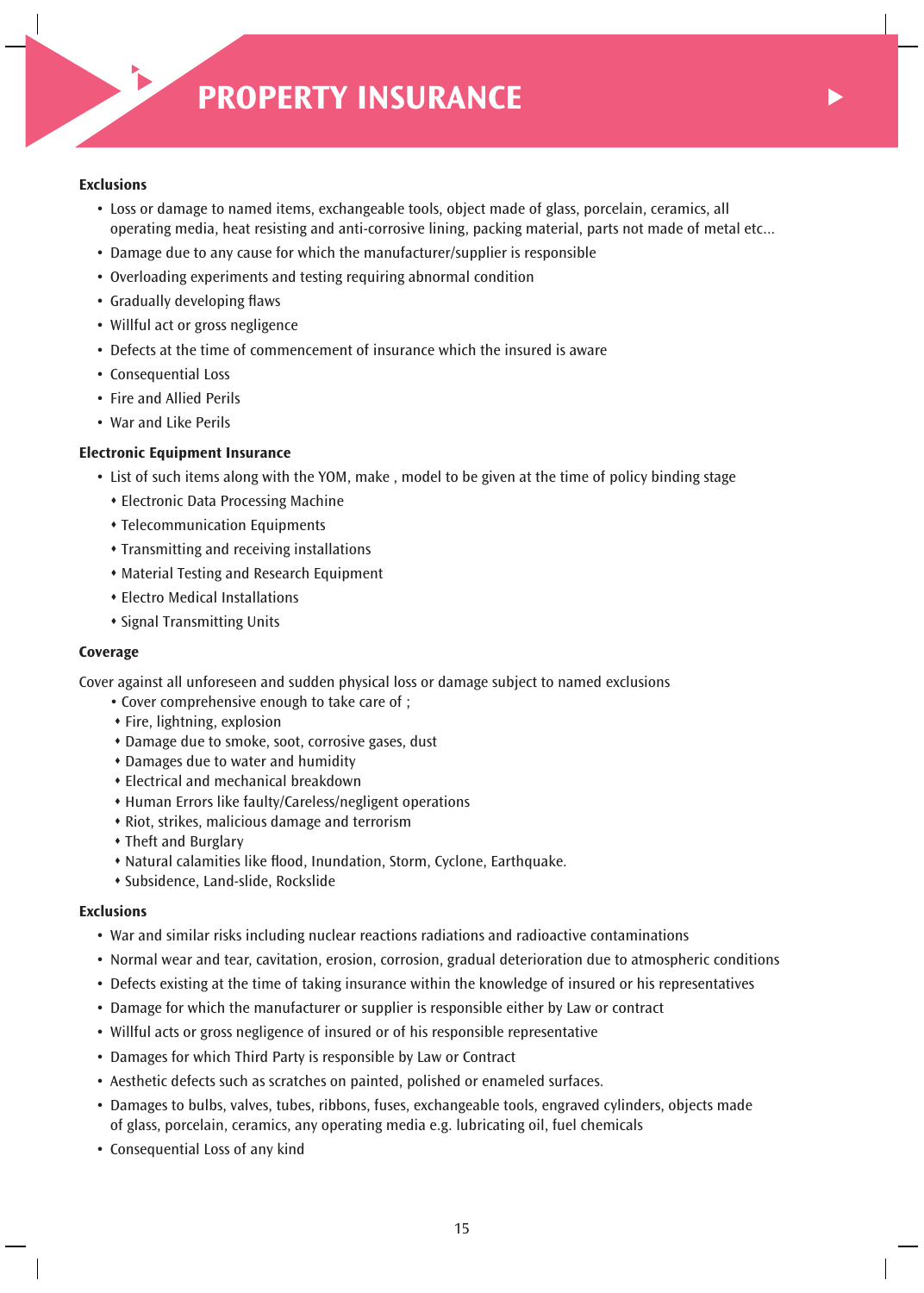#### **Extension Covers**

- External data media covered against same perils as for equipments
- Coverage limited to the cost of external data carriers (Punch cards Paper tapes, magnetic tapes, discs etc.) as also cost of reconstruction of data therein
- Increased cost of working in the form of cost incurred to ensure continued data processing on substitute equipment Special Warranties
- Policy subject to Maintenance warranty that the Maintenance Agreement in force at inception should continue during the currency of policy
- Maintenance includes
	- **\* Safety checks \* Preventive maintenance**
	- Rectification of loss or damage or faults arising from normal operation as well as from ageing

#### **Special Warranties**

- Policy subject to Maintenance warranty that the Maintenance Agreement in force at inception should continue during the currency of policy
- Maintenance includes
	- **\*** Safety checks
	- Preventive maintenance
	- Rectification of loss or damage or faults arising from normal operation as well as from ageing

#### **Neon Sign Insurance**

- Coverage is for All Risk Basis
- Property covered Neon & Illuminated Signs, boards, Hoardings & other related equipments
- List of such items along with the value to be declared as sum insured under this section

#### **Public Liability Insurance**

- Coverage against legal liability in respect of accidental death or bodily injury to a third party or accidental damage to their property during performance of any act in connection with insured's business
- Limit per accident (AOA) and Limit per Year (AOY) to be incorporated in the policy

#### **Fire Loss of Profit Insurance**

- In the event of loss or damage due to perils covered in SFSP policy where the insured is unable to produce goods and there is loss of profit. The same shall be covered by this policy
- Insured must have SFSP policy covering same assets with same insurer before taking this insurance policy/section
- Acceptance of claim under Fire section is pre-requisite before the claim is acceptable under FLOP section
- Insured also need to choose "Indemnity period" period which is equal to the expected time to be taken by the insured to back to the situation prior to loss
- Indemnity Period can be 3 months / 6 months / 9 months / 12 months / 18 months
- In case indemnity period is less than / equal to 12 months, Annual Gross profit will be the sum insured. However, if the indemnity period is more than 12 months, Sum Insured would be equal to the gross profit for the duration of indemnity period. E.g. for Indemnity Period of 18 months, AGP – 10 crs, Sum Insured would be 15 crs
- Sum insured under FLOP is required to be equal to Gross Profit (Net Profit + Standing Charges) expected to be earned during indemnity period.
- Premium to be charged on the sum insured, rate would be based upon the main Fire policy/section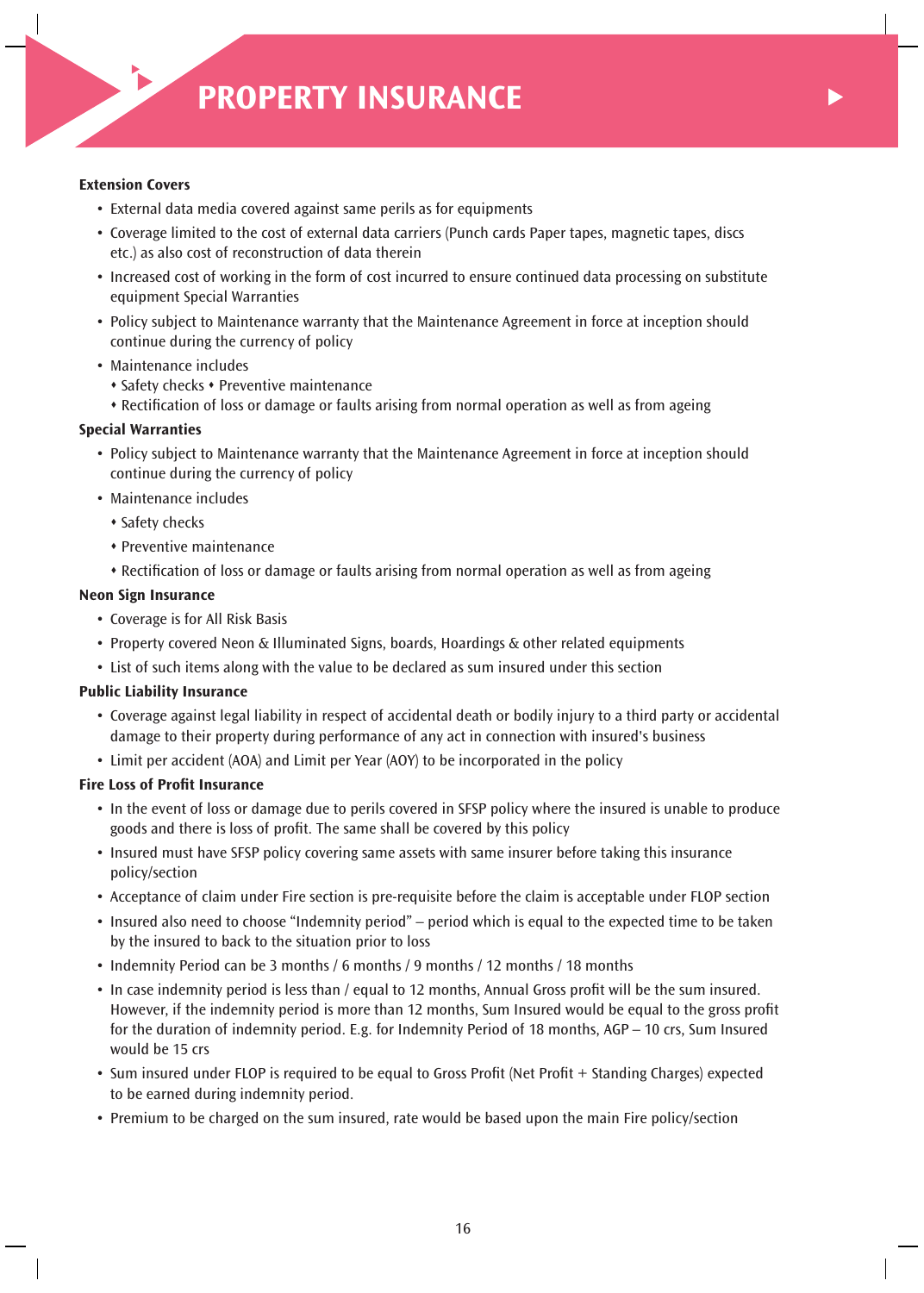#### **Frequently Asked Questions (FAQs)**

#### *• Who can take a Fire Policy?*

 Ans: Legal owner of the property. If the property is owned by two or more persons in joint name, name of all the owners to appear under Insured. Financier can also take the insurance. Policy to be issued in the name of actual owner and interest of the financier to be protected under agreed bank clause. Loss would be payable to the named financier, the same can be paid to the Insured subject to NOC from the Financier. A tenant can also take the insurance covering only the contents belonging to him

 *• In case insured property is sold to other owner, will this insurance policy be transferred in the name of new owner?*

 Ans: NO. Insurance policy has to be cancelled and refund, if any, to be allowed to the insured. New owner has to take a fresh insurance cover.

 *• In case of death of the owner of the property, it is inherited to the legal heir. Will this insurance policy remain operational in the name of new owner?*

 Ans: Yes, in such a case, by providing relevant documents in this regard, it may be transferred in the name of legal heir.

- *Cost of construction of house is INR 50 Lakhs. I have spent additional INR 20 Lakhs on its furnishing and INR 4 Lakhs on Stamp Duty for registered agreement. How much do I take as sum insured in the policy for cover on reinstatement Value basis?* Ans: INR 74 Lakhs
- *I am living in an apartment, where the housing society has taken a Fire insurance cover for all the flats. Due to earthquake, there is some cracks in walls of my flat. Can I claim the repair and repainting charges in this insurance cover.*

 Ans: Yes, Insurance arranged by the society is on behalf of all the owners of individual flats and each such individual can claim for damages to their houses / building doe to the event covered in the insurance policy.This is subject to the condition that as per written agreement between you and the Society, this insurance is arranged by the society.

*• Due to heavy wind (storm), glass panes of window of my house have broken. Is it an event insured in the SFSP insurance policy?*

Ans: Yes, storm is an insured perils in SFSP.

*• My house is badly damaged and now repair work is going on. It will take at least 6 months time. Now we have to shift to a rented accommodation @ INR 20,000/- per month rent. I have taken additional rent cover under SFSP policy with a limit up to Rs. 35000/- per month for 12 months. How much reimbursement will I get under this extension ?*

 Ans: You will get the actual difference between the rent you ought to pay in the original accommodation and the rent you will pay in new accommodation, on production of relevant proofs.

*• Due to termite, furniture at my house is damaged, as I have insured furniture in SFSP policy, how do I claim the amount for such loss.*

 Ans: SFSP policy provides coverage for losses occurring due to the events mentioned in the insurance policy, which doesn't include termite. This loss will not be covered in the insurance cover. For my bungalow/ independent house, I have given single value as sum insured.

- *Do I need to give bifurcation of values for building, boundary walls, plinth, internal roads etc?* Ans: No need to give separate bifurcation for each such item. All permanent civil structure within boundary walls of your independent house are covered. But you should indicate broadly what all items / components included in building – such as plinth and foundation, compound wall, Electrical fittings, Fixed Glasses etc.
- *While doing renovation at home, if the home building collapses, will it be covered in this insurance policy?*

Ans: No. Any incidence which is caused by the events as mentioned in the insurance policy is only covered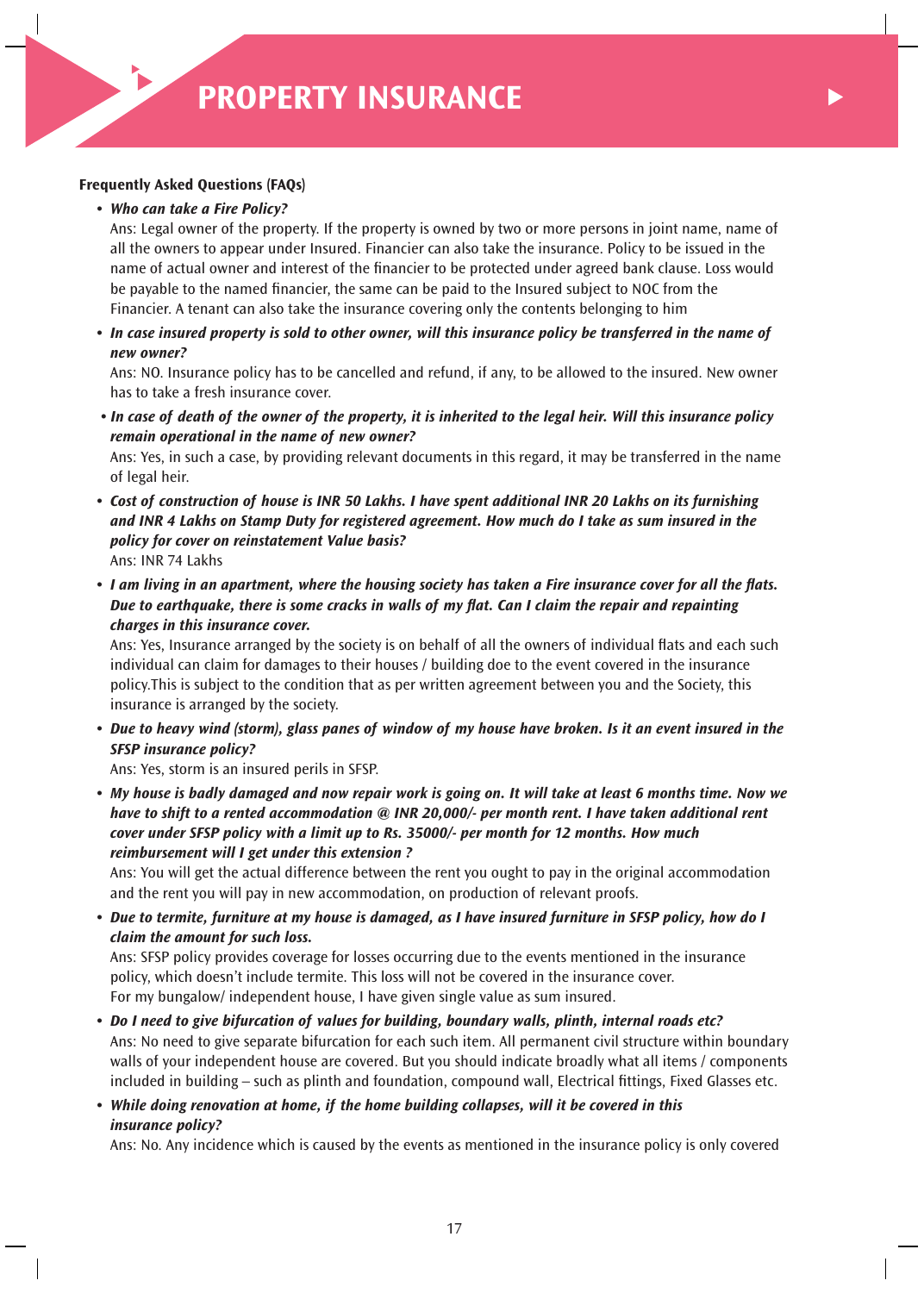- *What are the possible deductions from a claim in case of a loss in SFSP policy?* Ans: Deduction from a fire claim is on following accounts:
	- Depreciation, Salvage, Under insurance / Average clause, Deductible and
- *Boundary Wall of my factory is damaged because a truck passing on road outside society lost control and hit the wall. Please confirm if I will get a claim under Std. Fire Policy.* Ans: Yes, it will be paid under coverage – Impact damage due to impact by any Road vehicle not belonging to insured
- *There is a fire in next building to my house, and my house is also damaged in that fire. Will my policy cover damages to my house due to fire.* Ans: Yes, as cause of loss is Fire.
- *There was a Fire loss in a shop and insured takes out the stock and keep it on the roadside. Passerby people takes away few of the items. Will Fire policy cover this loss due to theft?* Ans: No. Fire policy does not cover loss due to burglary / theft followed by Fire. It covers direct, visible physical damage or destruction by events as mentioned in the insurance policy.
- *Due to heavy rains, water enters the storage place from ventilation, due to which stock is damaged due to water falling on the stock. It is covered in Fire Policy..?* Ans: Claim is not payable because loss due to rain is not covered.
- *There was damage to server room because of leakage from sprinkler system costing Rs. 100,000/-. Office has fire policy with adequate sum insured. Confirm if amount of claim payable under policy* Ans: Yes. Damage to sever room is payable but cost involved in removal or repair of sprinkler system is not payable
- *Can I opt for a Fire policy without covering Riot, Strikes Malicious Damage cover?* Ans: Yes, insured can opt out RSMD cover from Fire Policy / Section.
- *Half portion of chemical factory is completely destroyed because of boiler explosion resulting into fire. Company has a fire policy with adequate sum insured. Confirm if claim is admissible under SFSP policy.*

 Ans: Yes. Claim is admissible under SFSP policy to the extend of fire loss but policy will not cover the replacement or repairing cost of boiler and damage to surrounding insured's property (other than fire) because of boiler explosion.

- *There was a burglary in shop by damaging the wall. Insured has the valid burglary policy for shop contents including stock. Confirm if insured can claim for repairing charges of damage wall.* Ans: Yes. Damage to wall is covered under burglary policy to the extent of 5% of policy sum insured Some one has stolen the bag (carrying money) from hands of account employee while he was on the way to bank for depositing day's collection.
- *Shop owner has taken package policy which cover money section too. Can shop owner claim for this loss.*

Ans: Yes, if policy covers cash in transit under money section.

- *There was theft of laptop while kept in car's boot which was properly locked. Company has taken PEEI policy for all its laptops which was given to employees for their official work. In this case can company claim for this loss as laptop was stolen when employee is outside the office premises.* Ans: Yes, the claim can be admissible as this policy is generally covers risk location as Anywhere in India or anywhere in the world.
- *Due to some mechanical breakdown company's central air conditioning unit was partially damaged. Confirm this type of loss covers under which section of BSC policy.* Ans: Business Suraksha Classik Insurance with MBD section / Standalone Machinery Breakdown Insurance
- *Office glow sign collapses and fell down on the car of some third party. Whether BSC policy has provision to cover this liability..*

Ans: Yes, Public Liability section of BSC policy cover this liability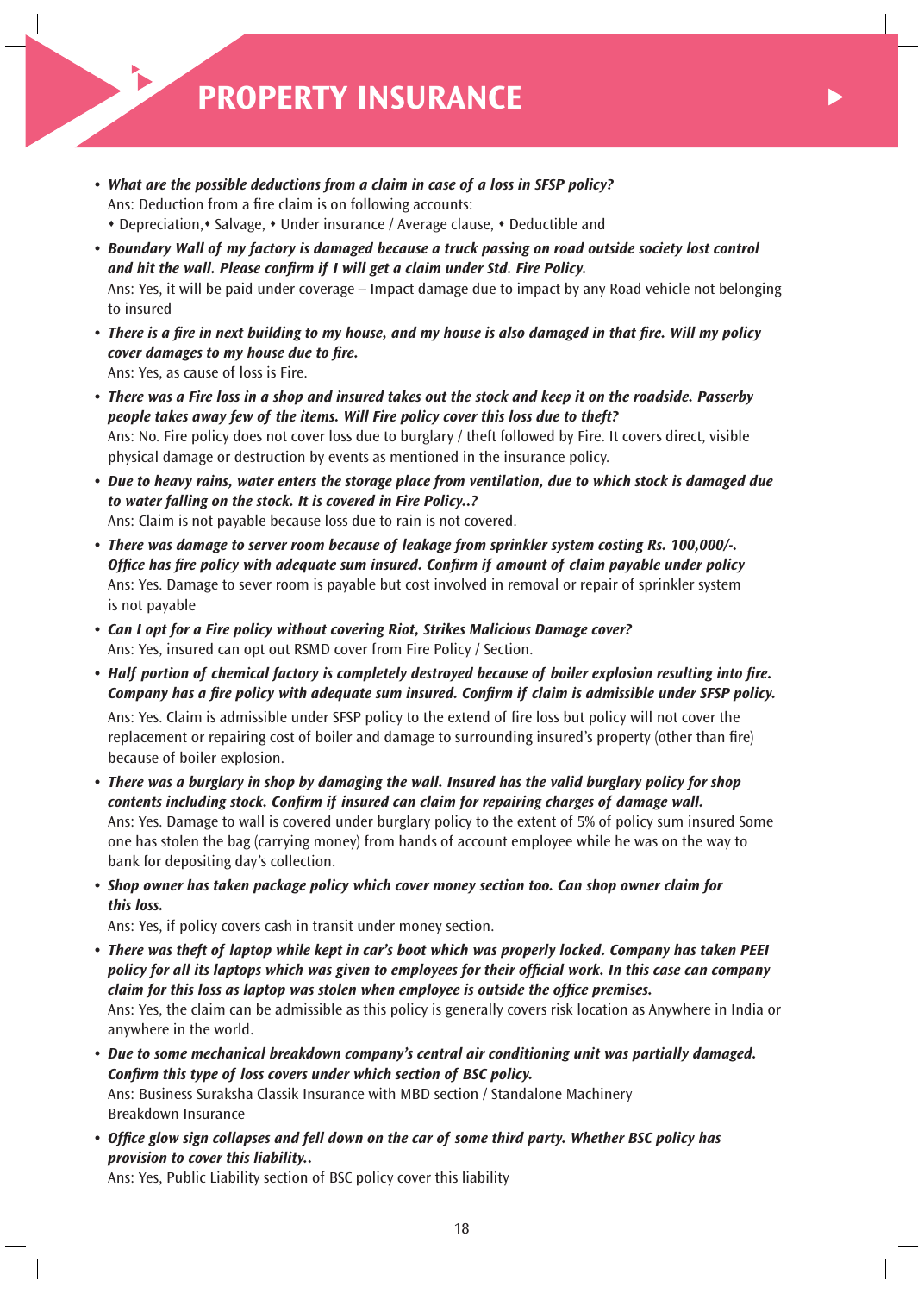## **ENGINEERING INSURANCE**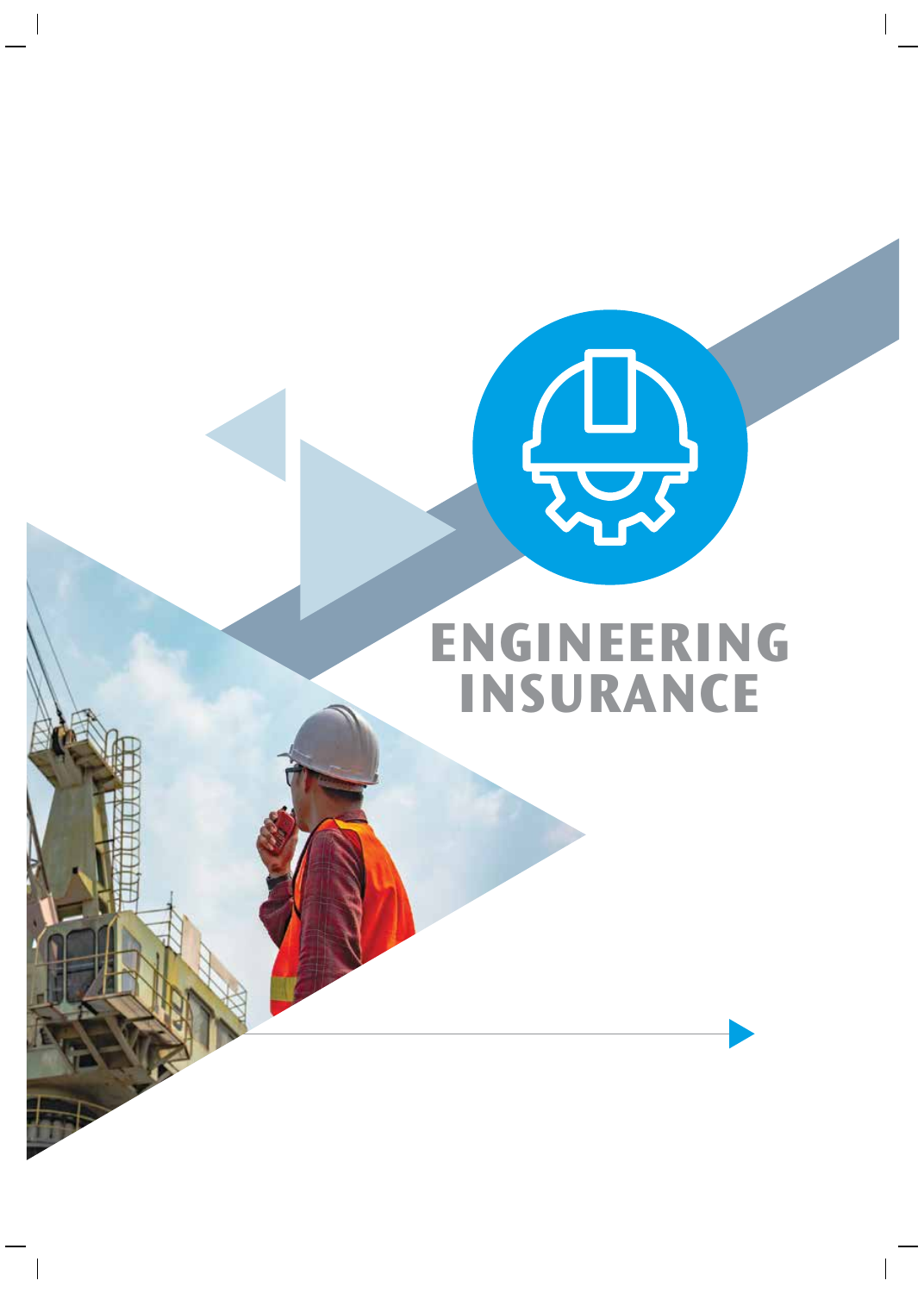#### **INTRODUCTION**

#### **Engineering policies are mainly divided into :**

- Project Policies which are project specific : Contractors' All Risk Insurance (CAR) & Erection All Risk Insurance(EAR)
- Annual Policies which are for the period of 12 months: Electronic Equipment Insurance(EEI), Machinery Breakdown Insurance (MBD), Boiler Pressure Plant Insurance(BPP) & Contractors' Plant and Machinery Insurance

#### **3) PROJECT POLICIES : CONTRACTORS ALL RISK(CAR) / ERECTION ALL RISK(EAR)**

 In a project where the construction sum insured is more than 50% , for such policies CAR policy would be issued. And the project where Plant and machinery sum insured is more than 50%, for such policies EAR policy would be issued. Other terms and conditions i.e. scope of cover, exclusions, add-ons, underwriting considerations are more or less similar for EAR and CAR.

| <b>CAR Projects</b>                                                         | <b>EAR</b> projects                     |
|-----------------------------------------------------------------------------|-----------------------------------------|
| <b>Dwellings/ Residential Complex</b>                                       | Erection of Plant & Machinery i.e. lift |
| <b>Factory Buildings / Sheds</b>                                            | <b>Erection of Thermal Power Plant</b>  |
| Special Structures - Footover bridge                                        |                                         |
| Roads, Dams, Railways, Tunnels though<br>these are under our declined risks |                                         |

#### **Policy Period**

| <b>EAR projects Period</b>                                                                                                   |
|------------------------------------------------------------------------------------------------------------------------------|
| Policy duration starts from the arrival of first<br>consignment at project site                                              |
| It remains in force during storage at project<br>site, handling/shifting at project site for<br>installation                 |
| During installation                                                                                                          |
| During testing of the machine                                                                                                |
| Cover ends on handing over of the project to<br>the principal or successful testing or policy<br>period whichever is earlier |
|                                                                                                                              |

#### **Who Can Take Insurance**

- The principle /owner of the project
- The manufacturer or supplier of machinery if they are responsible for erection and commissioning
- The contractor commissioned for the erection & commissioning of the project
- The Financier

20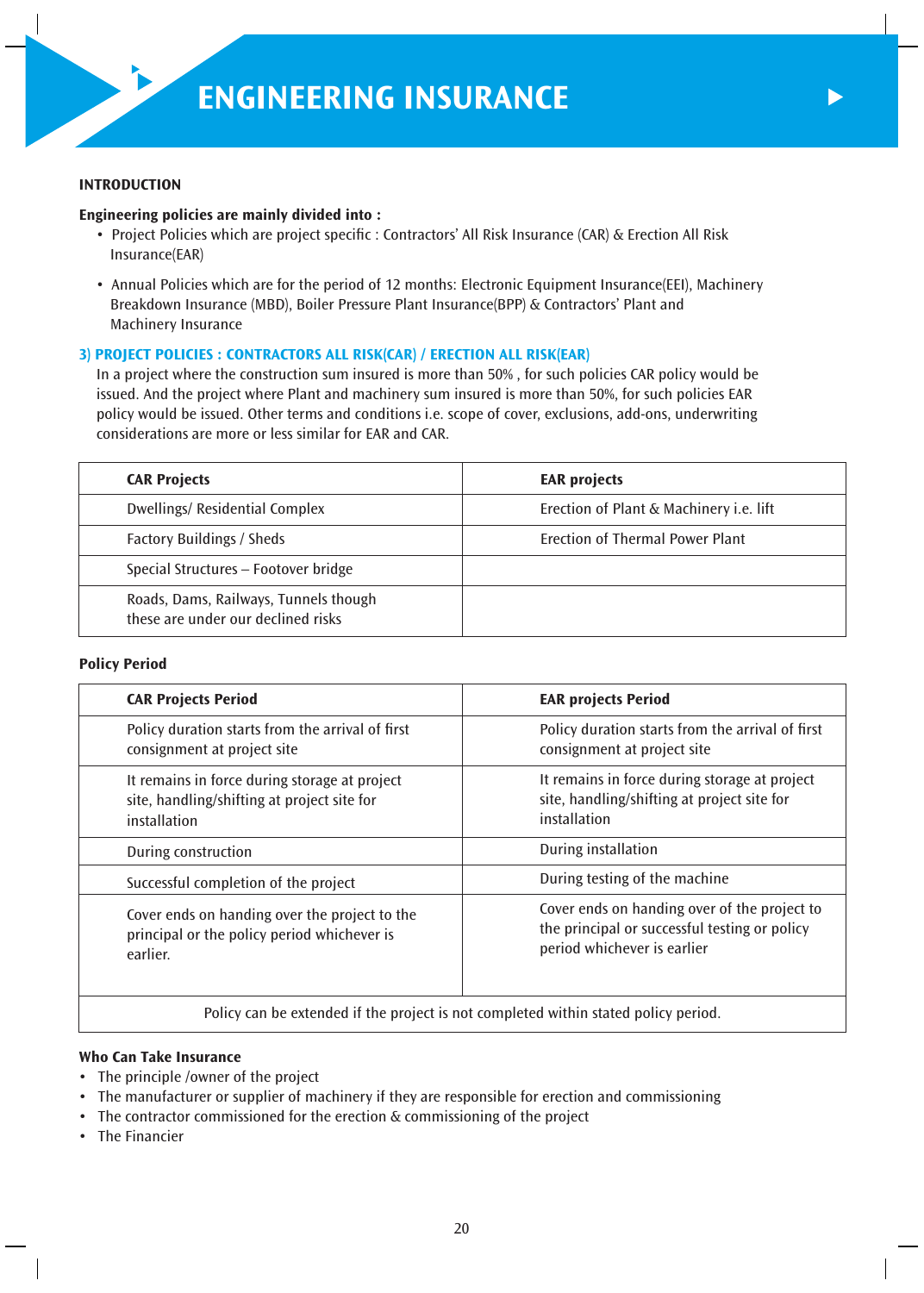#### **Scope of Cover**

- Location related Perils / Events Fire, Lightning, Theft, Burglary
- Risks / Events during handling of the insured material at site Impact of Falling Objects, Collision, Failures of Cranes and Tackles
- Operational Perils Failure of Safety Devices, Leakage of Electricity , Insulation Failure, Effect of Centrifugal Forces , Explosion & Implosion
- Human Elements Negligence, Fault in erection, Malicious Damage , Riot & Strike, Sabotage
- Act of God Perils Earthquake , Storm, Tempest, Flood and inundation, Subsidence, Rockslide / Landslide

#### **Exclusions**

- Policy deductibles
- War, Invasion and like etc.
- Nuclear reaction, Radiation and Allied perils
- Willful act and negligence
- Cessation of work
- Act of Government
- First amount of loss excess
- Loss discovered only at the time of taking inventory
- NORMAL WEAR & TEAR, GRADUAL DETERIORATION etc.,
- Faulty design
- Replacement or repairs to defective material or workmanship( limited to the item only)
- Cost of rectification of error unless results in physical loss or damage.
- Loss or damage to files drawings bills currency etc.,
- Penalties on account of non-fulfillment of the terms of contract.
- Loss or damage to vehicles licensed for general road use or water borne vessels or mounted on floating vessel. Excess stated in the schedule
- Expenses incurred under section i
- Liability consequent upon
	- Injury to workmen of contractor or principal or any other person connected with the project.
	- Loss to property belonging to the parties to the contract.
	- Accident caused by vehicle licensed for road use
- Any agreement by insured to pay indemnity

#### **Underwriting Considerations**

- Site factors Earthquake Zone, Geological conditions of site, STRETCH OF SITE -weather bounded or cross country, Access to site, Communication factors
- Technology factors Type of project Proven technology, Detailed engineering, design methodology, seismic and wind load analysis. Present condition of the project (If already started)
- Human factors Reputation & diligence of the contractor, Previous experience of the contractor, Storing of materials & stores control, Labor relations, ite house keeping , Safety measures & effectiveness of safety engineers
- Others- Duration of the project & exposure, Build up of values, Concentration of theft & pilferage at site

#### **Details required to Quote:**

- Details of Principal Contractor/Sub Contractors
- Nature Of Project-Civil/Electro- Mechanical
- Exact Description of Project complete scope of work to be shared
- Estimated Project Cost ( Total Contract Price including Cost of erection ,freight, duties, taxes paid)
- Location of Project/ Details of Project Site with postal pin code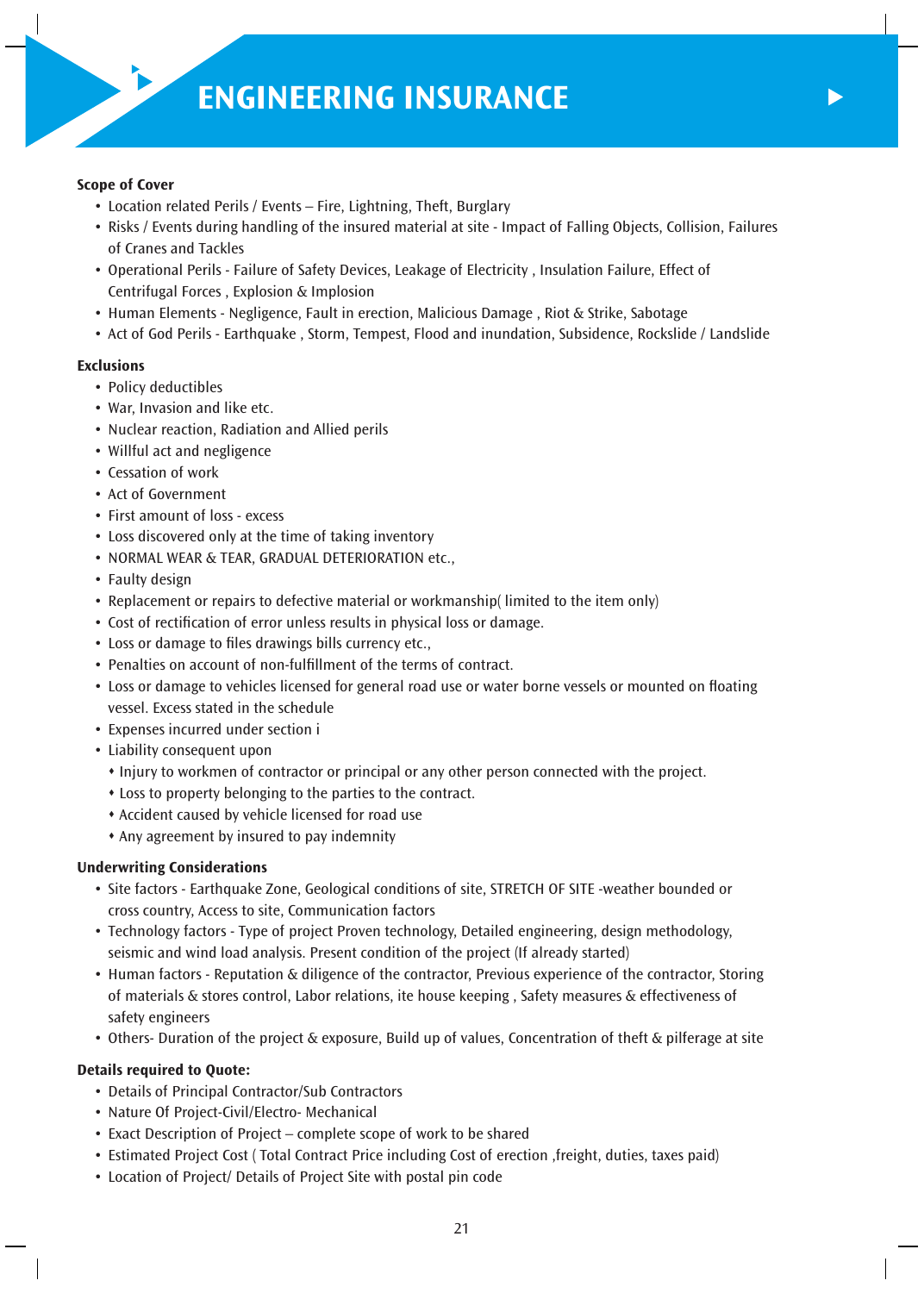### **ENGINEERING INSURANCE**

- Date Of Arrival of Material at site/Project inception Date
- Project Period- In Months
- No of Months for Which Testing is required (additional details for EAR Quote)
- Machinery- New /Second Hand (additional details for EAR Quote)
- Also- Supplies- Imported/ Indigenous (additional details for EAR Quote)

#### **Add-Ons Required With Limits under Project Insurance**

- Earthquake ( compulsory)
- Terrorism
- Third Party Liability / Cross Liability
- Owner's Surrounding Property
- Removal of Debris
- Escalation
- Extended Maintenance
- Additional Customs Duty
- Air Freight
- Off Site -Storage if any-No of Months

#### **In Case Marine cum Erection All Risk Cover required as part of Projects**

- Cargo Description
- Cargo- New / Second hand
- Total Sum Insured required / Basis of valuation
- for Imported Supplies
- for Indigenous Supplies
- Single Carrying limit / Per Bottom Limits
- Mode Of Transit
- Points in transit

#### **4) ANNUAL POLICIES – CONTRACTOR'S PLANT AND MACHINERY (CPM)**

#### **INTRODUCTION**

This policy is intended to cover, the equipement or Machinery used at construction site or any other factory unit for material handling. Policy can be issued in favor of owbner, contractors, financial institutions either singly or jointly.

| <b>Material Handling:</b> | <b>Construction</b>                           |
|---------------------------|-----------------------------------------------|
| <b>Fork Lift Truck</b>    | <b>Bull Dozers and Road Rollers</b>           |
| Cranes                    | Loaders and Dumpers                           |
| Chain Pulley Blocks       | Diving and Pile Driving Equipments            |
| Conveyors                 | Handling Equipments,                          |
|                           | Site Power Generating Plants and Transformers |
|                           | Motors, Compressors and Pumps                 |
|                           | <b>Escalators and Mixing Plants</b>           |
|                           |                                               |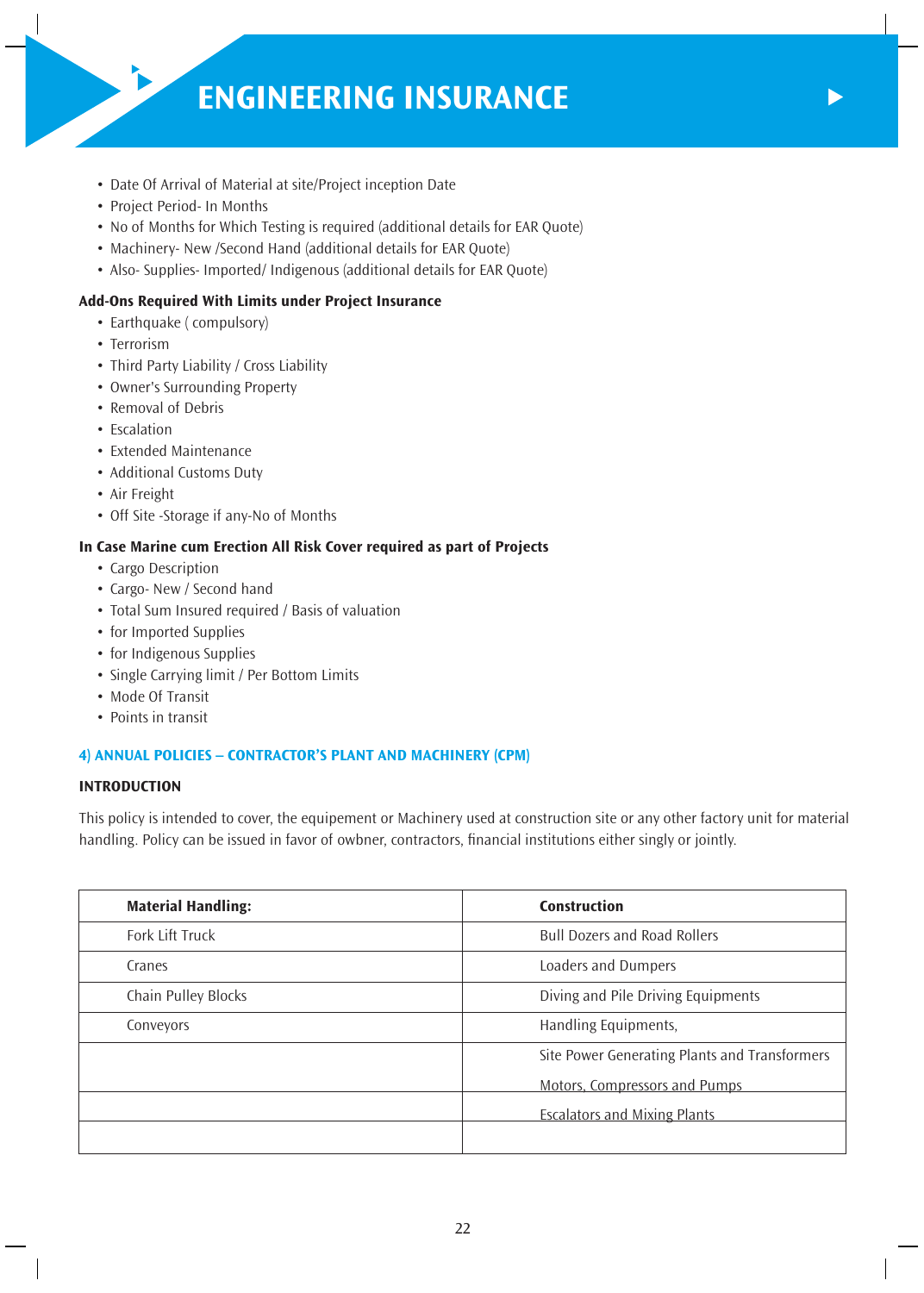### **ENGINEERING INSURANCE**

#### **Coverage**

- Machinery/equipments covered for damage caused by all accidental and unforeseen situations of external nature
- Policy is on All Risks Basis subject to named exclusions
- Cover is in force when the insured item is at work, at rest or being dismantled for cleaning, overhauling or during subsequent re-erection

#### **Add- on Covers**

- Third Party Liability
- Owners' Surrounding property
- Removal of debris
- Inclusion of Express Freight, overhead charges, overtime wages, air freight charges

#### **Exclusion**

- Electrical or mechanical breakdown but consequent external damage if any payable.
- Replaceable parts such as bits, knives, ropes, belts, chains etc...
- Transit from one location to another
- Willful negligence
- Loss observed during testing operation or when used for purpose other than designed for
- Excess Stipulated
- Consequential loss of any kind
- War and like perils

#### **Sum Insured**

- Sum Insured for each item should represent the present day replacement value of a similar new item inclusive of freight, duty, taxes, cost of erection etc...
- In case of under insurance condition of average will apply for settlement of claim.

#### **Basis Of Claim Settlement**

| <b>Repair at Repairer's works</b>                                                                                                                                                           | <b>Repaired at Insured's Works</b>                                                                                                                                              | <b>Total Loss</b>                                                                                                                                                                                                                            |
|---------------------------------------------------------------------------------------------------------------------------------------------------------------------------------------------|---------------------------------------------------------------------------------------------------------------------------------------------------------------------------------|----------------------------------------------------------------------------------------------------------------------------------------------------------------------------------------------------------------------------------------------|
| All expenses incurred to restore<br>the damaged machine to its<br>condition immediately prior to<br>accident plus all incidentals to the<br>extent they are included in the<br>sum insured. | If repairs are carried out in the<br>Insured's own workshop, claim<br>will be paid for cost of spares plus<br>wages incurred plus reasonable<br>percentage of overhead charges. | Actual value before the date of<br>accident including expenses<br>included in the sum insured. Such<br>actual value arrived at by<br>deducting appropriate<br>depreciation from its present day<br>replacement value of similar new<br>item. |

Intimation to the insurance company to be done by calling our Customer Support no. 022- 6234 6234/0120- 6234 6234 or by E-mail on care@hdfcergo.com to register the claim at the earliest with the details of the nature of loss, location of loss, amount of loss(approx) and policy number for reference.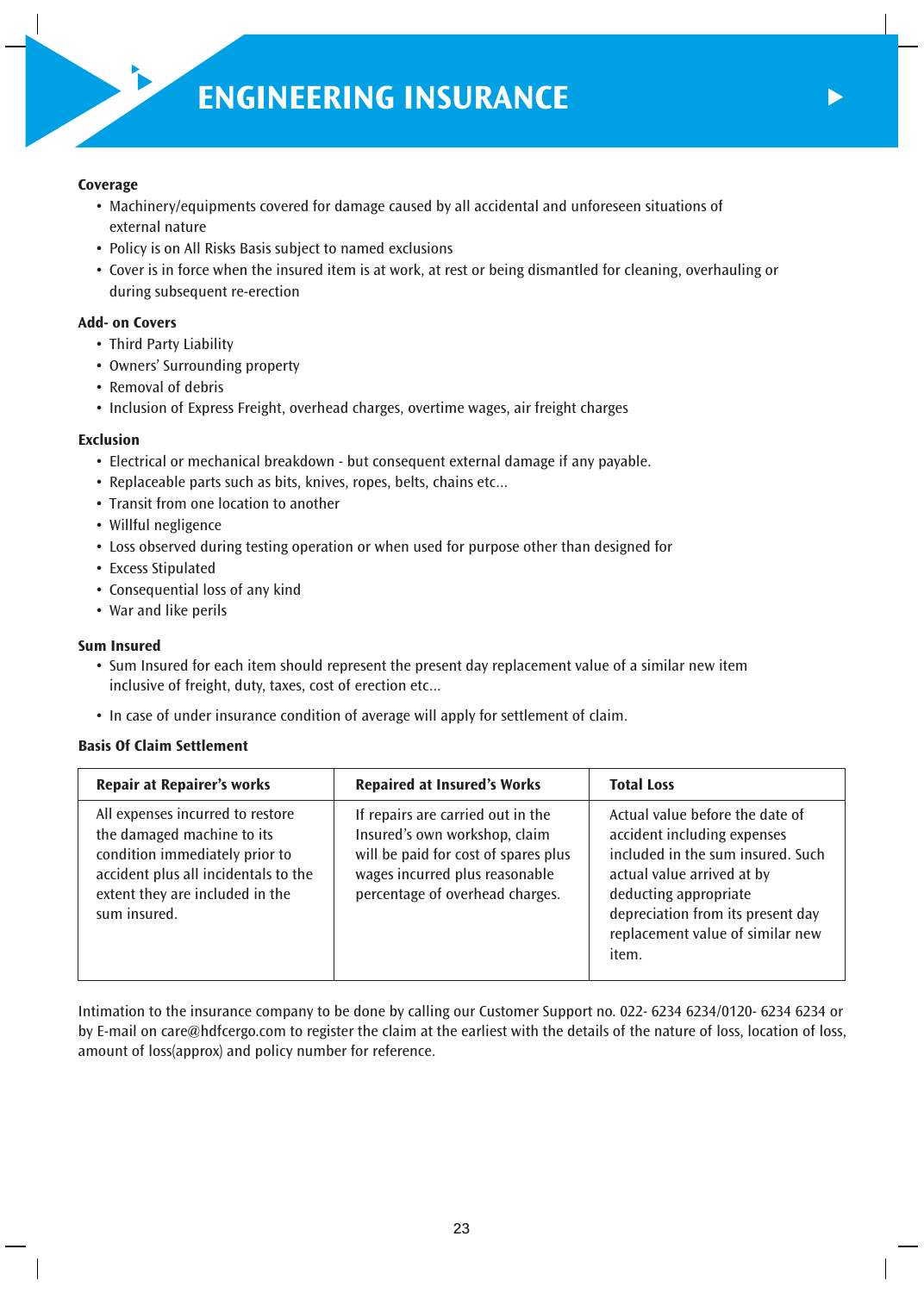# **LIABILITY INSURANCE**

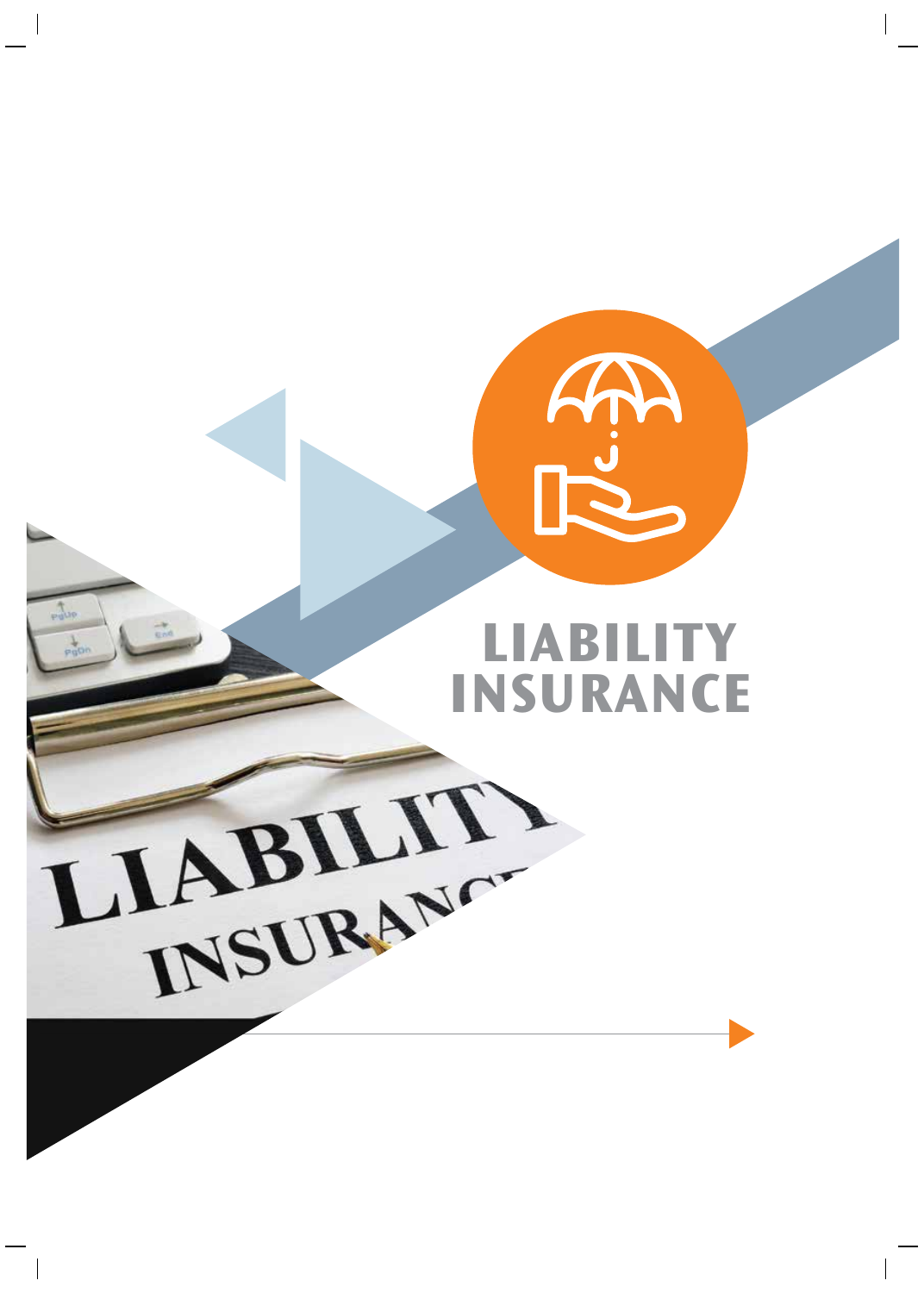#### **INTRODUCTION**

Increasing customer expectations, constant changes in technology, a growing awareness of the rights of consumers more than ever before, the business community is being challenged to ensure exacting standards of quality in its product and deliverables, with its wide coverage and extensive range of add-on options, HDFC ERGO Commercial General Liability Insurance is the ideal answer, providing the all-encompassing protection that any forward-thinking company requires.

#### **Why Commercial General Liability Insurance?**

In today's uncertain world, technology and case law are constantly changing the liability landscape. This policy protection responds to exposures, some of which didn't exist 10 years ago. For example the rapid rise in the internet has dramatically increased the potential for libel, intellectual property and invasion of the right of privacy suits. Typical standard policies do not adequately respond to these contingencies. Consider these scenarios: A manufacturer of power meat slicers is sued by a third party alleging that the product malfunctioned, resulting in partial amputation of a right thumb and finger. The manufacturer is found liable. CGL would likely respond to the loss.

 • A tenant in a condominium complex falls down an improperly lit interior stairwell and suffers significant injuries. The property owner is sued for negligence & found liable. CGL would likely respond to the loss

#### **Basic Coverage**

Commercial General Liability cover offers the option of protection for bodily injury, property damage, advertising injury and personal injury to a third party for which a company is found to be legally liable. The policy can provide a separate advertising/personal injury to a third aggregate limit that is not subject to a general aggregate limit. This policy addresses a wide range of liability loss exposures, falling into two categories

- Premises and Operations Liability Liability for conditions or activities arising out of the premises or operations of a company
- Products and Completed Operations Liability Liability of a company to a user who is harmed by products manufactured, sold or distributed by the company

#### **Product Highlights**

- Definition of personal injury includes discrimination, harassment and segregation (other than employment-related). When our global liability extension is purchased, the insured is protected against lawsuits brought anywhere in the world
- Under "Who is Insured", existing subsidiaries, including partnership, joint ventures and limited liability companies, can included as insured to the end of the policy period
- New subsidiaries or newly acquired organizations are afforded named insured status based on control of voting rights, regardless of the type of entity to the end of the policy period
- Personal and advertising injury protection can be extended to include liability assumed in a written contract
- Definition of bodily injury includes humiliation, mental anguish, mental injury and shock resulting from physical injury
- Definition of advertising injury includes trademark infringement
- Separate aggregate be purchased for products completed operations hazard that isn't subject to the general aggregate limit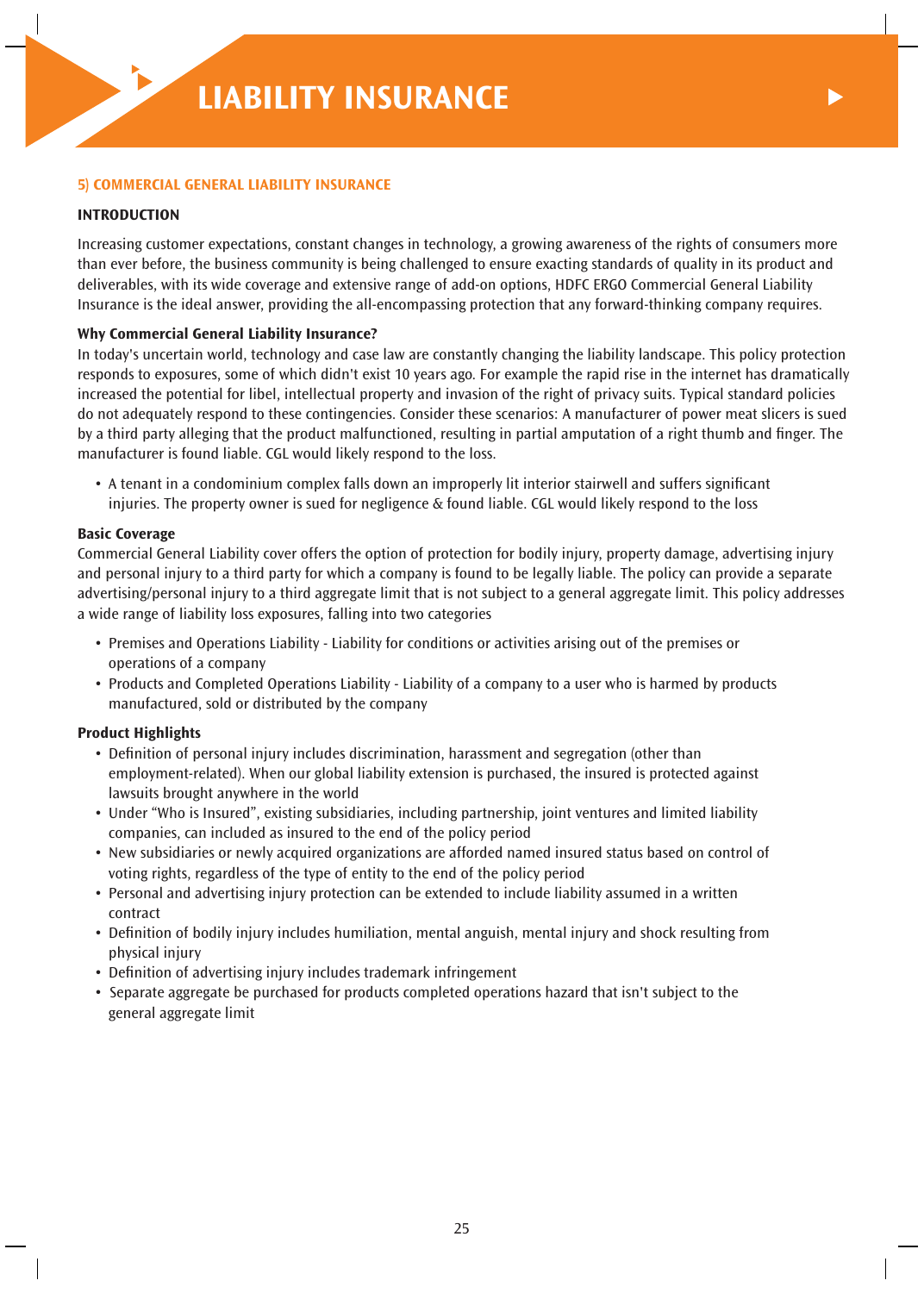#### **Optional Policy Extensions at Additional Charge**

- Products-completed operations hazard
- Medical expense coverage
- Damage to premises rented to you
- Sudden and Accidental Pollution Liability (excluding USA and Canada)
- Coverage for additional insured when required by written contracts
- Advertising Injury and Personal Injury Liability coverage
- Vendors' Endorsement
- Oral and Written Contractual Liability: Bodily injury or property damage

#### **Others**

- Scalable Options HDFC ERGO's CGL can be purchased either packaged with our Forefront Portfolios or Monoline Cover
- General Liability With products-completed operations hazard Without products-completed operations hazard
- Policy Form Claims made Trigger or Occurrence Trigger
- Defence Cost Defence within limits Defence outside limits
- Coverage Territory Worldwide (excluding USA and Canada) India only

#### **Preferred & Non - Preferred Risk Segments**

| <b>Preferred Risk Segments</b> | <b>Non- Preferred Risk Segments</b> |
|--------------------------------|-------------------------------------|
| <b>Hospitality</b>             | Pharmaceuticals, Drugs, Medicines   |
| Manufacturing                  | <b>Chemical (For Products)</b>      |
| <b>Consumer Markets</b>        | Aircraft and Airport Liability      |
| Construction                   | Mining and Underground Works        |
| IT/Financial                   |                                     |
| Food Industry                  |                                     |
| <b>Textile</b>                 |                                     |
| Steel                          |                                     |
| <b>Education / Training</b>    |                                     |

#### **Systems Available**

- Quote can be issued through SME POS upto INR 5 Crores (excluding Product & Completed Operations)
- Pre underwritten excel rater upto INR 2 Crores (excluding Product & Completed Operations)
- For balance cases, RFQ has to be sent to Local Line UW

#### **USPs**

- Highly experienced Underwriting team
- Backed up by Munich re (Rated as A+ by AM Best)
- Dedicated experienced in-house Claims Team
- Competence of offering Worldwide Jurisdiction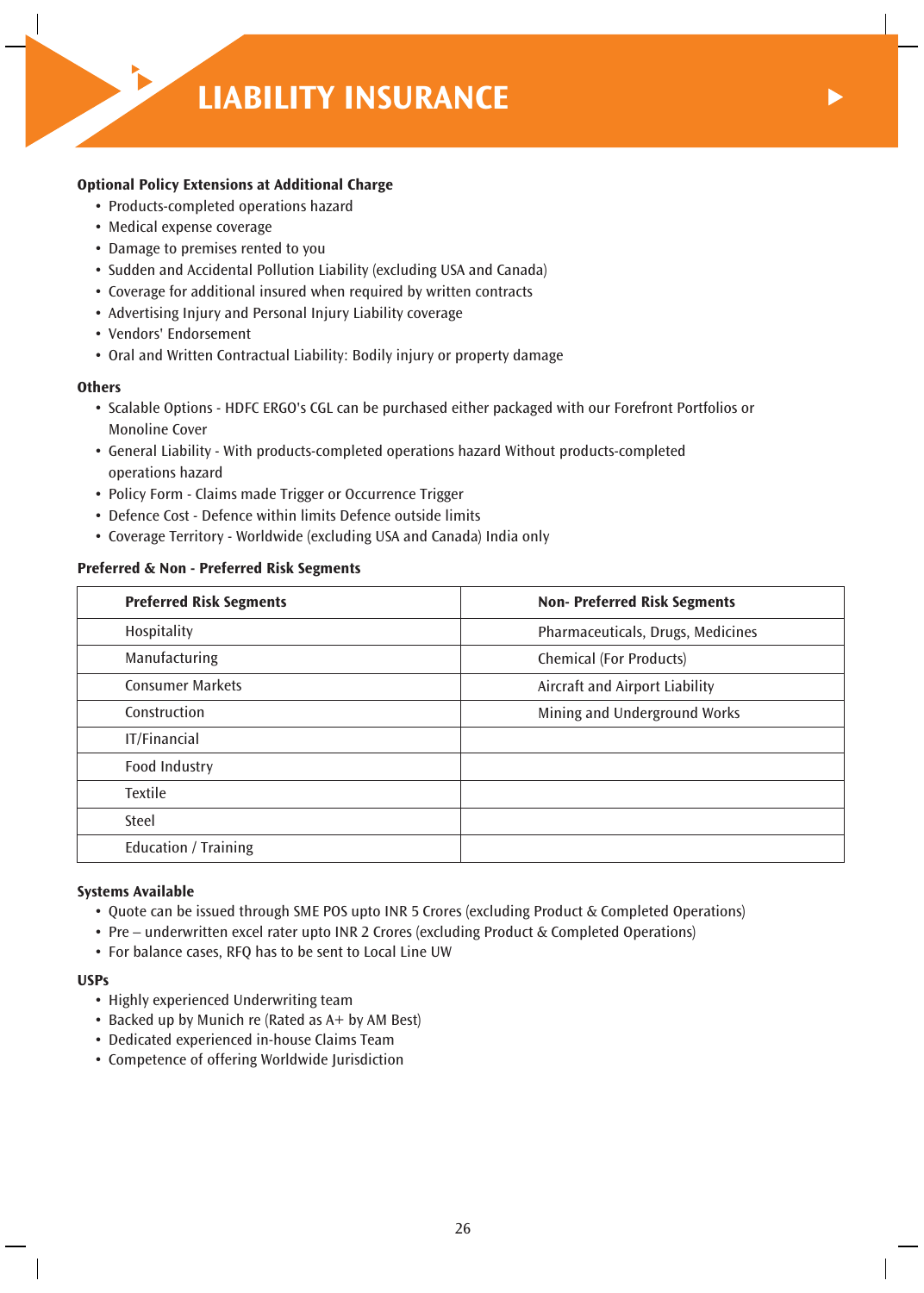#### **Service and Strength**

With HDFC ERGO global extension, you can be confident that the company's overseas operation are protected whether in Ireland, Melbourne, Milan or Brazil. We can insure domestic and foreign exposures under our policy, including protection against any differences in conditions and/or limits contained in policies issued in a foreign country. At HDFC ERGO, we deliver more than just insurance products. Our loss control professional are experience in making risk assessments and proposing practical rededication to help mitigate or prevent losses. Our claim service is legendary in the industry. Should a loss occur, our exceptional claim service is available anytime, anywhere through a 24/7 Customer Service No: 022 - 6234 6234 / 0120 - 6234 6234 or via our web site at www.hdfcergo.com With the global network of-claim adjusters, we can respond to a claim anywhere in the world. Reputed brand name combined with professional underwriting expertise and exemplary claim service, means that you can count on HDFC ERGO to be there when you need us most.

#### **6) SIGNATURE MANAGEMENT LIABILITY**

#### **Scope of Cover**

Signature Management Liability Policy offers protection against such circumstances tailor made to suit the customer needs.

- Directors and Officers Liability Coverage
- Company Reimbursement Coverage
- Securities Coverage
- Legal Representation Expenses Directors and Officers
- Legal Representation Expenses Company Reimbursement

#### **Who is protected?**

- All Directors (past, present & future)
- All Officers (employed in an executive capacity)
- Company Secretaries
- Spouse, Legal Heirs & Representatives

#### **Key Exclusions**

- Pending or prior litigation, demands or judgments
- Circumstances notified under a prior insurance policy
- Bodily Injury or property damage claims
- Any U.S.A claim brought by any organization or any outside entity, if arises out of an outside Directorship
- Deliberately fraudulent act or omission or any willful violation or breach of any law by an Insured Person
- Deliberately fraudulent act or omission or any willful violation or breach of any law by an Organization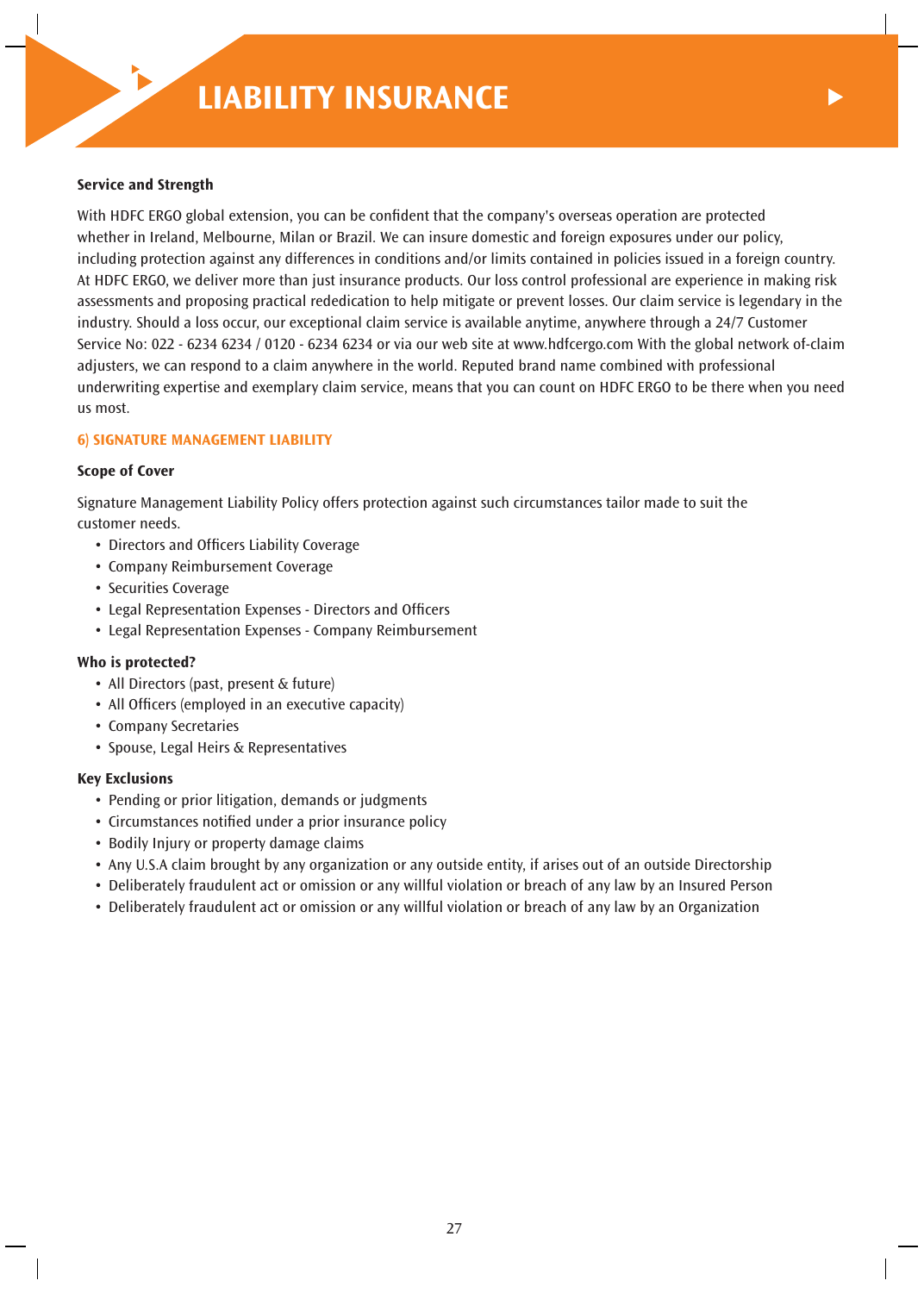#### **Preferred & Non- Preferred Risk Segments**

| <b>Preferred Risk Segments</b>  | <b>Non- Preferred Risk Segments</b> |
|---------------------------------|-------------------------------------|
| <b>Public Listed Companies</b>  | Co-Operative Housing Societies      |
| <b>Private Listed Companies</b> | Trust                               |
| <b>Banks</b>                    | Not for Profit Companies            |
| <b>Manufacturing Companies</b>  |                                     |
| <b>IT Companies</b>             |                                     |
| <b>Hotels</b>                   |                                     |
| <b>Financial Companies</b>      |                                     |
| Non banking Financial Companies |                                     |

#### **USPs**

- Broad definition of Employment Claim expressly includes retaliatory treatment arising from an employee exercising his or her rights under any whistle blowing law anywhere in the world.
- Additional Limit of Liability for all Directors & Officers
- Loss definition includes punitive, exemplary or aggravated damages provided that HDFC ERGO is not legally prohibited from paying such damages in the jurisdiction in which the claim is determined
- Highly experienced Underwriting team
- Backed up by Munich re (Rated as A+ by AM Best)
- Dedicated experienced Inhouse Claims team

#### **7) SIGNATURE PROFESSIONAL INDEMNITY**

#### **INTRODUCTION**

Negligence, breach of trust, misleading statement, legal liability and lawsuits these are some of the frightening nightmarish terms which professionals may come across every now and then while performing professional services. As a professional, you are expected to discharge your duties diligently, but no matter how diligent you were in your deliverables to your clients, allegations can still be made against you. These allegations of negligence and errors in carrying out your profession can prove to be burdensome. These can leave you open to the ever- increasing possibility of legal action against you, your company or your employees. Thus, in order to protect you and your company against such allegations HDFC ERGO has introduced Signature Professional Indemnity Insurance Policy.

#### **Scope Of Cover**

Signature Professional Indemnity Insurance is liability insurance explicitly designed for professionals engaged in rendering the knowledge based services. Under this policy, the policy holder is indemnified from the law suit filed against them due to an alleged negligent act, error or omission committed by the policy holder or on his behalf while performing or discharging their Professional Services during the policy period. This policy indemnifies the losses which the insured legally obligated to pay on account of claim that arises from the breach of professional duty and also indemnifies for the legal cost and expenses incurred in defending, investigating, settling or appealing any claim that arises on account of formal investigation. Coverage may also extend to the expenses undertaken by the insured in retaining the services of any public relation firm, crisis management firm or executive search firm with respect to managing the public communication and limiting the disruption of the insured's business. Expenses under this cover shall be payable despite the fact, that there is no allegation of a wrongful act.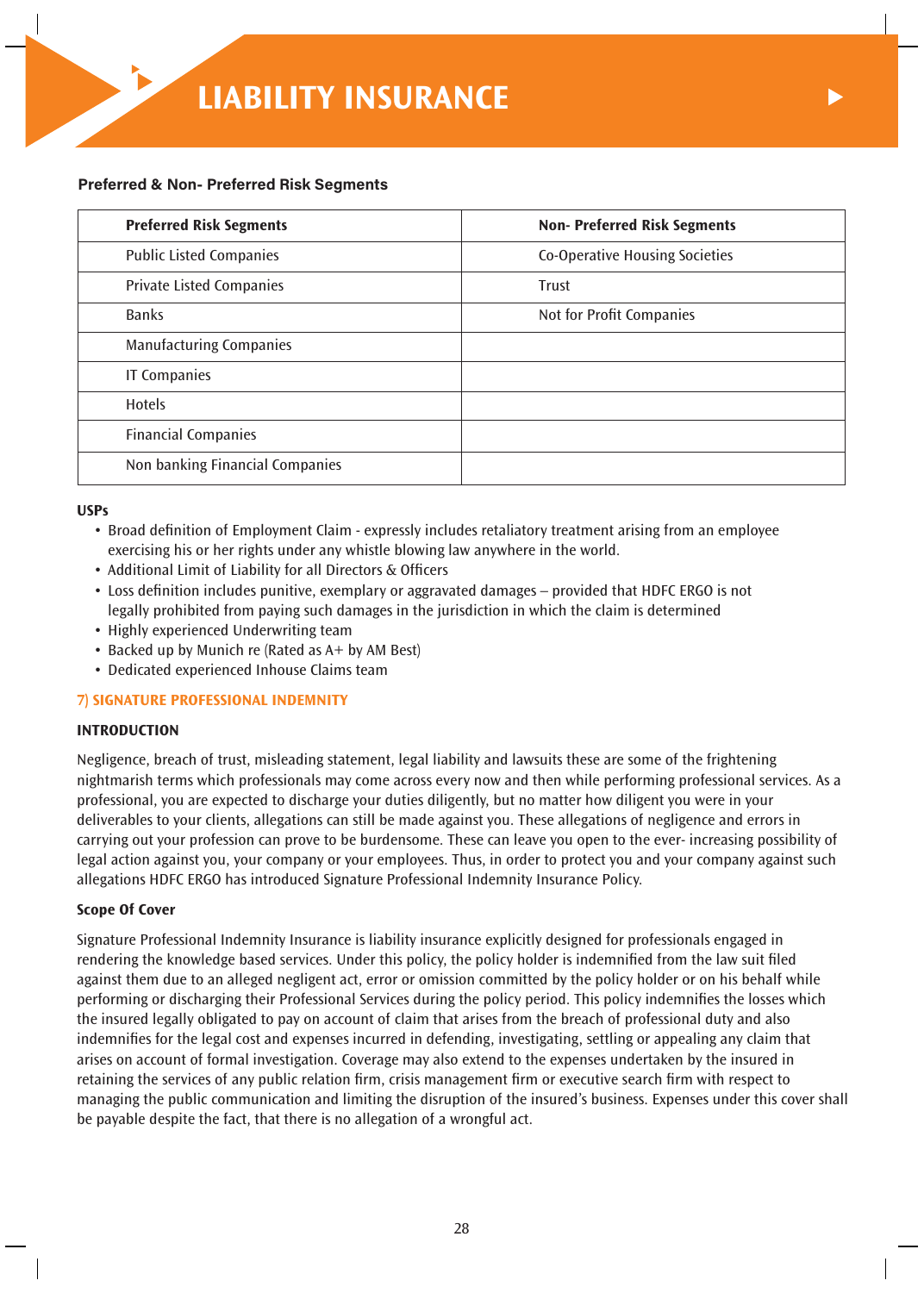### **LIABILITY INSURANCE**

#### **Risk Covered**

- Worldwide cover
- Past, present or future partner, director, officer or employee whilst conducting professional services
- Accidental Infringement of intellectual property rights
- Acts of dishonesty by anyone employed or contracted by you
- Loss of data or documents
- Defamation or any attempt of defamation
- Breach of privacy
- Advancement of costs and expenses within 30days
- Full severability of cover, wherein no fact pertaining to or knowledge possessed by any insured person, shall be imputed to another insured person to determine available cover
- Extended Reporting Period available if the insured cancels or does not renew
- Written demands for monetary damages in civil proceedings. It also extends to cover formal investigations by regulatory bodies and arbitration proceedings; judgments, settlements, extradition and criminal proceedings
- Bankruptcy or insolvency of the insured shall not relieve the company of its obligation
- Coverage for acquired subsidiaries
- Coverage for spouses, heirs and representatives

#### **Exclusions**

- Bodily injury or property damage not associated with the performance of Professional Services
- Fraudulent act or willful violation of law, regulation etc by an insured
- Failure to perform professional services for any insured or for any entity controlled, owned or manage by any insured
- Deliberate infringement or misappropriation of intellectual property rights such as copyright, patent or trademark, whether registrable or not
- Loss arising from or in consequence of pollution

| <b>Preferred Risk Segments</b>                 | <b>Non- Preferred Risk Segments</b> |
|------------------------------------------------|-------------------------------------|
| Information Technology (IT)                    | <b>Diagnostic Clinics</b>           |
| Outsourcing (ITES / BPO)                       | <b>Medical Transcriptions</b>       |
| Architects / Engineers                         | Not for profit Companies            |
| <b>Individual Doctors</b>                      | <b>Stock Brokers</b>                |
| Consultants (Recruitment, Marketing, PR, etc.) | <b>Security Agencies</b>            |
|                                                | Accountants                         |

#### **Preferred & Non - Preferred Risk Segments**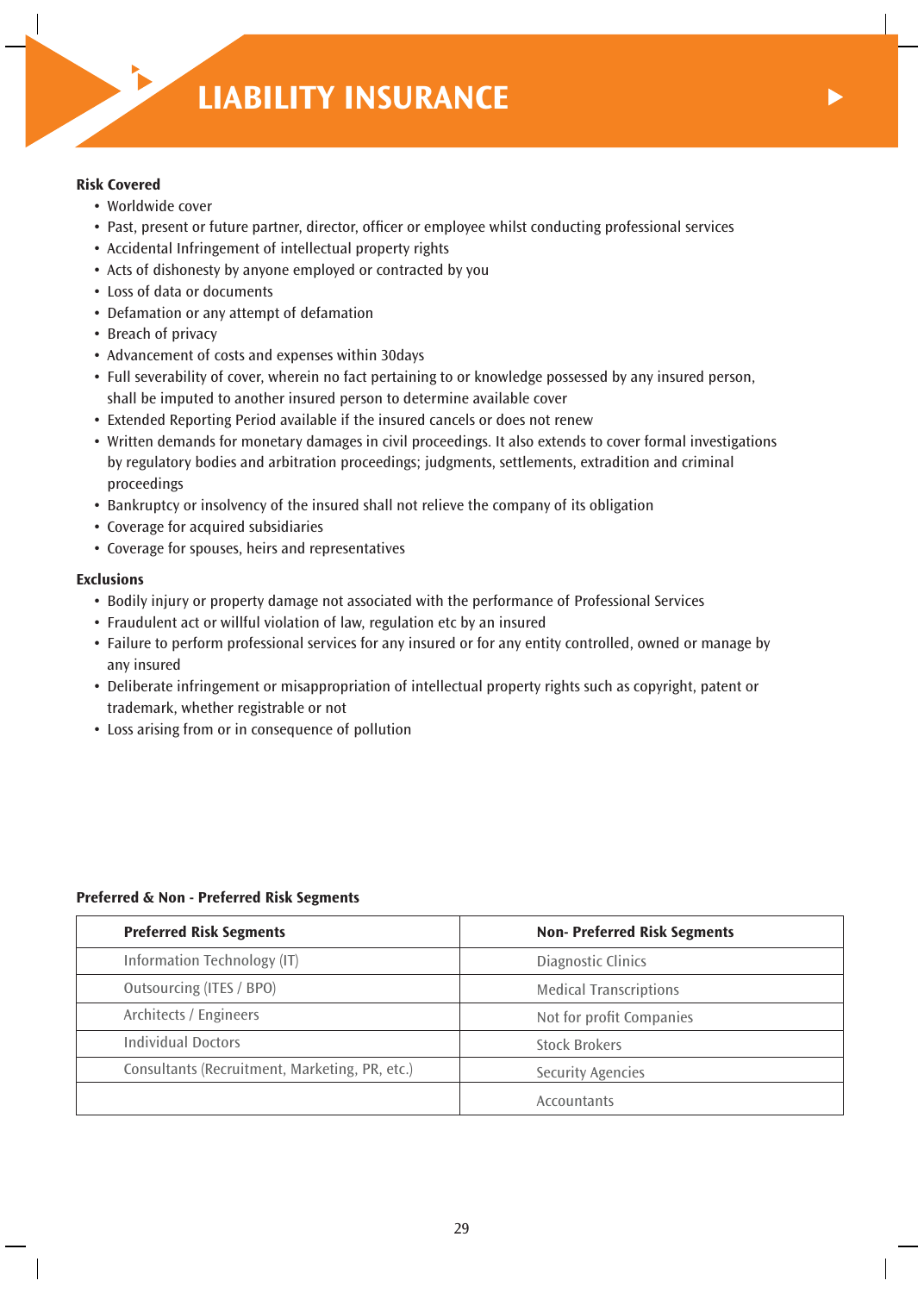#### **8) CYBER SECURITY INSURANCE**

#### **INTRODUCTION**

Cyber Security Insurance is designed to protect commercial businesses against a wide range of first and third party liability occurring out of cyber exposures associated with e-business, internet, networks and information assets. Companies with access to private & confidential information about their customers have a responsibility to keep it secure. Equally, companies who have a web presence or a dependency on technology have emerging content and transactional exposures. Cyber risk is steadily increasing. Security/Data breaches affect millions of records a year and reports of breaches continue to rise at a dramatic rate. The introduction of viruses and unauthorized access are well known examples.

#### **Scope of Cover**

#### **First Party Liability**

- **E-Theft Loss** as a consequence of having transferred funds or property or given any value due to the fraudulent input of data into a computer system or through a network into a computer system
- **E-Communication Loss** occurring due to a customer having transferred funds or property or given any value on the faith of any fraudulent communication for which loss you are held legally liable
- **E-Threat Loss** including the cost of a professional negotiator and any payment made or any fund or property surrender intended as an extortion payment
- **E-Vandalism Loss** even when caused by an employee
- **E-Business Interruption** including Extra Expenses
- **Privacy Notification Expenses** including the cost of credit monitoring services or similar services for affected customers. (Subject to a sub limit)
- **Crisis Expenses** including the cost of public relations consultants. (Subject to a sub limit)
- **Reward Expenses** includes informant costs. (Subject to a sub limit)

#### **Third Party liability**

- Disclosure Liability including customer claims due to system security failures resulting in unauthorized access to or dissemination of private information on the Internet
- Content Liability including claims for intellectual property, trademark and copyright infringement
- Reputational Liability including claims alleging disparagement of products or services, libel, slander, defamation and invasion of privacy
- Conduit Liability including claims arising from system security failures that result in harm to third-party systems
- Impaired Access Liability including claims due to system security failure resulting in systems being unavailable to customer
- Defense Cost cover available for costs incurred in defending any claim brought by a government agency, licensing or regulatory organization. Defence Costs in advance of the final disposition of any cyber liability claim and within 30 days of receipt of invoice for such costs
- Claims definition includes Extradition proceedings
- Prior Notice Exclusion: Excludes prior notice of a fact or circumstance that has been accepted by the previous insurer
- Full Severability of Exclusions: Knowledge of one Insured Person is not imputed to another and only knowledge possessed by the Chief Executive Officer, Chief Financial Officer or the Chief Operating Officer of the organization will be imputed to the organization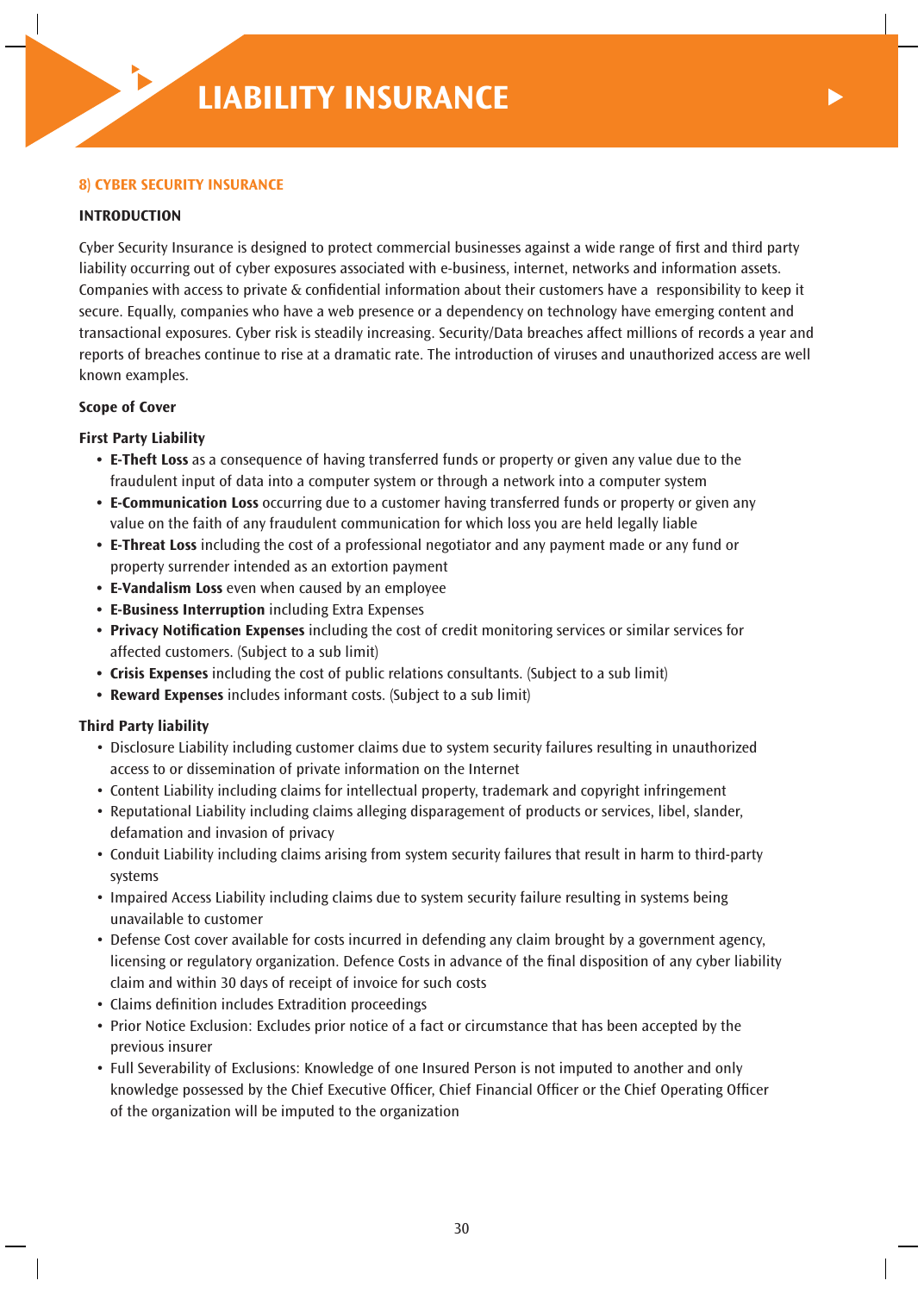#### **Exclusions**

- Fraudulent act or willful violation of any such law, regulation by an insured
- Bodily injury, sickness, disease, death of any person or damage to any tangible property
- Mechanical failure, gradual deterioration, electric disturbance, media failure or breakdown or any malfunction

#### **USPs**

- Combined benefit of third-party (Cyber Liability) and first-party (Cyber Crime Expense) coverage
- Broad definitions of "computer" and "system" address enterprise-wide network exposure, including laptops, disk drives, backup tapes, and mobile devices
- No "security maintenance" exclusion
- Disclosure Liability coverage extends to outsourced data processing and data storage services
- Privacy notification expenses coverage is triggered without a requirement for a claim or a regulatory requirement mandating the notification
- Covers Cyber Hacking and Cyber Attack Incidents

#### **Preferred & Non - Preferred Risk Segments**

| <b>Preferred Risk Segments</b> | <b>Non- Preferred Risk Segments</b>    |
|--------------------------------|----------------------------------------|
| Food Industry                  | <b>Payment Gateways</b>                |
| Manufacturing                  | FI related to ATM's Servicing Industry |
| Construction/Steel             |                                        |
| IT/Financials                  |                                        |
| <b>Textile</b>                 |                                        |
| Education/Training             |                                        |

#### **Claim Manual**

In the event of loss of an insured event the company must be informed immediately. Our contact details are as follows:

- 1. Relationship Officer / Channel Partner
- 2. Branch Office ( Nearest Branch Office)
- 3. Call Centre 022-6234 6234
- 4. E-mail at care@hdfcergo.com

#### **Our contact details are as follows:**

HDFC ERGO General Insurance Co. Ltd. Corporate Claims Department 6th Floor, Leela Business Park, Andheri Kurla Road, Andheri(E), Mumbai – 400059

Call Centre - 022-6234 6234

During Intimation of Claim, Insured has to provide relevant information which includes Policy details, policy period and Loss details (viz. Loss Location, Contact Details, Details of Loss, Details of claimants, Rough estimates of Loss along with copy of Project carried for which the policy is obtained). In general, primarily, the following basic documentations are required for taking the claim forward:

- Detailed description of the incident in chronological order and the manner by which insured first became aware of the circumstance/claim right from the date of discovery until the current status
- Details of quantum of loss with supporting documents
- Detailed description of the manner by which insured first became aware of the claim or circumstance which give rise to the claim
- Actions taken by the insured post discovery of claims
- First Information Report /charge sheet filed by the police. If, the matter has been reported to the police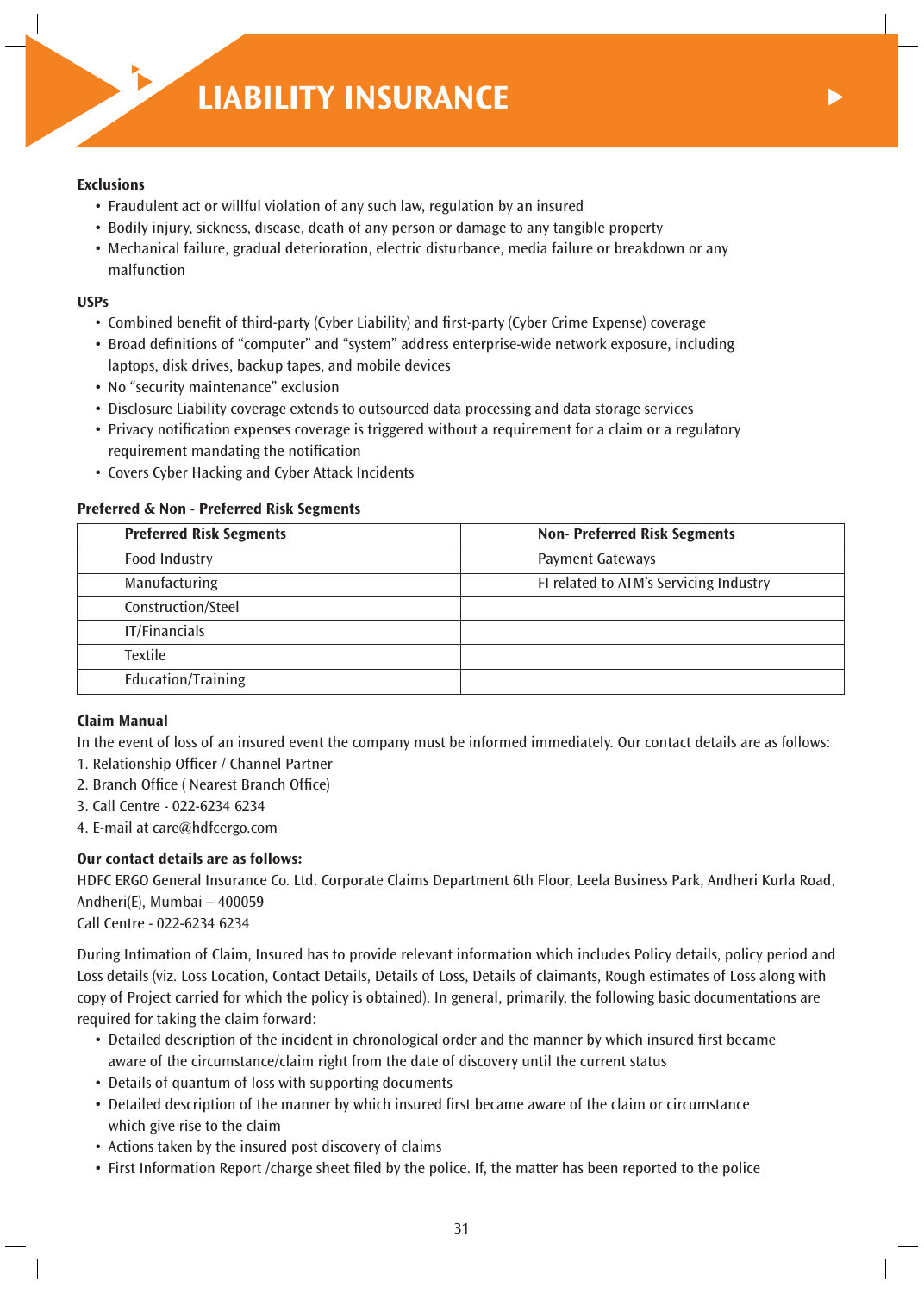### **LIABILITY INSURANCE**

- Internal Investigation report, if any, from the Insured giving an Insight into the act with Criminal intent allegedly performed by an Employee resulting in a Third Party Loss
- Any other documents which could be construed as material information to the case

#### **Our Claims process:**

- An acknowledgement with respect to the claim intimation is given to the insured, once we are in receipt of any claim intimation from the insured
- Based on the information submitted in the claim intimation letter, if required, we may procure more information from the insured depending on the facts mentioned therein. Up to the satisfaction of the Company
- Surveyor / Investigator may be appointed, if required
- Apart from surveyor/investigator, opinions of legal experts are sought, if required
- In case of surveyor appointment, the same will be appointed within 72 hrs from the date of intimation and the details of the appointment is conveyed to the Insured
- Within 48 hrs of appointment, the surveyor will start the survey and will request the list of preliminary documents within 7 days of appointment from the insured
- Final survey report will be provided by the surveyor within 90 days of appointment except where special circumstance exist in respect of a claim due to its special complicated nature or due to difficulties associated with replacement/reinstatement ,the surveyor will seek an extension from Insurers for submission of report
- In case of settlement, Offer of Claim Settlement will be made to the Insured within 30 days of receipt of the last document
- In case of settlement, Claim will be settled by the Insurer within 30 days from the receipt of last, relevant & necessary document from the Insured
- In case of rejection, the same will be conveyed to the Insured within 30 days from the receipt of the final report and/or documents
- Based on the information submitted in the Claim Intimation Letter / Claim Form, if required, we may procure more information from the insured depending on the facts mentioned therein up to the satisfaction of the Company
- Apart from surveyor, an investigator and/or senior engineer can be appointed and legal counsel opinions can be sought, if required

Apart from above Standard documents some other documents may be called for based on the nature of claim.

- Policy Copy and Proposal form
- Detailed estimate of Loss
- Details cause of loss and its identification along with log book
- Contract Copy / Financial Statement / Professional License or Certificate
- Detailed estimate for repair/rectification to be carried in case fo Property Damage
- Survey Report along with annexure and/or Photographs wherever applicable
- All documents and/or information relevant to the claim
- Discharge voucher of the Insured accepting full and final settlement
- KYC documents are compulsory where settlement amount is over 1 lac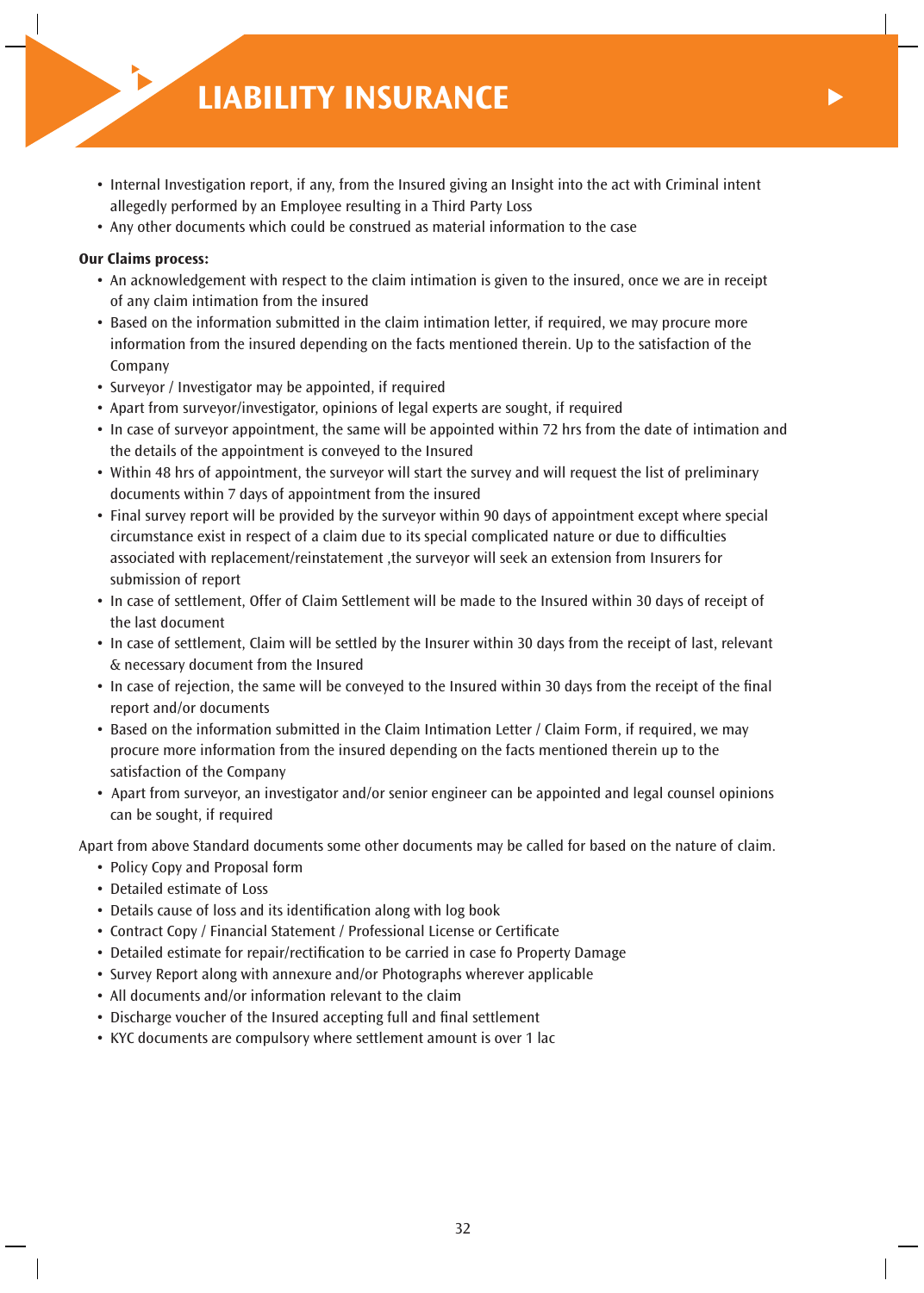### **LIABILITY INSURANCE**

#### **9) EMPLOYEE COMPENSATION INSURANCE POLICY**

#### **INTRODUCTION**

In an increasingly global work environment, employee rights have rapidly moved forward. To protect organisations from the threat of expensive lawsuits and large compensation pay-outs, HDFC ERGO has the Employee's Compensation / Employer's Liability Insurance. The employees' compensation insurance is the primary method by which an employer can demonstrate the ability to satisfy the obligations imposed by the employees' compensation statutes.

#### **Who is covered?**

The policy covers legal liability of an employer under:

- Employees' Compensation Act, 1923, and subsequent amendments of the said Act prior to
- the date of issue of the policy
- Fatal Accident as per Fatal Accident Act, 1855
- Common Law

#### **What is covered?**

It is compensation payable under a scheme set out in the Employees' Compensation Act of India, monitored by the Ministry of Labour. The policy covers statutory liability of an employer for the deathof or bodily injuries sustained by employee in the Insured's immediate service and arising out of and in the course of employment. We pay for

- Death
- Permanent total disablement
- Permanent partial disablement
- Temporary disablement
- Legal costs and expenses incurred with the company's consent

#### **Extensions offered**

- Actual medical, surgical and hospital expenses including the cost of transport to hospital for accidental employment injuries
	- Medex option 1 Per person limit and agg limit
	- Medex option 2 Per person limit only
	- $\bullet$  Medex option 3 Only agg limit
	- $\bullet$  Medex option 4 Actual
- Any compensation for diseases mentioned in Part 'C' of Schedule III of the Employees' Compensation Act, 1923, which arise out of and in the course of employment
- Employees in the employment of contractors performing work for the Insured while engaged in the Business in respect of which this policy is granted

#### **Underwriting details required**

- Basic details of the Insured
- Number of employees
- Estimated wages
- Policy period
- Nature of Work
- Risk location address
- Expiring / Accident History for last 3 years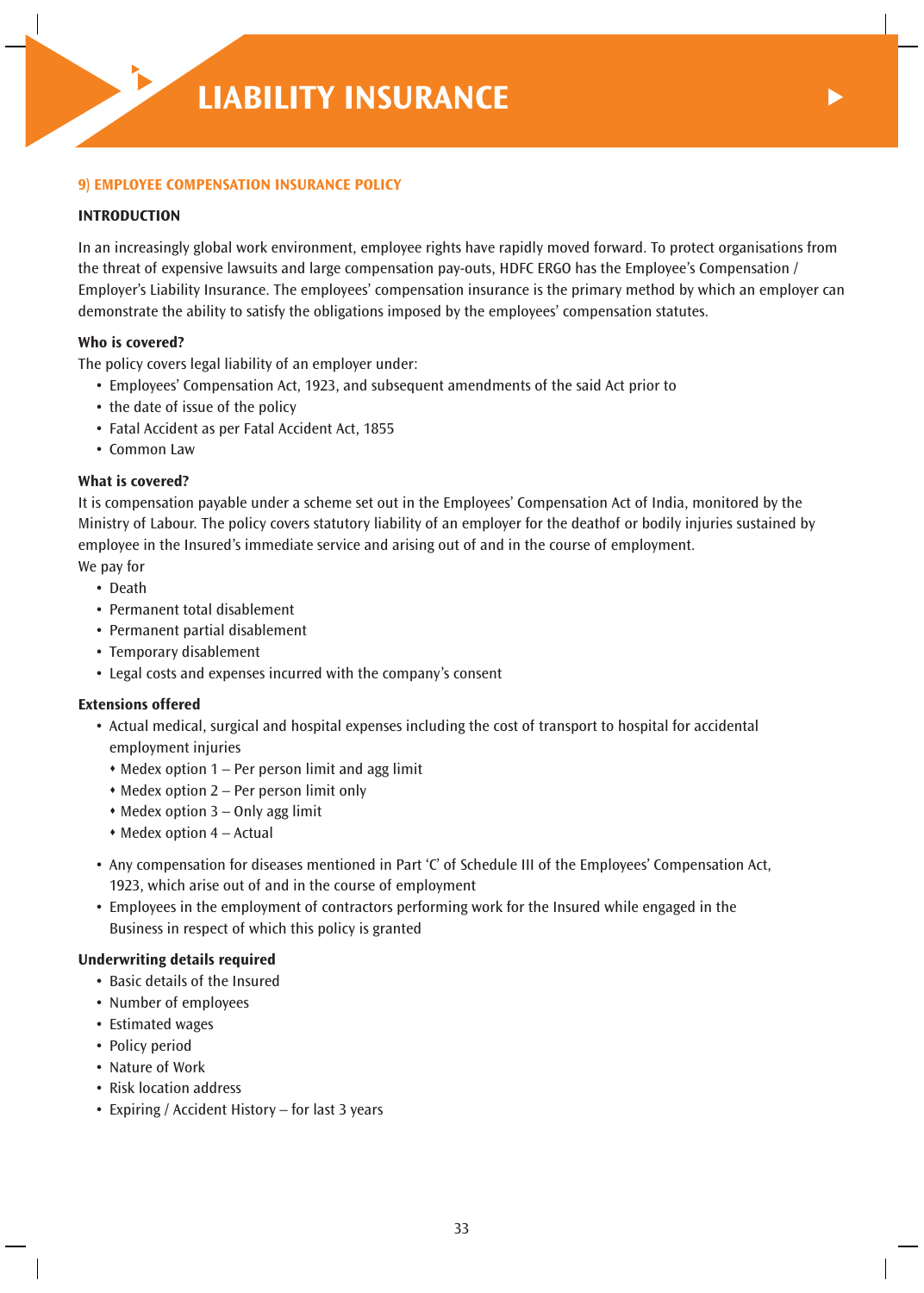#### **List of Non - Preferred Risks**

- Off shore rigs
- Oil and Gas companies drilling ,producing ,refining distribution
- Quarries
- Excavation and tunnelling work in connection with mining and quarrying
- Subaqueous work /Underwater mines/underground works
- Professional Sports Team
- Employees employed on permanent basis in US /Canada
- Armed Forces
- Fire Brigades
- Aircraft crews /Ship Crews
- Employees involved in ship building, ship repairing or ship wrecking

#### **Point of Sales facility (POS)**

Instant quote can be generated for the proposals fulfilling following criteria –

- Policy period is up to 1 year
- Aggregate limit is up to INR 5 crore only
- Immediate quote from POS for 2500 employees anything above 2500 to be referred to underwriter
- Bifurcation of contractual employees and permanent employees to be provided at the time of claim
- Immediate policy issuance through POS

#### **Documentation required**

- Duly filled, signed, stamped and dated proposal form
- In the absence of the proposal form any one of the following will suffice
	- Broker or client mail with risk details signed, stamped and dated
	- Broker RFQ with risk details signed, stamped and dated
	- Quote and information sheet signed, stamped and dated
- Cheque in original / NEFT details snapshot with transaction details
- Copy of pan card if premium exceeds INR 100,000
- GSTIN number, if available

#### **10) RETAIL CYBER INSURANCE – ESECURE INSURANCE**

#### **INTRODUCTION**

The word "Internet" has turned our existence upside down. It has changed the way we work, socialize, create and share information and organize the flow of people, ideas, and things around the globe. There is no doubt that internet has given us convenience and improves our life enormously, but at the same time it has also proven as a dangerous place which exposes us to the risks that subsist in cyber space, such as the risk of damage to Individual e-reputation, fraudulent transactions with your credit cards, debit cards, theft of your personal information. E@Secure Insurance is designed to provide protection to individual customers in the event of online breach (arising directly from the use of internet) by the third parties resulting due to

covered risk.

#### **Key Features**

- Protection against cyber risks and frauds carried out from any device
- Covers unauthorized online transactions
- Pays for legal advice and covers legal cost/ expenses arising out of any covered risks
- Covers cost for consulting psychologist
- Coverage for entire family including spouse, 2 dependent children (no age limit)
- Covers loss due to phishing and email spoofing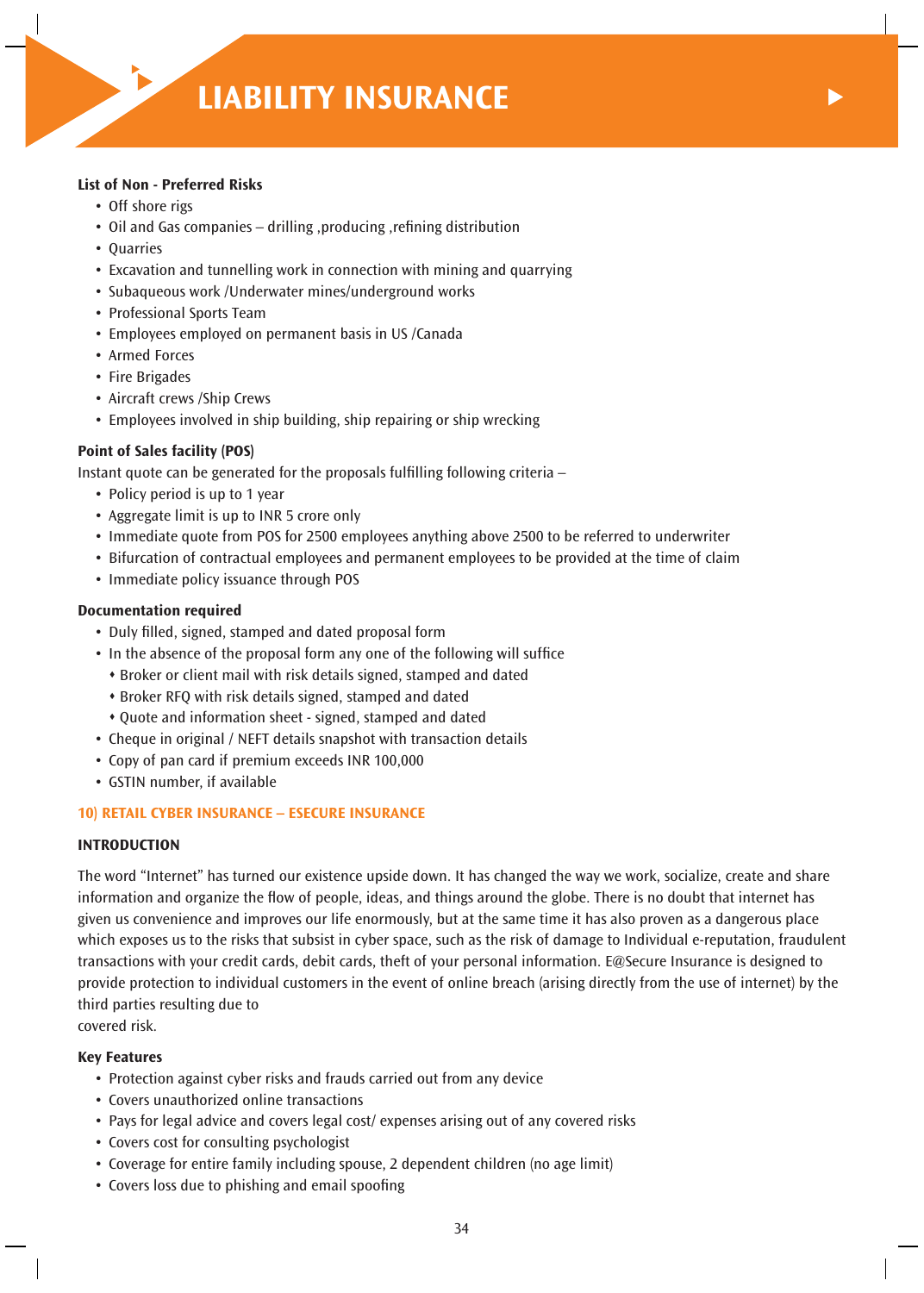### **LIABILITY INSURANCE**

- Covers online reputation & identity theft
- Various pre-determined limits to choose from

#### **What is Covered**

- Legal Protection: Covers legal cost and expenses In case of a legal dispute arising out of specified covered risk as listed below. Also covers cost of legal advice sought by the insured
- Damage to E-Reputation: Covers damage to personal reputation when third party publishes harmful information about you on the internet (including forums, blog postings, social media and any othe website)
- Identity theft: Reimburse expenses incurred due to loss of your personal information over the internet b a third party to obtain money, goods or services
- Unauthorized online transactions: Covers fraudulent online transactions made on your bank accoun /debit/ credit card/ e-wallets by a third party
- E-extortion: Covers you for the financial loss suffered by you as a result of an extortion threat
- Cyber bullying: Covers expenses incurred for psychological counselling, if you are the victim of cyber bullying or harassment by the third party
- Phishing and E-mail spoofing: Covers financial loss suffered due to direct result of phishing and email spoofing

#### **Optional Cover**

- Family: extend cover to include self, spouse and dependent children (maximum upto 4 family members)
- Protection of digital assets from Malware: covers cost of restoration and recollection of digital data maximum upto 10% of limit of liability.

|  | Premium Table (Amt in INR and Exclusive of Tax) |  |  |
|--|-------------------------------------------------|--|--|
|  |                                                 |  |  |

| <b>Limits (Sum Insured)</b>                                          |                                 | 50,000    | 100,000   | 500,000 | 2,000,000 | 5,000,000 | 10,000,000 |
|----------------------------------------------------------------------|---------------------------------|-----------|-----------|---------|-----------|-----------|------------|
| <b>Individual</b>                                                    |                                 | 1,410     | 1,938     | 3,524   | 6,167     | 10,044    | 14,273     |
| <b>Individual + Family</b>                                           |                                 | <b>NA</b> | <b>NA</b> | 6,167   | 9,868     | 15,859    | 22,907     |
| (+) Plus Optional Extension -<br><b>Protection of Digital assets</b> | <b>Individual</b>               | 1,551     | 2,132     | 3,877   | 6,784     | 11,048    | 15,700     |
| from Malware                                                         | <b>Individual</b><br>$+$ Family | <b>NA</b> | <b>NA</b> | 6,784   | 10,855    | 17,445    | 25,198     |

#### **Limit Of Liability – Sub Limits**

#### **• Triggering Multiple Specified Event**

 In case one loss occurrence could be classified under multiple Specified Events as defined herein, this Policy will only provide protection under one Specified Event clause and the benefits stipulated therein. Where one loss occurrence triggering multiple Specified Events, in such case Specified Events having highest sub limit will be payable.

Limit of liability will be further sub limited as mentioned below.

35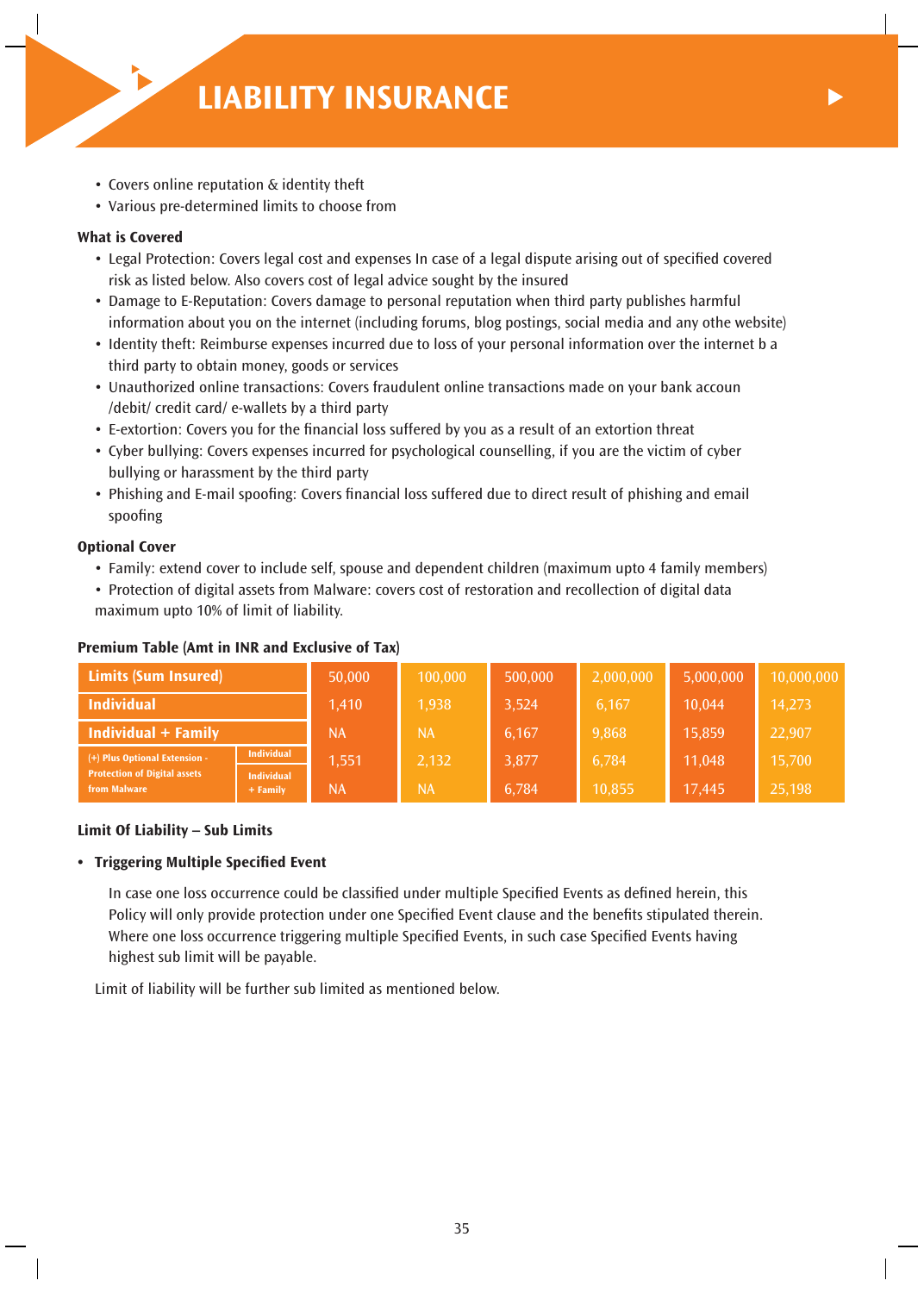#### **Limit of liability will be further sub limited as mentioned below.**

| <b>Section</b> | Cover                                                   | <b>Sub Limit</b>                      |
|----------------|---------------------------------------------------------|---------------------------------------|
|                | <b>Legal Protection</b>                                 | 100%                                  |
| 2              | Damage to E-reputation                                  | 25%                                   |
| 3              | Psychological counseling                                | 10%                                   |
| 4              | <b>Identity Theft</b>                                   | 25%                                   |
| 5              | Unauthorized Online Transaction                         | 100%                                  |
| 6              | E-Extortion                                             | 10%                                   |
| 7              | <b>Cyber Bullying</b>                                   | 10%                                   |
| 8              | Phishing and Email Spoofing                             | Phishing - 15% & Email Spoofing - 25% |
| 9              | Protection of digital assets from<br>Malware (optional) | 10%                                   |

#### **• Minimum Deductibles**

- Limit of indemnity up to INR 500,000 Nil deductible
- Above INR 500,000 INR 3500

#### **What is not Covered?**

- Illegal or malicious act
- Business activities of any kind including full time or part time gainful employment or any other work for pay or profit
- Prior facts and circumstances
- Failure to take reasonable precaution to protect your personal or confidential information
- Loss directly or indirectly and intentionally created by you
- Any kind of unexplained loss or mysterious disappearance
- Any loss caused by the order of any government authority
- Consequential losses of any kind or any damage suffered by Third Party
- Any inherent product defect / wear and tear / disputes concerning purchase price
- Loss already reimbursed by the Bank
- Fees and costs incurred before the acceptance of claim
- Losses arising from the theft, disappearance, loss of value or inaccessibility of any cryptocurrency
- Claim made in connection to the Outage-of-external-Networks
- Claims reported after 6 months from the date of occurrence of the events covered under this policy
- Any damage or destruction to tangible property including any use thereof
- Any contractual or assumed liability
- Infringement of any intellectual property rights
- War & Terrorism
- Inherent product defect or any liability relating to securities, commodities, derivatives, foreign or Federal Funds, currencies, foreign exchange, and the like
- Unsolicited correspondence or communications (whether in physical or electronic form), wire tapping, audio or video recordings or telephone marketing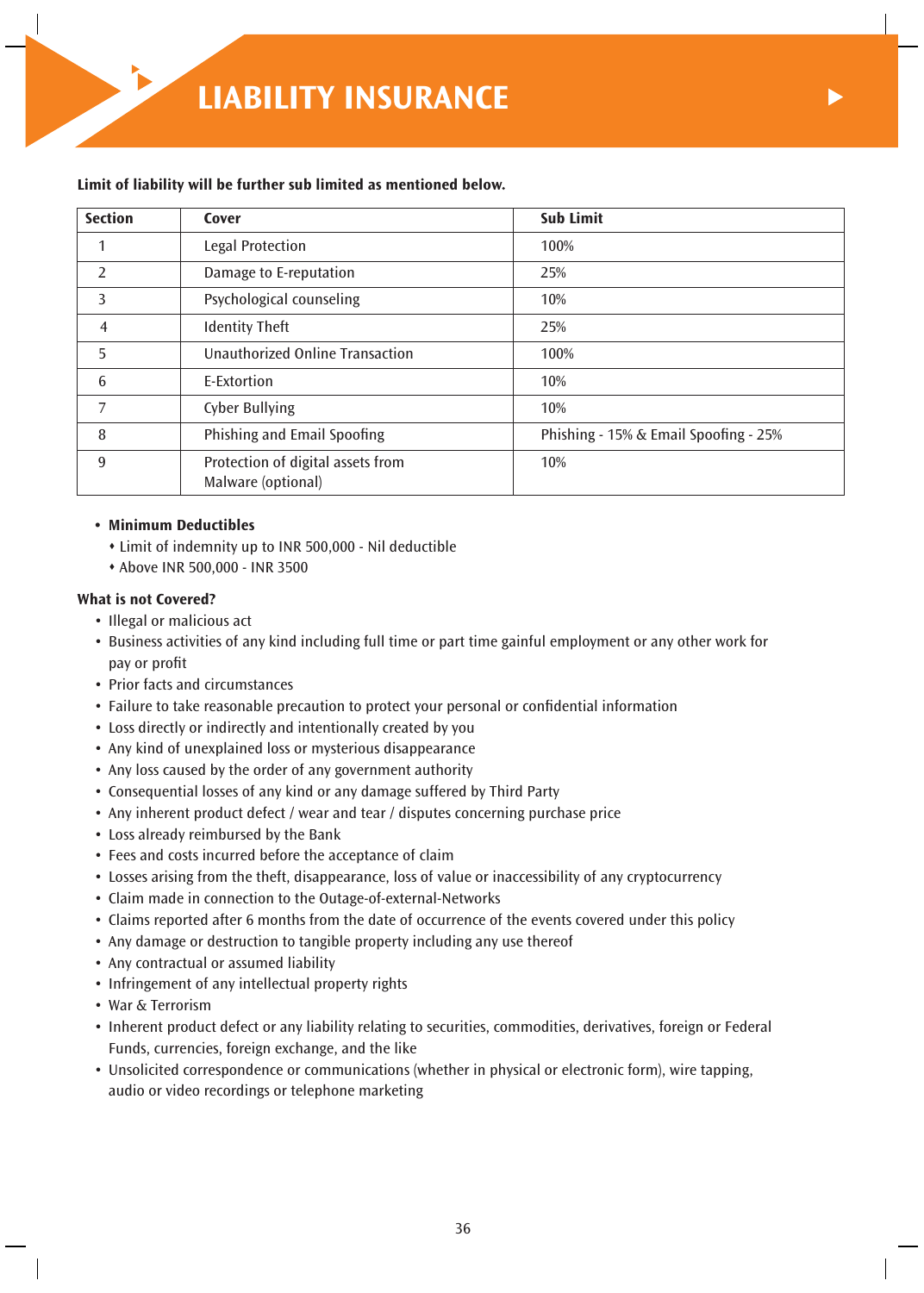**AT AT THE TIME** 

**FEL** 

d fel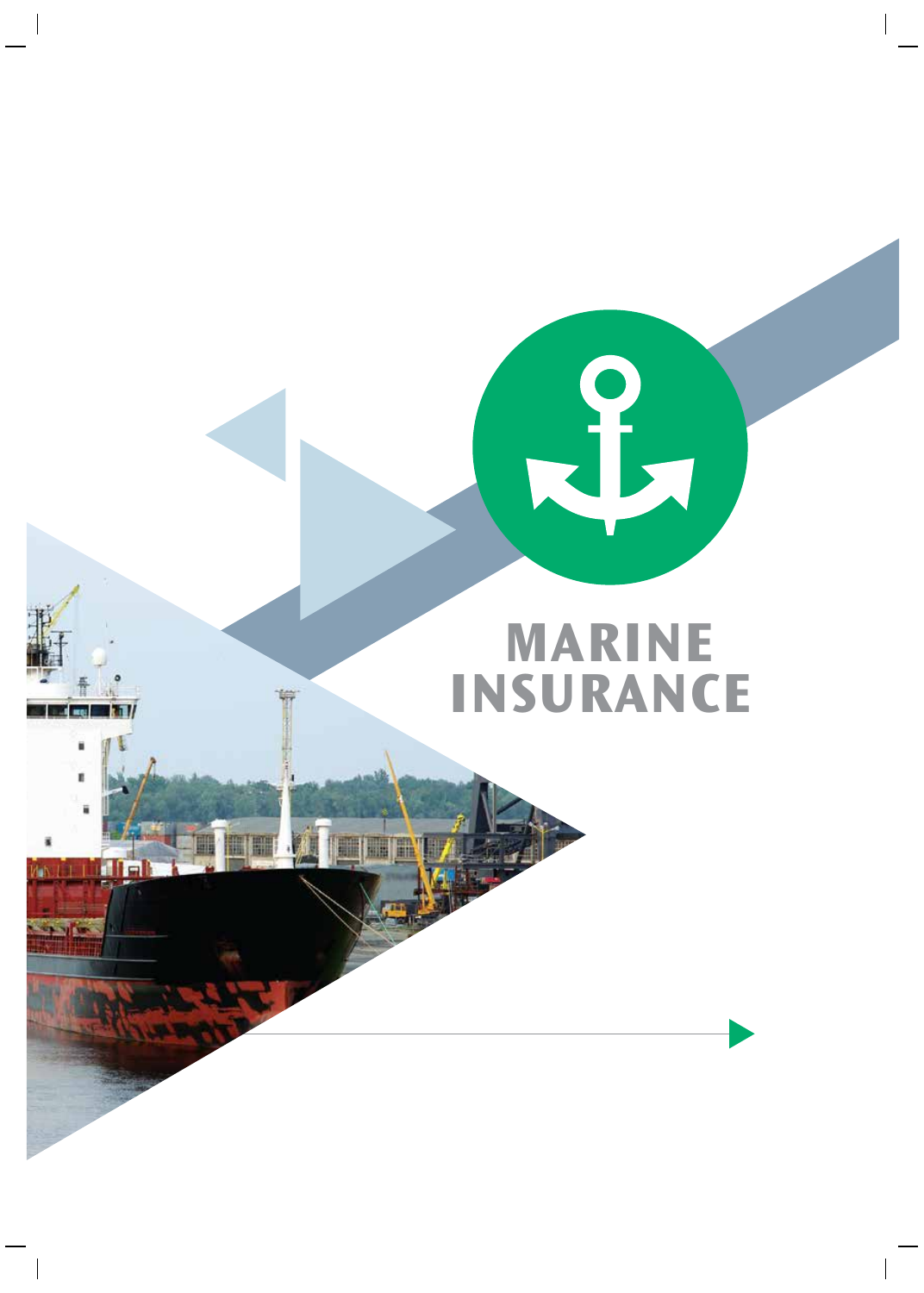#### **INTRODUCTION**

#### **Definition of Marine Insurance**

 Marine Insurance covers the loss of goods whilst in custody of carrier and other third party in transit from one location to another under the contract of affreightment. It is governed by Marine Insurance Act 1963.

Marine insurance covers Movement of goods from one place to another:

- Within the country (Inland-Domestic)
- Between India and other countries (Overseas-Export Import)
- Between any two countries outside India (Mercantile Trade)

#### **Who needs Marine Insurance**

 Any person with insurable interest in the goods in transit can insure. Further the policy can be assigned freely to any person who acquires insurable interest during transit of the cargo.

- Exporters
- Importers
- Manufacturers
- Traders
- Merchant Exporters
- Contractors of Projects
- Logistics Operators
- C&F Agents

#### **Documents in Marine Insurance**

- **Invoice:** It contains the detailed description of the goods, the price & the total amount payable by the importer. If any expenses are recoverable from the importer they are also stated in the invoice. If any advanceis received & any discount is allowed, they are deducted & the net amount is shown clearly. Export invoices are generally prepared in triplicate.
- **Bill of Exchange:** It is a written unconditional order signed by one party, the maker directing a certain person to pay a certain sum of money either immediately or on a fixed date for payment of goods or services rendered to the bearer of the instrument. It is used as a form of payment in local & international trade.Letter of Credit: A letter of credit is a letter issued by a bank in the importing country in favour of the shipper containing an undertaking that the bills of exchange drawn by him upon the importer up to the amount specified therein will be honoured by it on presentation.
- **Bill of Lading:** It is a document under which the cargo is carried on board the ship. It contains certain admissions by the carrier as to the quantity & condition of goods when they were put on board. It is a receipt for goods signed by the master of the vessel& constitutes a document of title to the goods specified therein. It is a commercially negotiable document which can be bought & sold in exactly the same manner as the goods themselves Delivery of goods cannot be obtained without the bill of lading. The bill of lading contains the description of the goods, the vessels name, the shipper's name the consignee's name & the port of discharge. Bill of lading is the receipt issued by the shippers. Briefly we shall discuss the receipts issued by other carriers. The receipts are primarily proof of dispatch.
- **Airway Bill:** It is a receipt issued by the airline for the goods carried by them & it is an evidence of the contract of carriage. However it is not a document of title to the goods. Hence it is non-negotiable.
- **Lorry Receipt:** It is issued by transporters for carrying goods by road.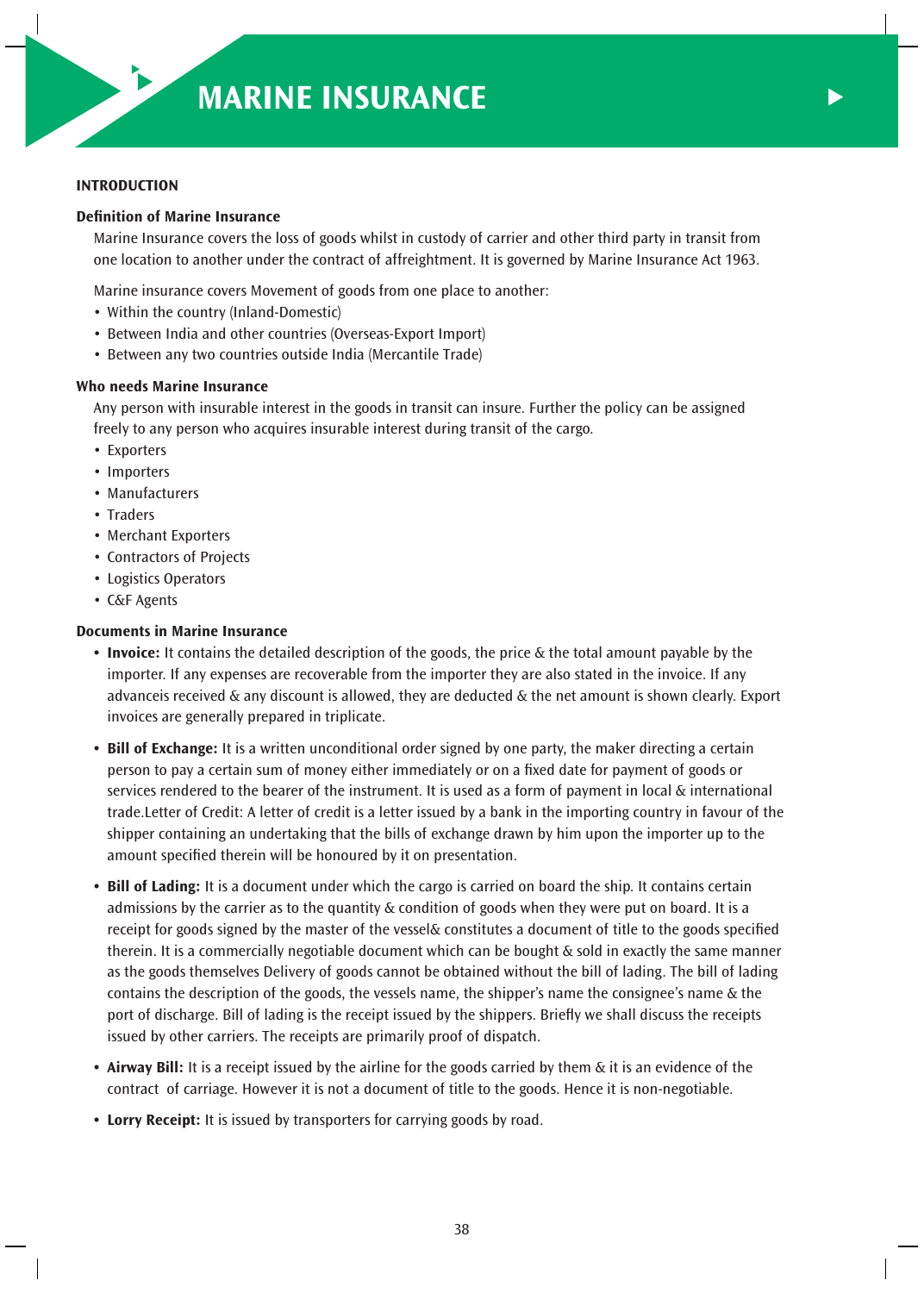- **Railway Receipt:** It is issued by the Railways after the goods are loaded. It contains the train number & other details like whether the goods are being sent in a closed or open wagon.
- **Postal Receipt:** It is issued by the postal department for goods sent by post.
- **Bill of Entry:** It is a declaration submitted by the importer or exporter stating the nature, quantity & the value of the oods which are shipped.

#### **INCOTERMS 2020**

International Commercial Terms (INCOTERMS) are recognized worldwide and regulate the rights and obligations of buyers and sellers in international trade, thereby standardizing global purchase transactions. They determine the point of change of responsibility between the buyer and seller. INCO terms 2020 are given below:



### **Rules for any mode or modes of transport**

### **Rules for Sea and Inland Waterway Transport**

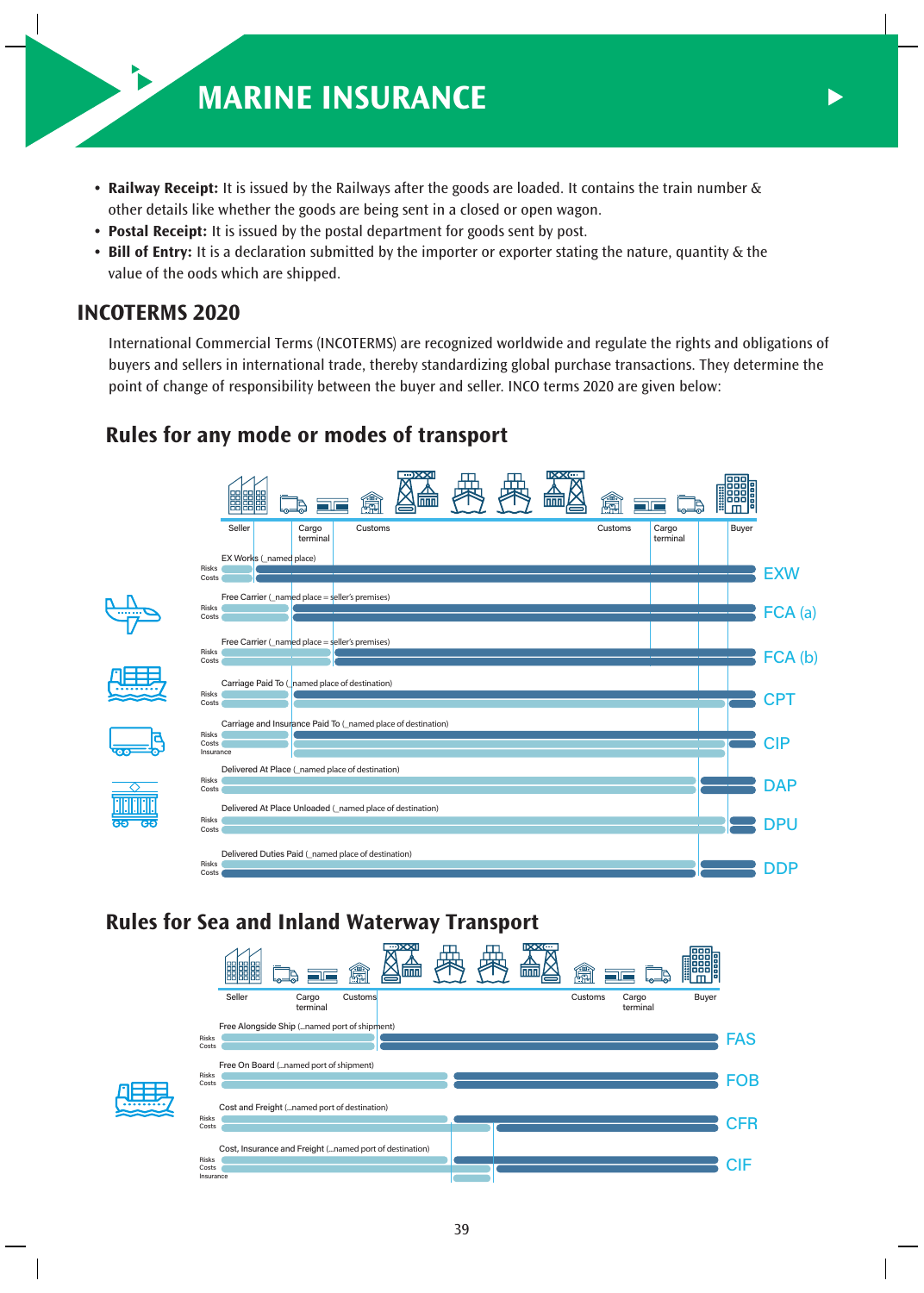**Risks Costs Insurance**

**Seller Buyer**

The possibility that an event may occur which could cause loss of or damage to the goods is a "risk". Buyers and / or Sellers can protect themselves against risks by transport-insurance.

Covers all costs except costs of documents. Sales and purchase contracts should clearly state which costs on transfer of the goods are for account of Buyer and / or Seller.

Transport insurance is the resposibility of the Seller.

Remark: For detailed explanation reference is made to International Chamber of Commerce (ICC) publication INCOTERMS® 2020. This document is provided to our customers for informational purposes only. Please refer to the official text of the ICC for a full and detailed description of all rights and liabilities arising from the use of the aforementioned Incoterms (https://iccwbo.org).

#### **There are 3 types of Institute Cargo Clauses- To be used for Export Import**

| <b>Risk</b>                                          | ICC-A      | $ICC-B$        | ICC-C          |
|------------------------------------------------------|------------|----------------|----------------|
| Fire, Explosion                                      | <b>Yes</b> | Yes.           | <b>Yes</b>     |
| Vessel Stranded, Grounded, Sunk                      | Yes        | <b>Yes</b>     | Yes            |
| Overturning of land conveyance                       | Yes        | Yes            | Yes            |
| Collision with external object other than water      | Yes        | <b>Yes</b>     | Yes            |
| Discharge of cargo at port of distress               | Yes        | Yes.           | Yes            |
| Earthquake, Lightning                                | Yes        | <b>Yes</b>     | No.            |
| <b>General Average</b>                               | Yes        | Yes            | Yes            |
| Jettison                                             | Yes        | <b>Yes</b>     | Yes            |
| Washing overboard                                    | Yes        | <b>Yes</b>     | No.            |
| Entry of sea, lake, river water                      | <b>Yes</b> | <b>Yes</b>     | N <sub>0</sub> |
| Total loss of any package lost overboard, while load | Yes        | Yes            | No.            |
| Any other risk not specifically excluded             | Yes        | N <sub>0</sub> | N <sub>0</sub> |

#### **There are 3 types of Inland Transit Clauses-To be used for domestic movements**

| <b>Risk</b>                                    | <b>ITC-A</b> | <b>ITC-B</b>   | <b>ITC-C</b> |
|------------------------------------------------|--------------|----------------|--------------|
| Fire, lightening                               | <b>Yes</b>   | Yes            | Yes          |
| Collision with or by the carrying vehicle      | Yes          | Yes            | N            |
| Overturning or derailment or similar accidents | Yes          | Yes            | No           |
| <b>Breakages of Bridge</b>                     | Yes          | <b>Yes</b>     | No.          |
| Earthquake, volcanic eruptions                 | Yes          | Yes            | No           |
| Flood, inundation                              | Yes          | N <sub>0</sub> | No           |
| Any other risk not specially excluded          | Yes          | No             | No.          |

#### **Exclusions are as follows:**

- Wilful misconduct of the assured
- Ordinary leakage, ordinary losses in weight or volume or ordinary wear and tear
- Insufficient or unsuitability of packing or preparation of the subject matter insured
- Inherent vice or nature of the subject matter insured
- Delay
- Insolvency or financial default of owner, manager, charters or operators of the vessel
- Loss arising from use of any nuclear weapon or radioactive matter.
- Unfitness/ Unseaworthiness of carrying conveyance
- War Exclusion clause
- Strikes Exclusion Clause
- Note- War and Strikes can be covered on payment of extra premium as an add on cover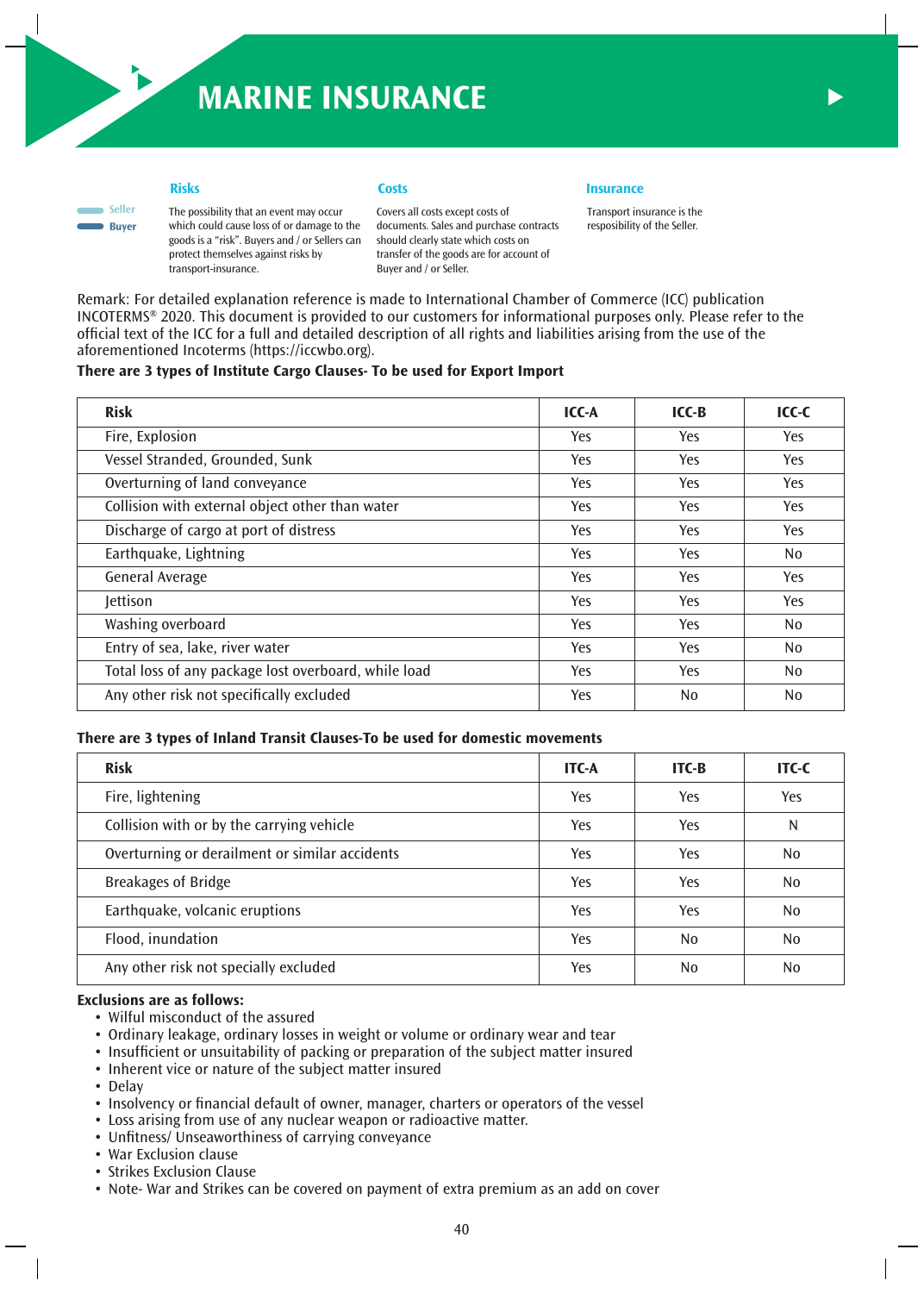#### **Non-Institute clauses:**

Apart from the above institute clauses, some Non-Institute clauses are used to additionally cover some perils under the policy, for e.g.

- 1. Buyer's Contingency Clause
- 2. FOB Shipments Clause
- 3. Guaranteed Outturn Clause
- 4. Label Clause
- 5. Repacking Clause
- 6. Seller's Contingency Clause

NOTE- There is about 40 Non- institute clauses. This is not an exhaustive list.

#### **Common Warranties/Conditions/Exclusions applied are**

- Rust Oxidation Discoloration Exclusion
- Mechanical Electrical Electronic Derangement Exclusion
- Standard Packaging Warranty Cargo should be containerized
- Institute Replacement Clause
- Declaration Clause under Open / Sales Turnover Policies
- Over Dimensional Cargo Warranty

#### **Preferred/ Non- Preferred commodities:**

| <b>Preferred Commodities</b>                | <b>Non- Preferred Commodities</b>         |
|---------------------------------------------|-------------------------------------------|
| Apparels, Fibre, Silk, Wool and Yarn        | All Bulk & Break bulk                     |
| Leather Items                               | Fragile                                   |
| Rubber                                      | Refrigerated                              |
| <b>Plastic</b>                              | Used or second hand cargoes               |
| White Goods, Electronic items and Computers | <b>Bullions</b>                           |
| Machinery                                   | <b>Precious Metals / Stones</b>           |
| Non-hazardous chemicals                     | Over dimensional cargo / Overweight cargo |
| Edible items-grains pulses                  | Marble / Ceramic                          |
| Non-refrigerated Pharmaceutical products    |                                           |
| Ore - Copper Manganese (non-bulk)           |                                           |
| Kitchen Appliances                          |                                           |
| <b>Auto Parts</b>                           |                                           |
| Metal Items                                 |                                           |

#### **Types of Policies**

#### **11) MARINE SPECIFIC VOYAGE POLICY**

- MSP/ MSV or specific voyage policy covers single transit consignments or specific shipments
- It is suitable for those firms who seldom require marine cargo policies in the course of their trade
- These policies are issued on a "from and to" basis and the cover commences once the goods leave the place of origin named in the policy and terminates on delivery at the place of destination

#### **At HDFC ERGO, there two MSV products- MSV Retail and MSV Corporate.**

- MSV Retail- Product code 2415 is issued at the Intermediaries end through PIE
- MSV Corporate- Product code 2411 is referred to Underwriter and quoted through QMS. It is only for the cases where the Sum Insured is more than INR 3 Cr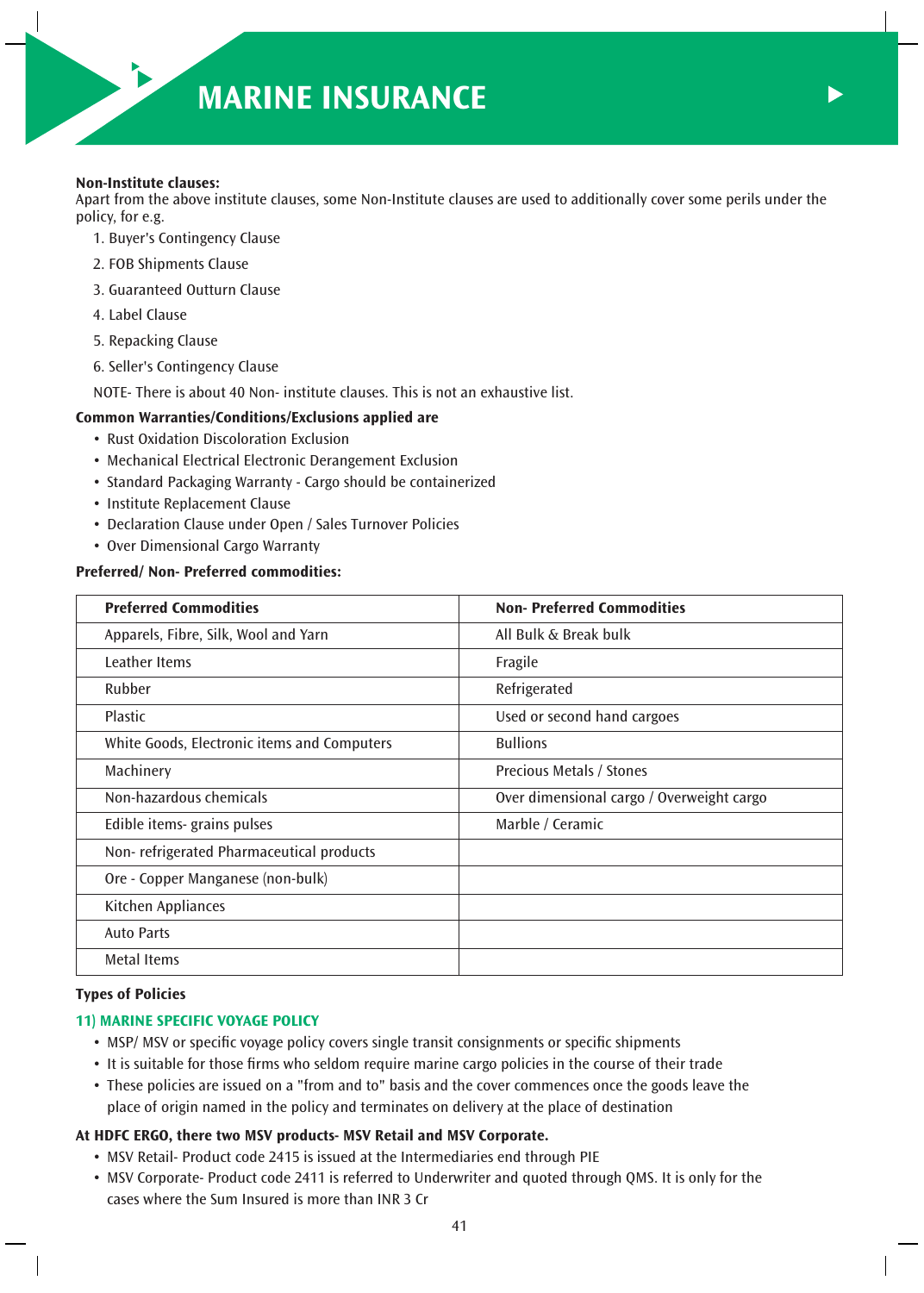#### **Marine Specific Policies issued through PIE**

All the IMDs who will be generating MSV Policies through PIE portal will be mapped with the following commodities:

| <b>Sr No</b>   | <b>Commodity Category</b>                                                                                 | <b>Rate for Inland</b><br><b>Transit</b> | <b>Rate for Export-</b><br><b>Import Voyage</b> |  |
|----------------|-----------------------------------------------------------------------------------------------------------|------------------------------------------|-------------------------------------------------|--|
| $\mathbf{1}$   | Cotton, Man-Made Fiber, Silk, Synthetic Fiber, Wool, Yarn                                                 | 0.04                                     | 0.04                                            |  |
| $\overline{2}$ | Rice, Grain, Pulses, Dal                                                                                  | 0.04                                     | 0.04                                            |  |
| $\overline{3}$ | Cocoa Products, Confectionary (Biscuits, Candies),<br>Instant Coffee, Tea, Seasoning Spice, Fruit Juices, | 0.04                                     | 0.04                                            |  |
| $\overline{4}$ | Non-Refrigerated Pharma Products                                                                          | 0.04                                     | 0.04                                            |  |
| 5              | Ore - Copper, Iron, Manganese; Concentrate - Copper,<br>Zinc, Lead (Non-bulk)                             | 0.04                                     | 0.04                                            |  |
| 6              | Office Automation, Electronic Calculators, Computer<br>Systems, Electrical Equipment, White Goods         | 0.04                                     | 0.04                                            |  |
| $\overline{7}$ | Kitchen Appliances, Cosmetic, Bags, Dolls, Toys and<br>other similar products                             | 0.04                                     | 0.04                                            |  |
| 8              | <b>Metal Auto Parts</b>                                                                                   | 0.04                                     | 0.04                                            |  |
| 9              | Containers                                                                                                | 0.04                                     | Not to be mapped                                |  |
| 10             | Spare Parts - Metal                                                                                       | 0.04                                     | 0.04                                            |  |
| 11             | New Machinery                                                                                             | 0.04                                     | 0.04                                            |  |
| 12             | <b>Readymade Garments</b>                                                                                 | 0.04                                     | 0.04                                            |  |
| 13             | <b>Non Hazardous Chemical</b>                                                                             | 0.04                                     | 0.04                                            |  |
| 14             | <b>Fabrics</b>                                                                                            | 0.04                                     | 0.04                                            |  |
| 15             | <b>PVC Sheets / Granules</b>                                                                              | 0.04                                     | 0.04                                            |  |
| 16             | Stainless Steel & items made of Steel                                                                     | 0.04                                     | 0.04                                            |  |
| 17             | Shoes other Leather Products                                                                              | 0.04                                     | 0.04                                            |  |

#### Minimum Premium per policy is INR 500 + Tax and Stamp Duty

Sum Insured limit per Policy is INR 30,000,000 (3 crores)

- Apart from the above commodities, we have another 40 more commodities which can be mapped case to case basis as per the business requirements
- Loading is allowed in system but discounting on the above rates is not allowed
- As per the business requirement we can change the rates at the IMD level in the system
- The excess applicable is 0.5% of the consignment value subject to a minimum of INR 10,000 for each and every claim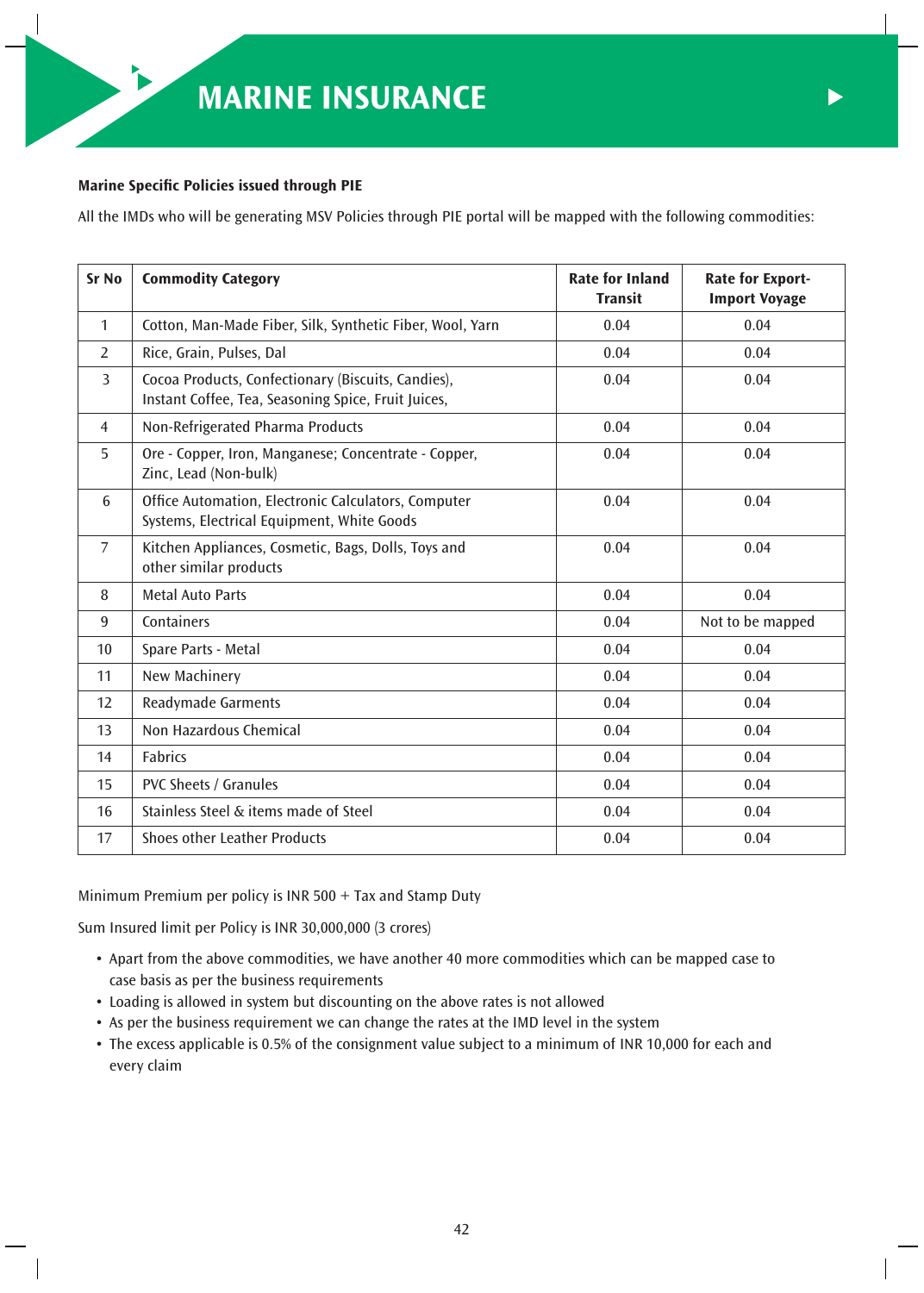#### **Marine PIE**

#### **The PIE has two main functionalities:**

- Marine Open Policy Certificates Issuance: For clients having regular Export Import shipments need certificate of insurance to submit to their bankers and customers. The PIE provides them with a tool which enables them to issue these documents anytime anywhere 24\*7\*365.
- Marine Specific Policies: For Intermediaries who need immediate specific policies for their customers, the PIE allows them to generate the same with minimal inputs and instant results which are acceptable across the globe. These policies are most competitively priced and coverage is commodity wise and client wise customised to meet the specific requirements.
- The launch of Marine PIE ensures quicker Turn around Time and enhances the user experience. Clients/Intermediaries can access Marine PIE through the link https://pie.hdfcergo.com either via the mobile or through their desktops.

#### **Mobile PIE**

 HDFC ERGO is one of the first companies to launch the mobile version of policy issuance engine which provides superior customer experience; thereby ensuring clients have convenience of time, place and mobility.

#### **PIE activation process**

| <b>Creation</b><br>of ID         | • Sales will put up a request on oval - plans for creating Marine<br>GC Code.<br>• GC team will create the Marine PIE PoS ID and send it on the<br>registered mail ID of the IMD.               |
|----------------------------------|-------------------------------------------------------------------------------------------------------------------------------------------------------------------------------------------------|
| <b>Activation</b><br>and Mapping | • Operations will map the Marine commodities, rates, T&C's.<br>• IMD will activate the ID on GC and start issuing policies in PIE.                                                              |
| <b>Support</b>                   | Marine Bulk declaration option is now available in PIE login for MOP and<br>MSTOP products. Client can take certificates and declare their bulk declaration<br>through their online portal PIE. |

For any GC related query SMs can raise a request on Service Desk or IMDs can mail to gcprod@hdfcergo.com and PIE relatedt query to pie.support@hdfcergo.com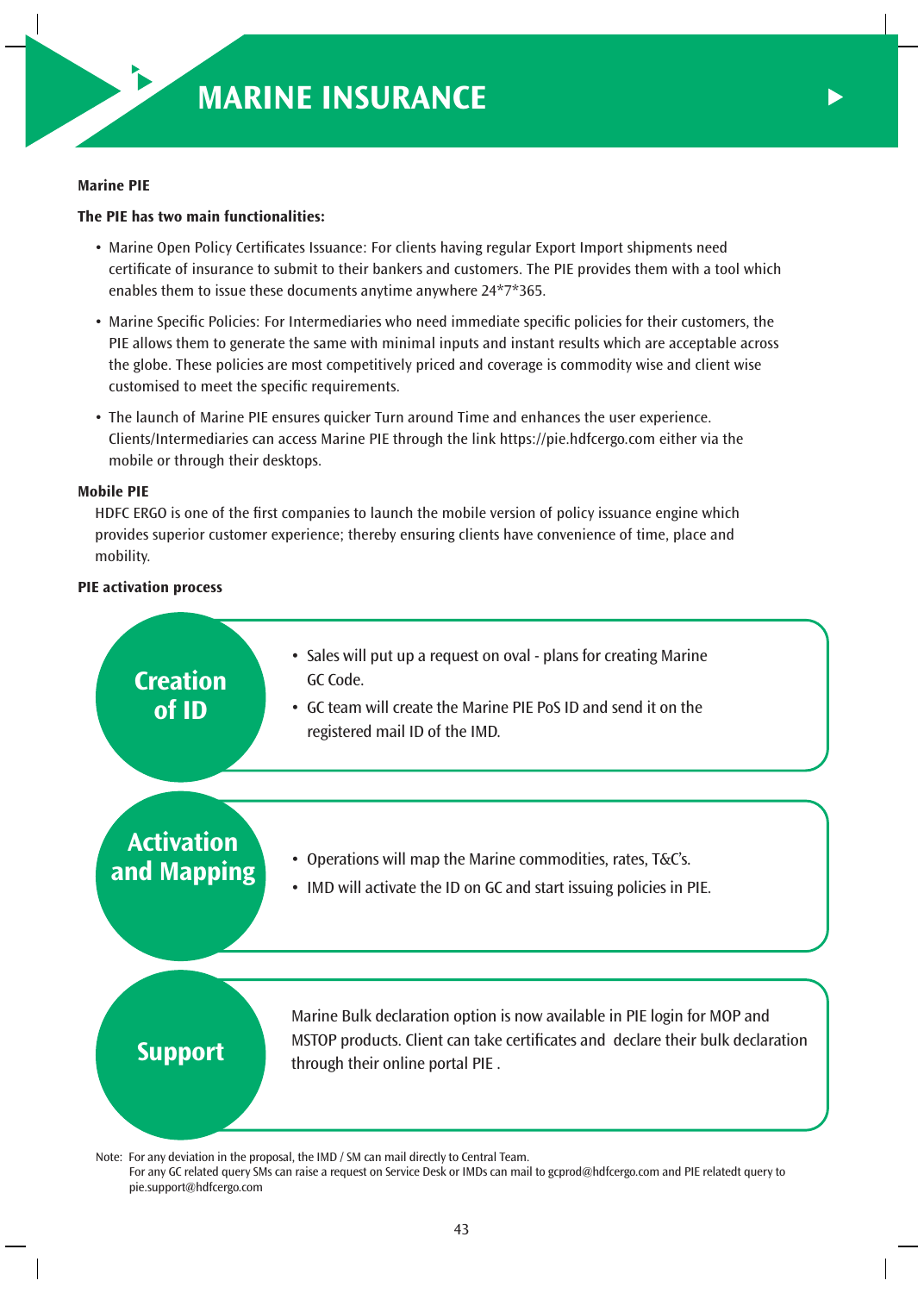#### **PIE Escalation Matrix**

| <b>Escalation Level</b> | Contact                      |  |  |
|-------------------------|------------------------------|--|--|
|                         | pie.support@hdfcergo.com     |  |  |
|                         | nilesh.gaidhani@hdfcergo.com |  |  |
| Ш                       | vishal.anand1@hdfcergo.com   |  |  |
| IV                      | prashant.hire@hdfcergo.com   |  |  |

#### **12) MARINE OPEN POLICY**

- MOP is an annual arrangement between the insured and the insurer to provide coverage to all the shipments/transits on pre arranged terms and conditions.
- The policy is issued for a period of one year at an initial Sum Insured which can be enhanced during the currency of the policy.
- Declarations are made by the client for all dispatches during the policy period on a periodical basis.
- Certificates are issued for individual transits.
- Insurer's maximum liability is restricted to a pre agreed limit per sending and limit per location.

#### **At HDFC ERGO, we have Marine Open Policy - MOP with the product code 2412.**

It can be booked through underwriter's referral – QMS and through pre underwritten rater with pre defined terms and conditions. The declaration certificates under MOP will be passed by the clients through PIE portal. Endorsements will happen through Operations.

#### **13) MARINE SALES TURNOVER POLICY**

- It's a wider form of Marine Open Policy and is issued on the basis of annual sales turnover both domestic and exports, all transits/voyages deemed to be held covered without specific declaration.
- The biggest advantage of a Sales Turnover policy is the client is required to give declaration only on the Sales Turnover on a periodical basis as agreed at the time of inception of Policy.
- Sum Insured and premium is based on the annual Sales Turnover of goods movement under various legs of transit. Policies to be issued only to bodies corporate registered under the Companies Act, 1956.

#### **At HDFC ERGO, we have Marine Sales Turnover Policy- MSTOP with the product code 2414.**

- It can be booked through underwriter's referral QMS only.
- The declaration and certificates under MSTOP will be passed by the clients through PIE portal. Endorsements will happen through Operations.

Direct customers and intermediaries should be sending their monthly/ quarterly declaration to marine.declaration @hdfcergo.com in the below format.

We have recently added bulk declaration option for Marine Open and Sales Turnover Policies in PIE at client login.

Non-submission of declarations will either delay or prejudice the claims reported if any.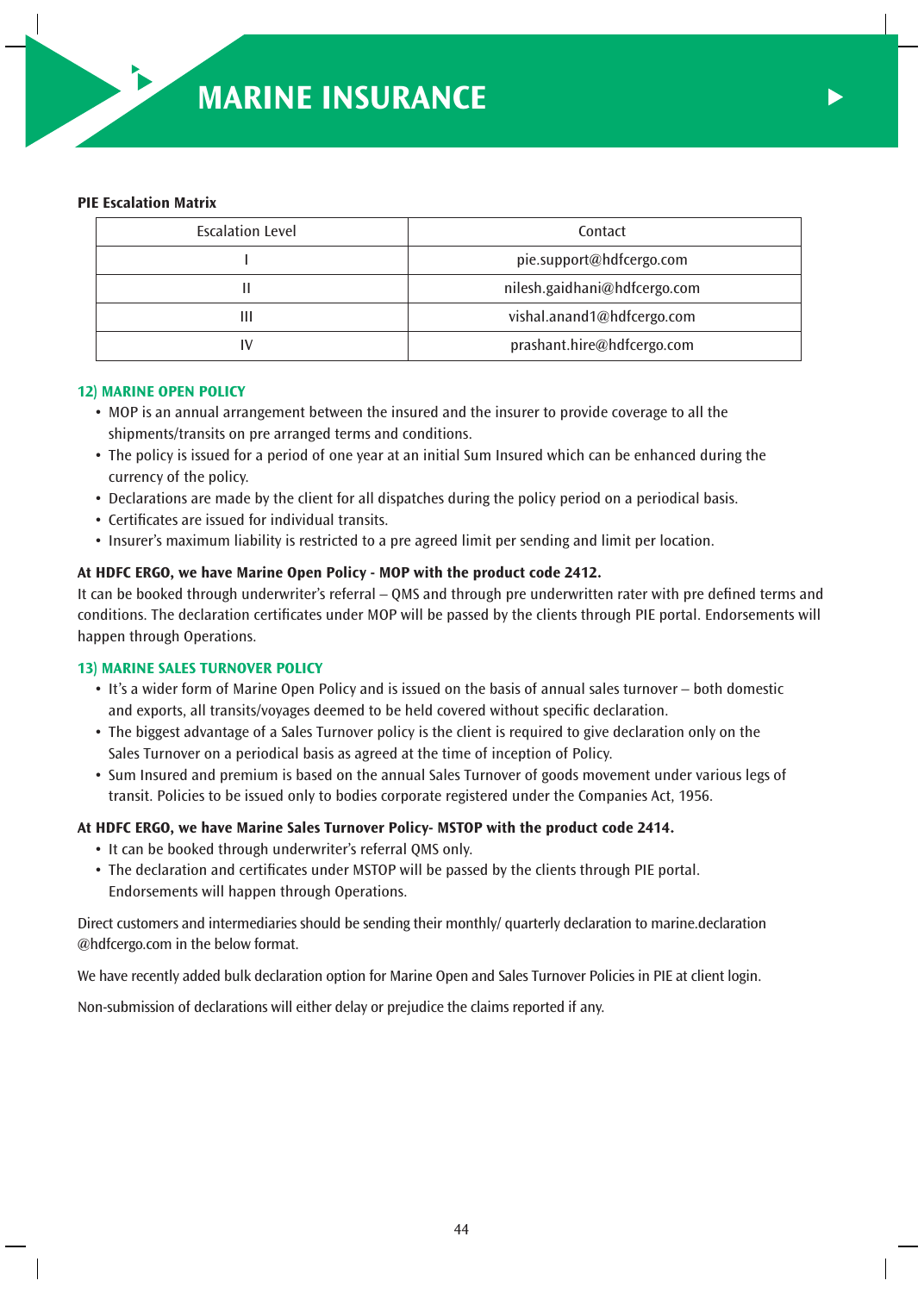#### **Bulk declaration format:**

| Policy Number       | Certificate<br>Holder<br> Name | <b>Declaration</b><br>Effective<br>Date | Declaration<br><b>Type</b>                                       | Voyage Type                                                              | <b>Invoice Date</b> | Invoice<br>Number/<br>LR. NO. | Cargo Value in<br>Invoice<br>Currency (110%) |
|---------------------|--------------------------------|-----------------------------------------|------------------------------------------------------------------|--------------------------------------------------------------------------|---------------------|-------------------------------|----------------------------------------------|
| 2412000000000000000 | <b>XYZ</b><br>company          | 01/12/2018                              | Voyagewise/<br> Weekly/<br>Fortnightly/<br>Monthly/<br>Ouarterly | Import/Export/<br>Inland/EXIM/<br>Inland and<br>EXIM/<br>Capex-Container | 01/12/2018          | 891313                        | 5500000                                      |

#### **Underwriting Information required for quoting:**

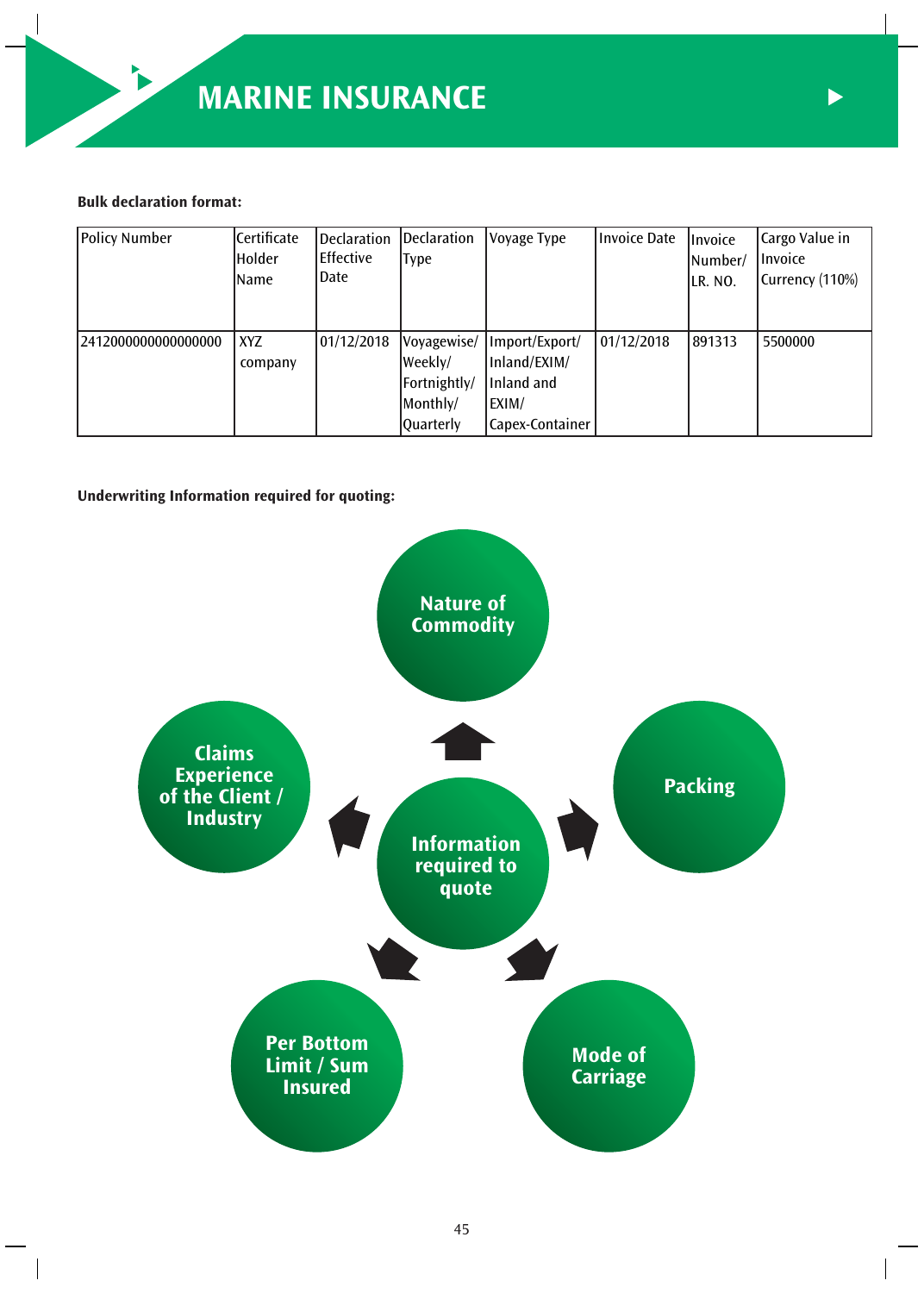- Sending Limits and Location Limit Per Sending Limit and Per Location Limit defines the limits of liability of the insurer at the time of claims
- Nature of Commodity- Commodity can be of general, hazardous, refrigerated, ODC or fragile in nature
- Packing- Packaging like loose bags, palletized, containerized
- Deductibles- Deductible is the first layer of risk that an insured bears on his net
- Cover Cargo is covered against some risks. There are 2 types of covers- All risk cover (A) and Named peril cover (B and C)
- Warranties/ Conditions Warranties are enforcement of promise made by insured to undertake or not undertake any action which will change the risk exposure for the underwriter during the policy period.
- Exclusions- Risks not covered are exclusions
- Past Loss- Severity vs Frequency This includes number of losses, nature of losses and time taken in settlement, etc
- Storage- Storage cover is excluded under Marine Policies

#### **USPs of HDFC ERGO Marine Insurance**

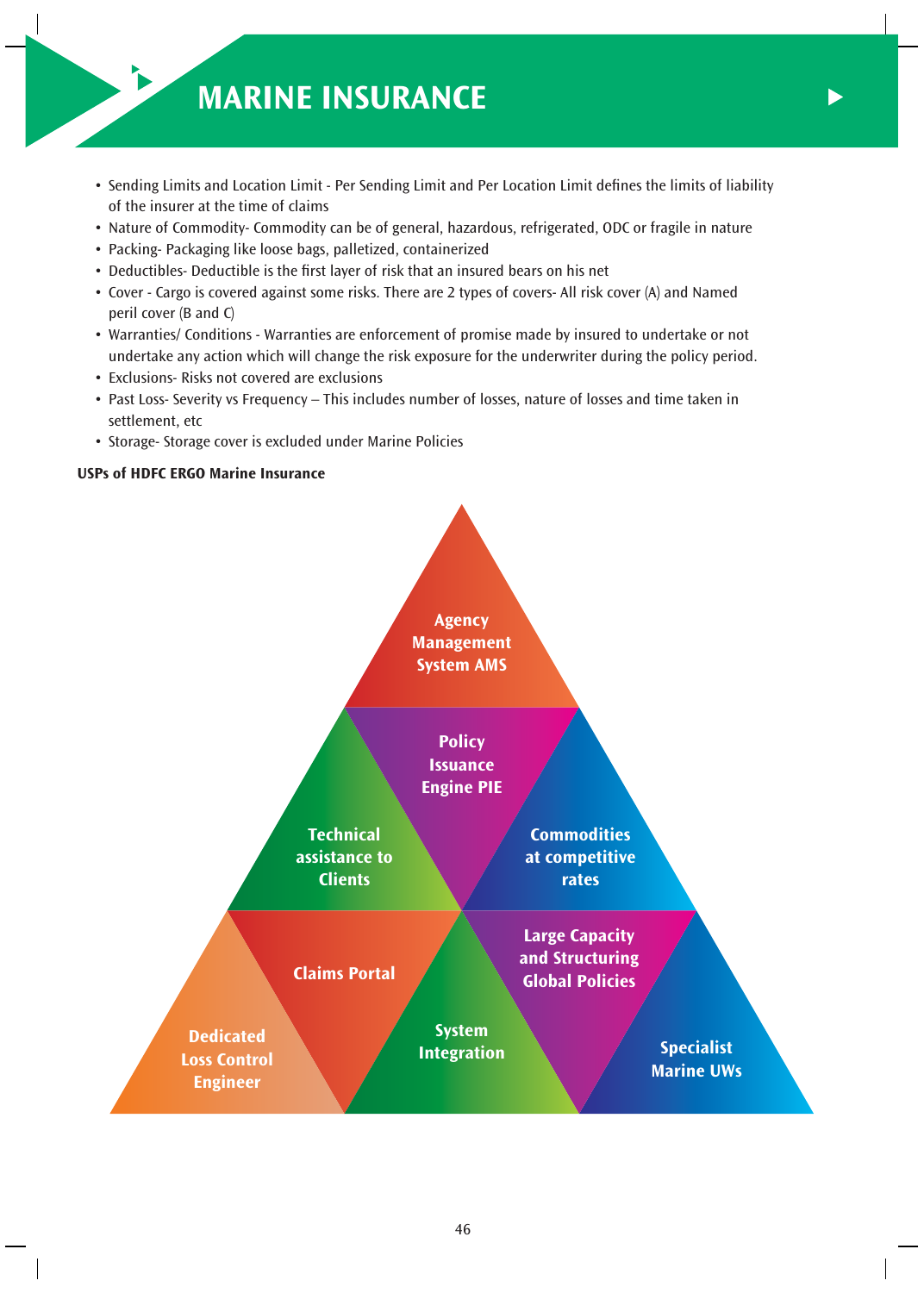- Loss Control Dedicated Loss control engineer who analyses the type of losses and suggests on the Loss minimisation techniques to the clients with proven track record
- PIE Policy Issuance Engine and mobile marine which allows the users to generate Marine Specific Voyage policies and declaration certificates even on mobile
- Claims Portal which allows the users to update and know the live status of their claims even on their mobiles
- System Integration for Specific policy issuance to various freight forwarders
- Enter into MOUs timelines for claims settlement
- Specialist Marine UWs in all the regional offices
- Large Capacities
- Structuring Global Policies
- Exhaustive Commodities Coverage- No negative commodity list
- Provide technical assistance to Clients on vessel selection and commodity studies
- Agency Management System for managing the agent portfolio on their mobiles

#### **Types of Marine Losses**

**Partial Loss (Particular Average)** - Particular Average means partial loss of the subject matter insured Although not appearing in the Clauses directly, all three sets of ICC covers particular average in full

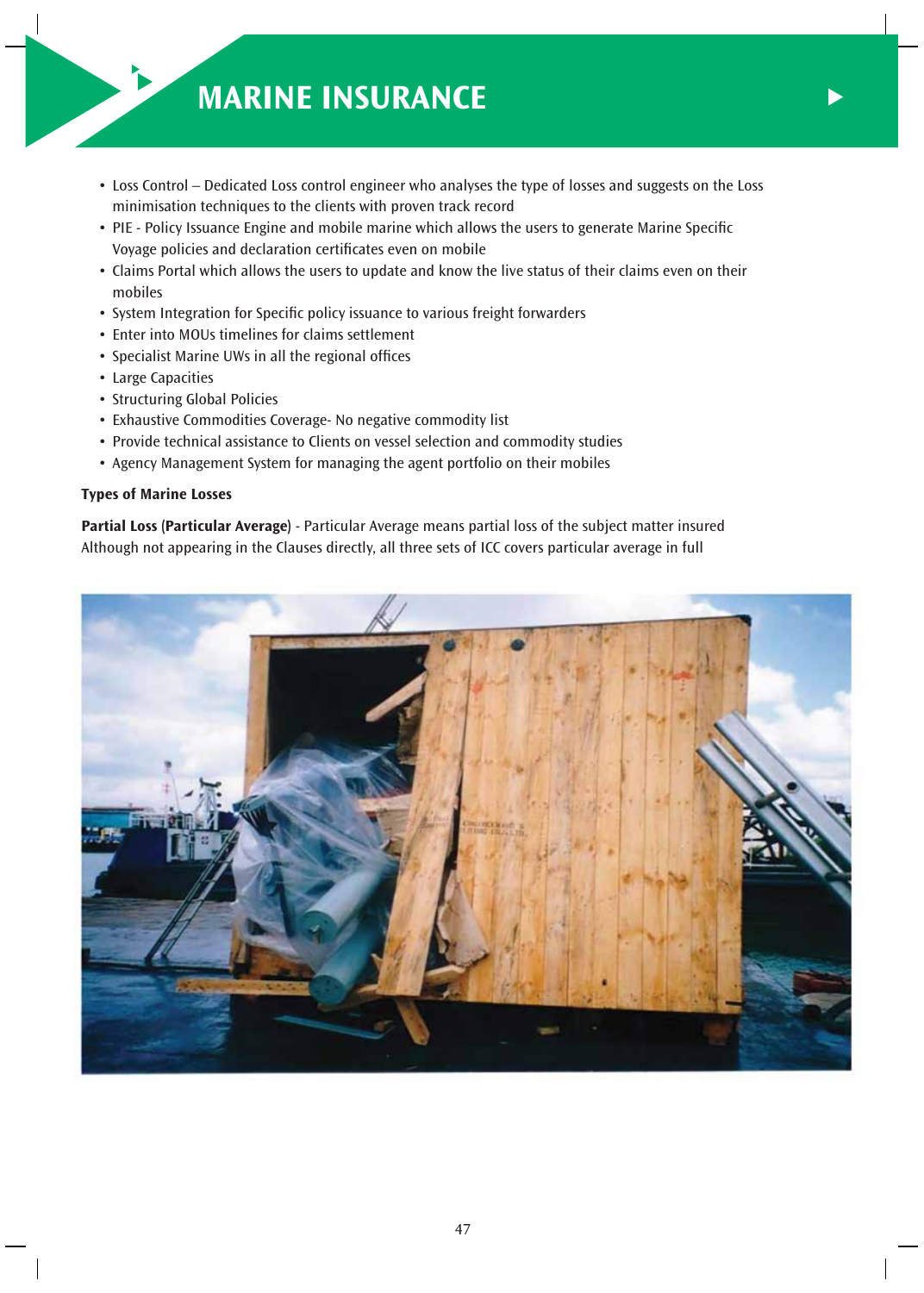**Total Loss -** The goods are completely destroyed. The assured is irretrievably deprived of the goods. The goods are no longer the thing insured (loss of specie). The goods are on a ship that has been posted as missing. Total loss can be an Actual Total Loss or Constructive Total Loss.



**General Average** - This occurs when the insured goods are partly or totally sacrificed in a general average act. Provided the GA does not arise from any of the exclusions expressed in the Clauses, the underwriter is liable for the sum insured if the sacrifice results in a total loss of the goods or the proportion of the sum insured produced by applying the percentage of depreciation caused by the sacrifice to the SI, if only part of the goods is sacrificed.

**Definition:** "GA is a sacrifice or expenditure made or incurred by one of the parties to the maritime adventure for the purpose of saving all of the property insured in such maritime adventure". All loss which arises in consequence of extraordinary sacrifice made or expenses incurred for the preservation of the ship and cargo comes within general average and must be borne proportionately by all who are interested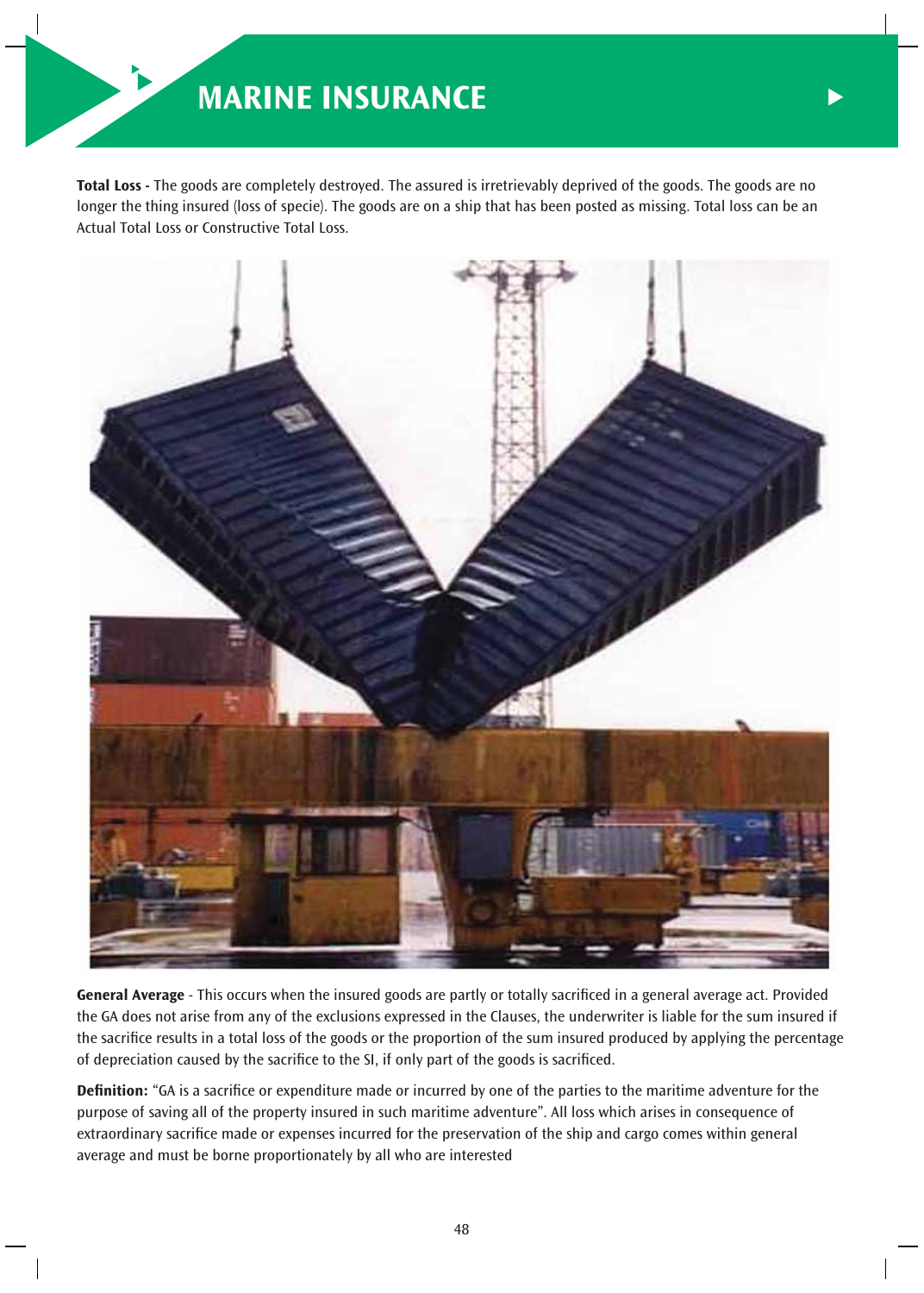

**Claim Process**



Intimation to the insurance company to be done by calling our Customer Support no. 022- 6234 6234/0120- 6234 6234 or by E-mail on care@hdfcergo.com to register the claim at the earliest with the details of the nature of loss, location of loss, amount of loss(approx) and policy number for reference.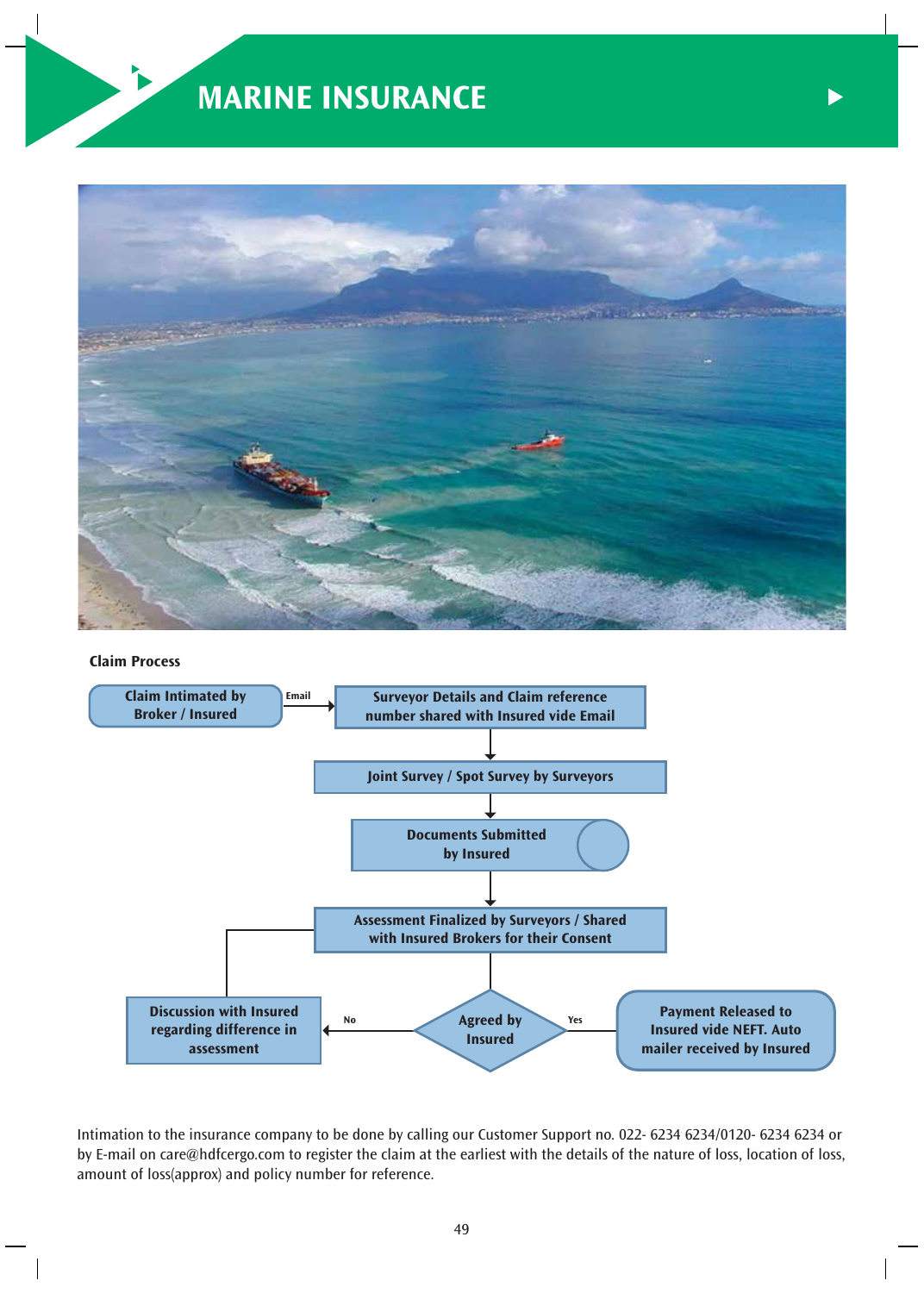#### **Claims documents**

#### **CLAIM DOCUMENTS – ALL CLAIMS**

#### Invoice & Packing list

BL / Airway Bill / Lorry Receipt - copy of both the sides

Copy of correspondence exchanged between Consignor & Consignee

Claim Lodging Letter on carrier with acknowledgement

Damage Certificate / Certificate of Fact – Original

#### **Process for Quote/ Policy /Endorsement/ Declaration Issuance**

#### **Excel Based Raters**

- Marine Open Policy (MOP) Rater Excel based raters are available where the policies would issued offline and main features are as below:
	- Annual Sum Insured 50 crs
	- PBL limit 3 crs
	- $\cdot$  Minimum premium  $\overline{55,000} + GST$
	- Min rate is 0.03

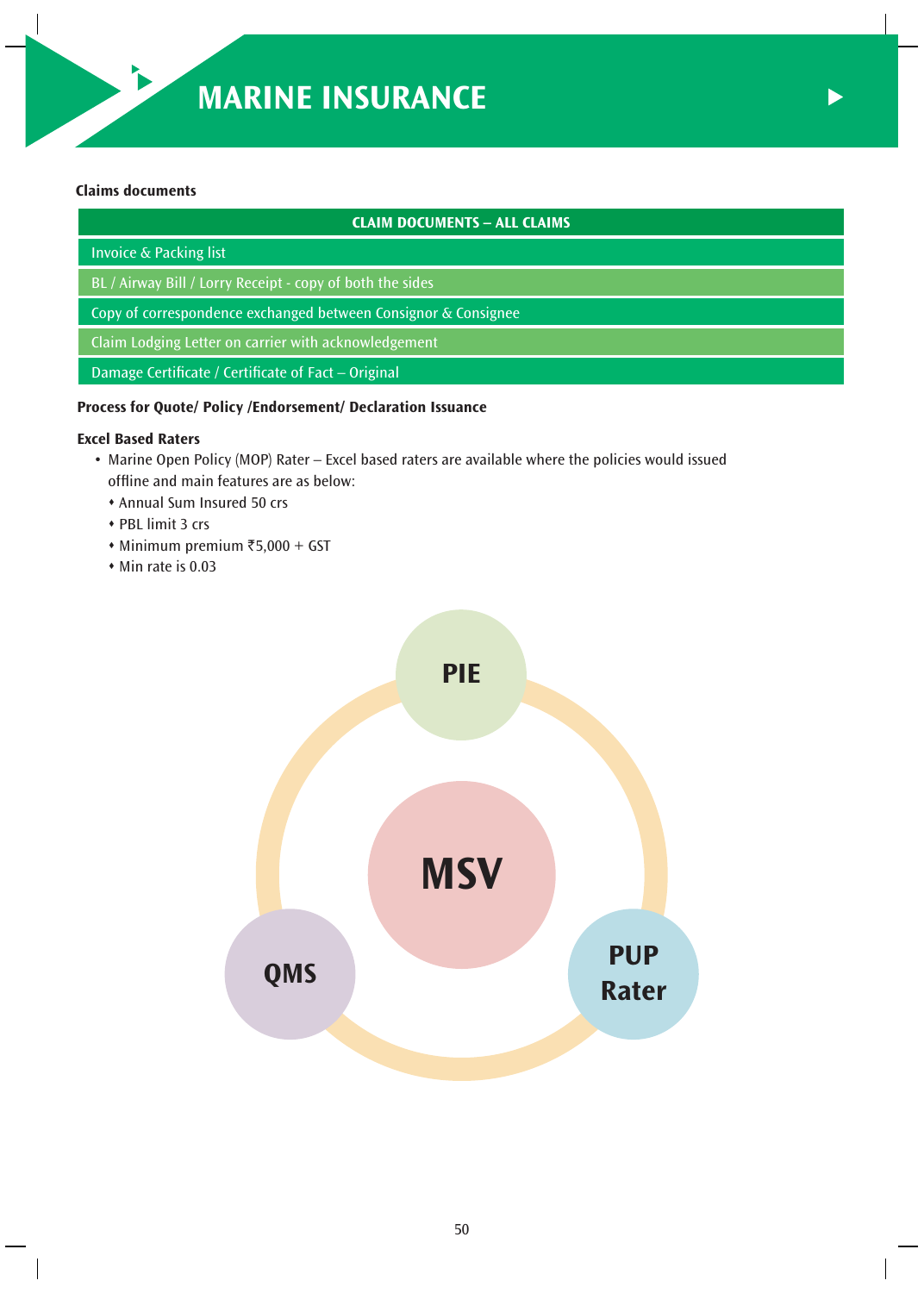#### **Systems For Generating Policies And How To Access Them**

- Marine Sales Turnover Policies can be taken through QMS through Underwriter Referral
- The Certificates of MOP and MSTOP can be issued from PIE
- Marine Specific Voyage Policy can be issued through PIE ( Pl refer the Marine/Mobile PIE)

#### **Endorsements and Declarations**

- Endorsements can be financial (non-nil) or non-financial (nil).
- As per recent mandate, all the types of endorsements should take place through QMS only through endorsement lead option.
- But for SME vertical- Agency and Banca Channels, endorsements will happen outside QMS (directly through OPS).

#### **Certificate Issuance**

- The clients can generate Marine Open Cover Certificates from PIE
- Declarations can be submitted monthly / quarterly in the prescribed format to following email Id: 'Marine.declaration@hdfcergo.com '

#### **Current Process Workflow followed by Operations**

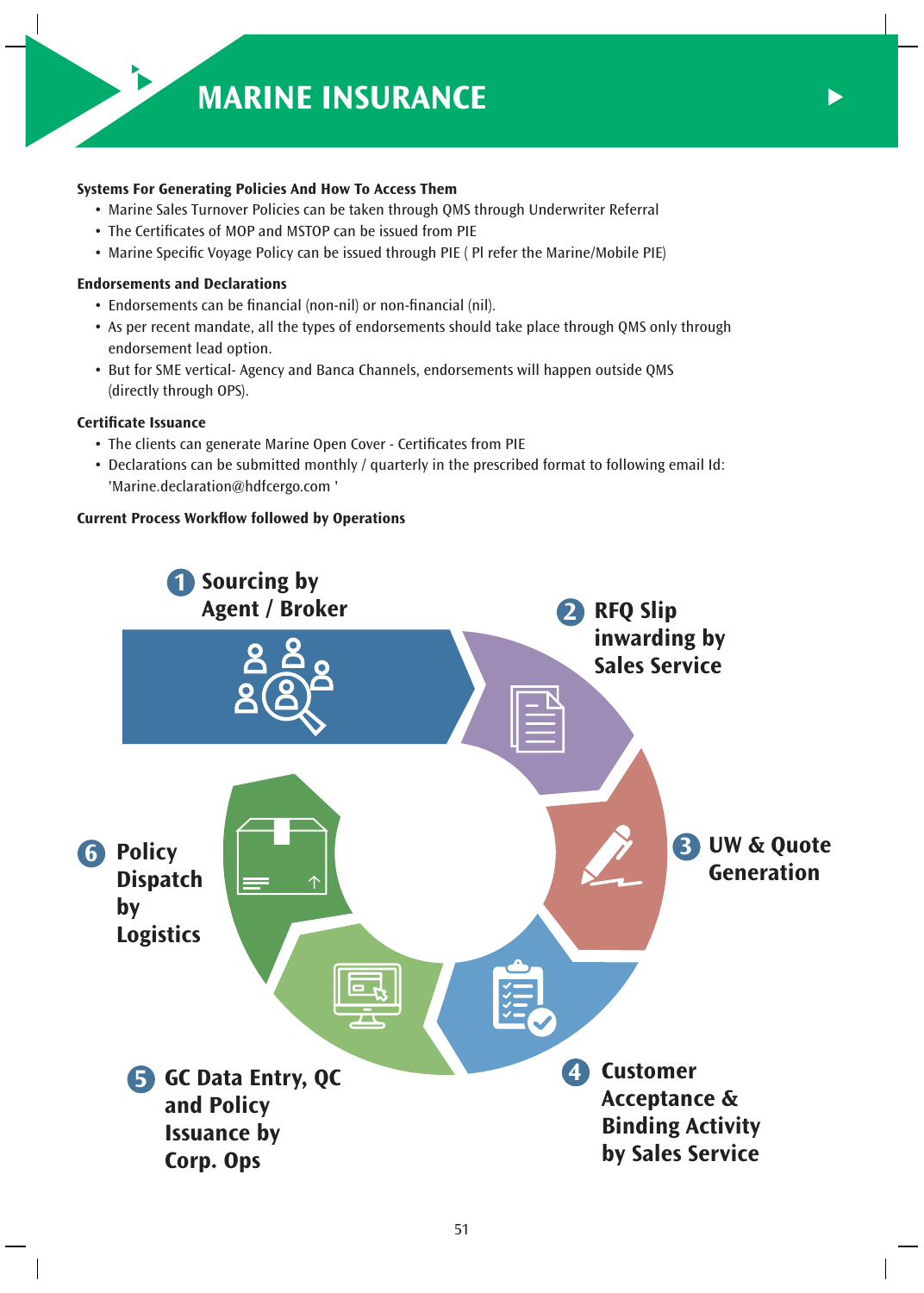#### **COMMON WHYS OF MARINE**

#### **Why do we have to monitor declarations?**

- To avoid leakage of premium
- Under Open policies, all transits are to be declared without exception. In case of STOP, sales figures to be declared regularly
- In case of selective declarations, claims can be denied
- Timely reminders for declarations appreciated by majority of clients. Helps us get endorsement premium
- Helps in faster confirmation of adequacy of premium leading to faster claim settlements

#### **WHY are storage risks not preferred?**

- Lack of understanding of storage risk intricacies.
- Distinction between limit per location & intentional storage not apparent to the market.
- While full sending limits are rarely exposed, storage limits are exposed for 365 days.
- Potential for high intensity losses especially AOG.
- Disproportionate storage limits sought in many cases.
- Premium grossly inadequate to cover the risk

#### **WHY are tail-end risks not preferred?**

- Difficult to ascertain if loss occurred during the longer ocean leg or during the inland leg.
- Losses when discovered will be on the 'tail-end' insurer only.
- PDI may not be conclusive
- Gap in coverage between the time overseas insurer goes off-risk & tail-end insurer takes over. If insured, 'Tail-end' risks should be on limited, name perils basis only.
- Clear wordings to indicate when the cover commences

#### **WHY do we add ROD exclusion in our policies?**

- Marine policies cover physical loss or damage arising out of a fortuitous event or series of events.
- Rusting, oxidation, discoloration, corrosion or staining develop gradually over a period of time.
- Metals & alloys especially iron & steel are prone to ROD in case of protracted exposure to atmospheric conditions
- Even without this explicit exclusion, claims can be denied under 4.3 of ICC-A ( Insufficiency of packing), 4.4 (Inherent vice) or 4.5 ( Delay)
- ROD arising out of named perils may be considered but not due to rain water ingress

#### **WHY do we insist on supervision of project/bulk cargo & high value machinery?**

- Machinery losses mainly happen during loading, unloading ,inappropriate conveyance, under-powered loading gear or poor stowing & lashing.
- In a bid to cut costs, clients at times compromise on these requirements.
- Presence of our surveyors ensures that these aspects are addressed and if not we can go 'off-risk'
- In case of bulk cargo, paper shortages & contamination are major concern areas & the presence of our surveyors gives us greater control in the operation

#### **WHY do we not write jewellery, bullion & precious stones?**

- High-value low bulk risks.
- Losses could be severe if we do not have a large book.
- In most cases, full value not declared to carrier for conveyance impacting our recovery in case of a loss.
- Not many reinsurance markets in case of large limits.
- For most insurers, as a whole, not a preferred segment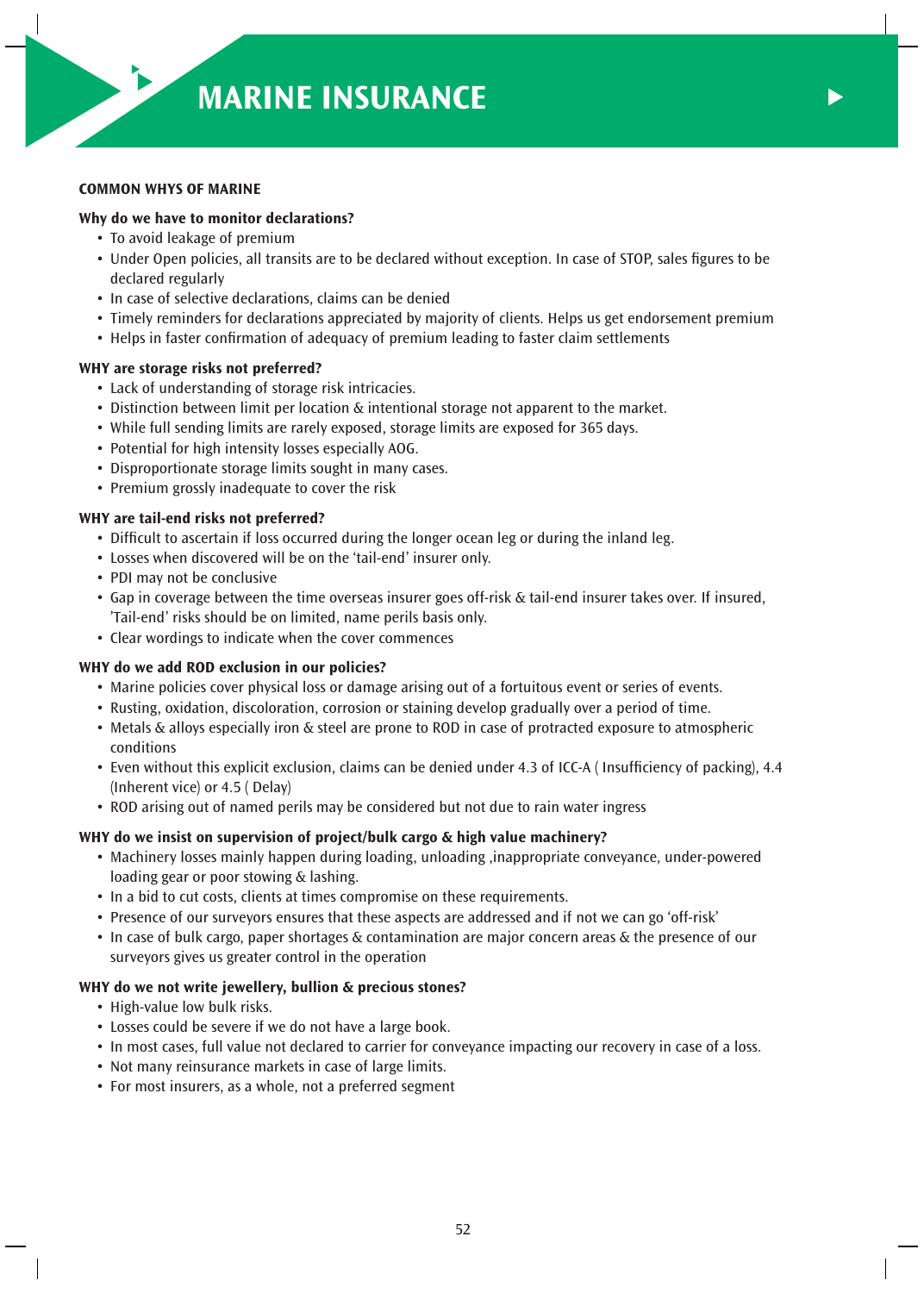#### **FREQUENTLY ASKED QUESTIONS (FAQS)**

#### **What are Institute Cargo Clauses?**

 • Coverage under Marine Cargo policy is as per Institute Cargo Clauses for Export and Import shipments. These clauses are formulated by The Institute of London Underwriters and are common across the world.

#### **Does All Risk policy cover everything?**

 • Marine Cargo policy issued on "All Risks " basis does not enumerate the named perils. Instead the policy gives the General Exclusions. Damage / loss to cargo owing to general exclusions fall outside the scope of the policy.

#### **What is a Certificate of Insurance?**

 • It is an unstamped document giving the full details of each and every shipment and is treated as an important document in finalizing the export/import documentation process. Certificate of insurance shall be subject to the terms and conditions of the open policy.

#### **How important are sale terms?**

 • The sales terms/contract is agreed upon between the buyer and seller. The most common Sales contract are Ex-Works (EXW), Free on Board (FOB) , Cost and Freight (CFR) and Cost Insurance and Freight (CIF). The transfer of risk from the buyer to seller are determined by above terms which are also known as INCO terms.

#### **What is Marine Cargo Insurance**

 • Provides coverage against loss/damage to goods whilst in transit in any mode of transport from point A to point B under a contract of affreightment

#### **What are Institute Cargo Clauses?**

 • Coverage under Marine Cargo policy is as per Institute Cargo Clauses for Export and Import shipments. These clauses are formulated by The Institute of London Underwriters and are common across the world.

#### **Does All Risk policy cover everything?**

 • Marine Cargo policy issued on "All Risks " basis does not enumerate the named perils. Instead the policy gives the General Exclusions. Damage / loss to cargo owing to general exclusions fall outside the scope of the policy.

#### **What is a Certificate of Insurance?**

 • It is an unstamped document giving the full details of each and every shipment and is treated as an important document in finalizing the export/import documentation process. Certificate of insurance shall be subject to the terms and conditions of the open policy.

#### **How important are sale terms?**

 • The sales terms/contract is agreed upon between the buyer and seller. The most common Sales contract are Ex-Works (EXW), Free on Board (FOB) , Cost and Freight (CFR) and Cost Insurance and Freight (CIF). The transfer of risk from the buyer to seller are determined by above terms which are also known as INCO terms.